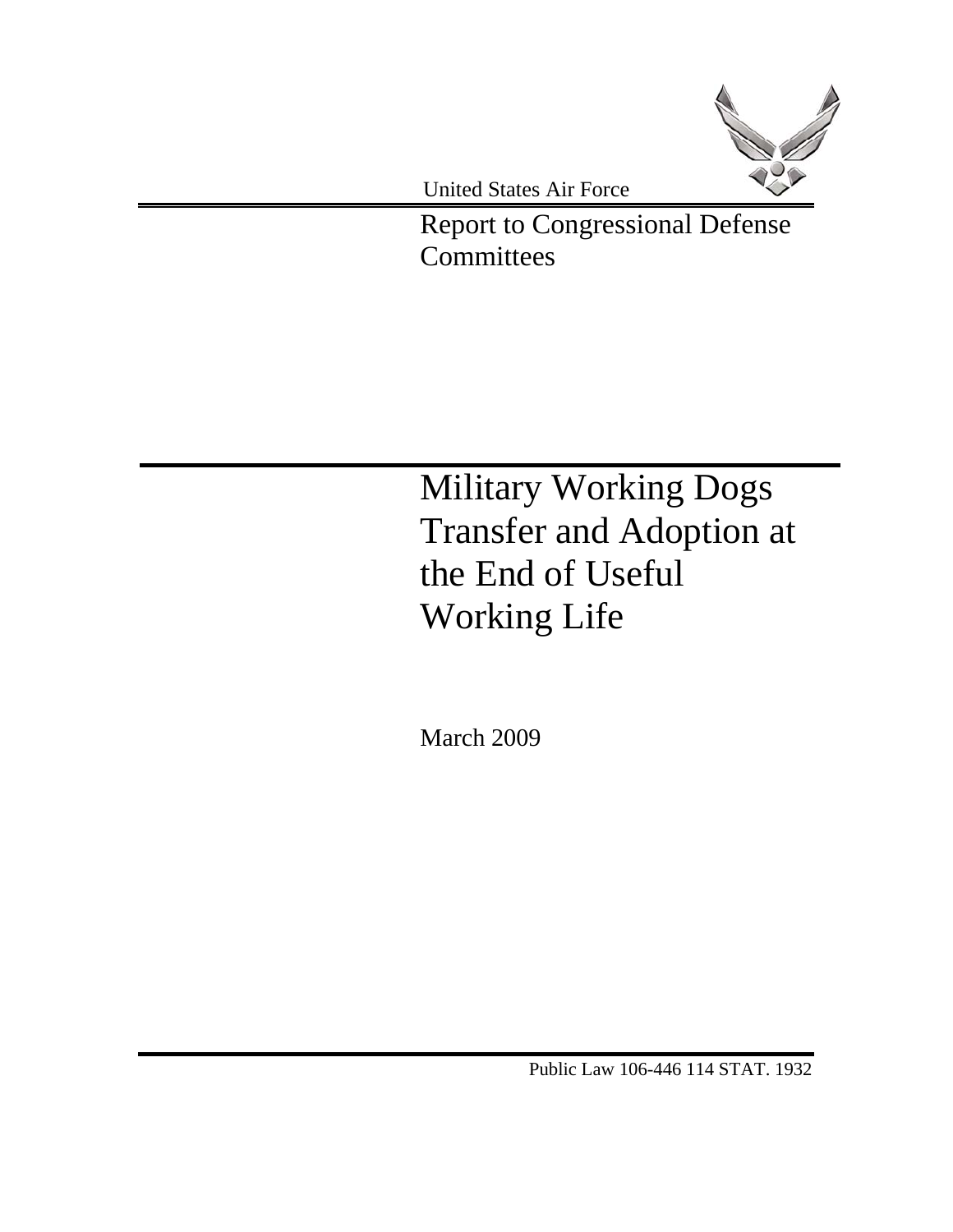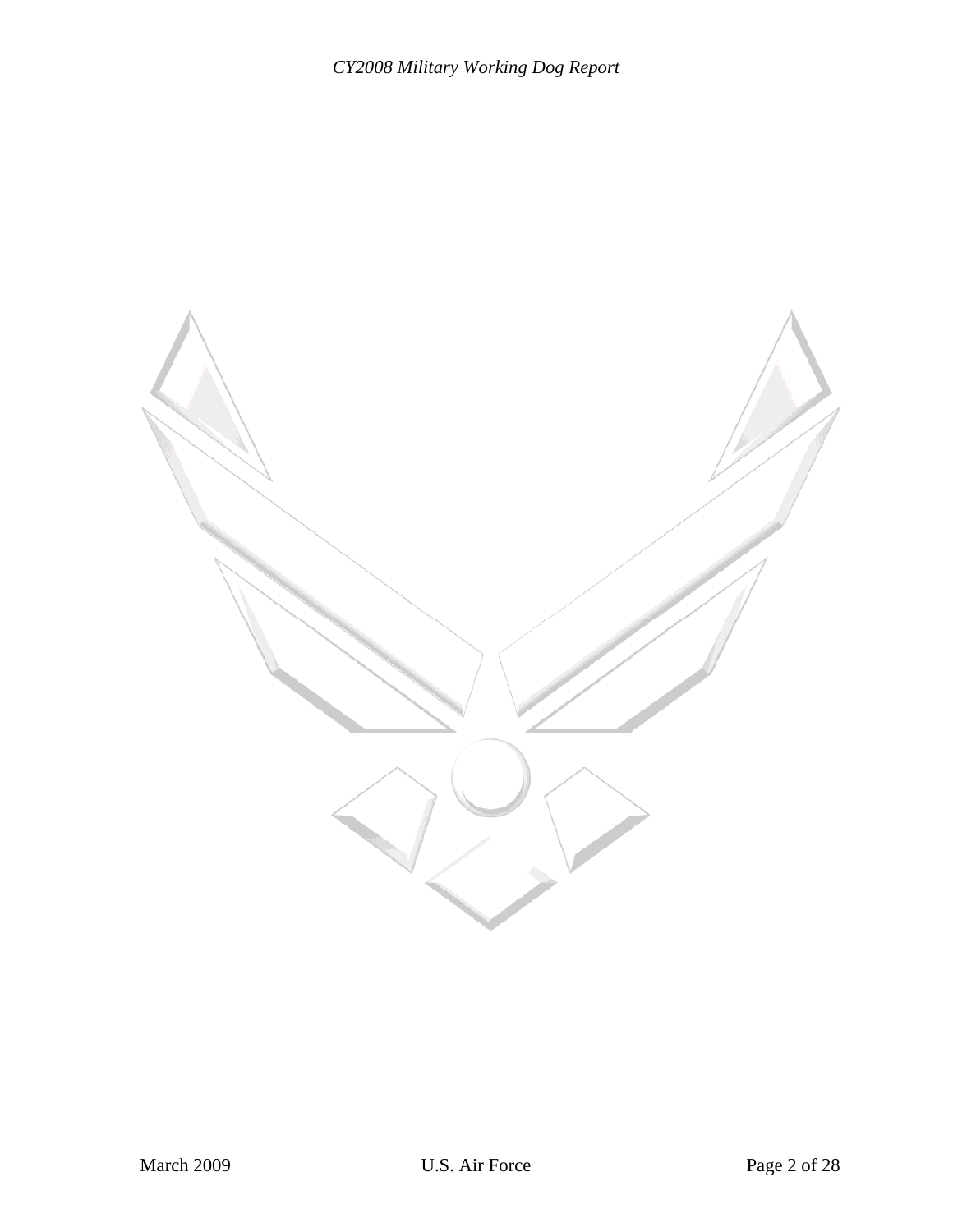### Introduction

 This report is being provided to the Congressional Defense Committees as directed in Public Law 106-446.

#### **SECTION 1. PROMOTION OF ADOPTION OF MILITARY WORKING DOGS.**

(a) ADOPTION OF MILITARY WORKING DOGS.—Chapter 153 of title 10, United States Code, is amended by adding at the end the following new section:

**''§ 2582. Military working dogs: transfer and adoption at end of useful working life**  ''(a) AVAILABILITY FOR ADOPTION.—The Secretary of Defense may make a military working dog of the Department of Defense available for adoption by a person or entity referred to in subsection (c) at the end of the dog's useful working life or when the dog is otherwise excess to the needs of the Department, unless the dog has been determined to be unsuitable for adoption under subsection (b).

''(b) SUITABILITY FOR ADOPTION.—The decision whether a particular military working dog is suitable or unsuitable for adoption under this section shall be made by the commander of the last unit to which the dog is assigned before being declared excess. The unit commander shall consider the recommendations of the unit's veterinarian in making the decision regarding a dog's adoptability.

''(c) AUTHORIZED RECIPIENTS.—Military working dogs may be adopted under this section by law enforcement agencies, former handlers of these dogs, and other persons capable of humanely caring for these dogs.

''(d) CONSIDERATION.—The transfer of a military working dog under this section may be without charge to the recipient.

''(e) LIMITATIONS ON LIABILITY FOR TRANSFERRED DOGS.—

(1) Notwithstanding any other provision of law, the United States shall not be subject to any suit, claim, demand or action, liability, judgment, cost, or other fee arising out of any claim for personal injury or property damage (including death, illness, or loss of or damage to property or other economic loss) that results from, or is in any manner predicated upon, the act or omission of a former military working dog transferred under this section, including any training provided to the dog while a military working dog.

''(2) Notwithstanding any other provision of law, the United States shall not be liable for any veterinary expense associated Nov. 6, 2000 with a military working dog transferred under this section for a condition of the military working dog before transfer under this section, whether or not such condition is known at the time of transfer under this section.

''(f ) ANNUAL REPORT.—The Secretary shall submit to Congress an annual report specifying the number of military working dogs adopted under this section during the preceding year, the number of these dogs currently awaiting adoption, and the number of these dogs euthanized during the preceding year. With respect to each euthanized military working dog, the report shall contain an explanation of the reasons why the dog was euthanized rather than retained for adoption under this section.''.

(b) CLERICAL AMENDMENT.—The table of sections at the beginning of such chapter is amended by adding at the end the following new item:

''2582. Military working dogs: transfer and adoption at end of useful working life.''.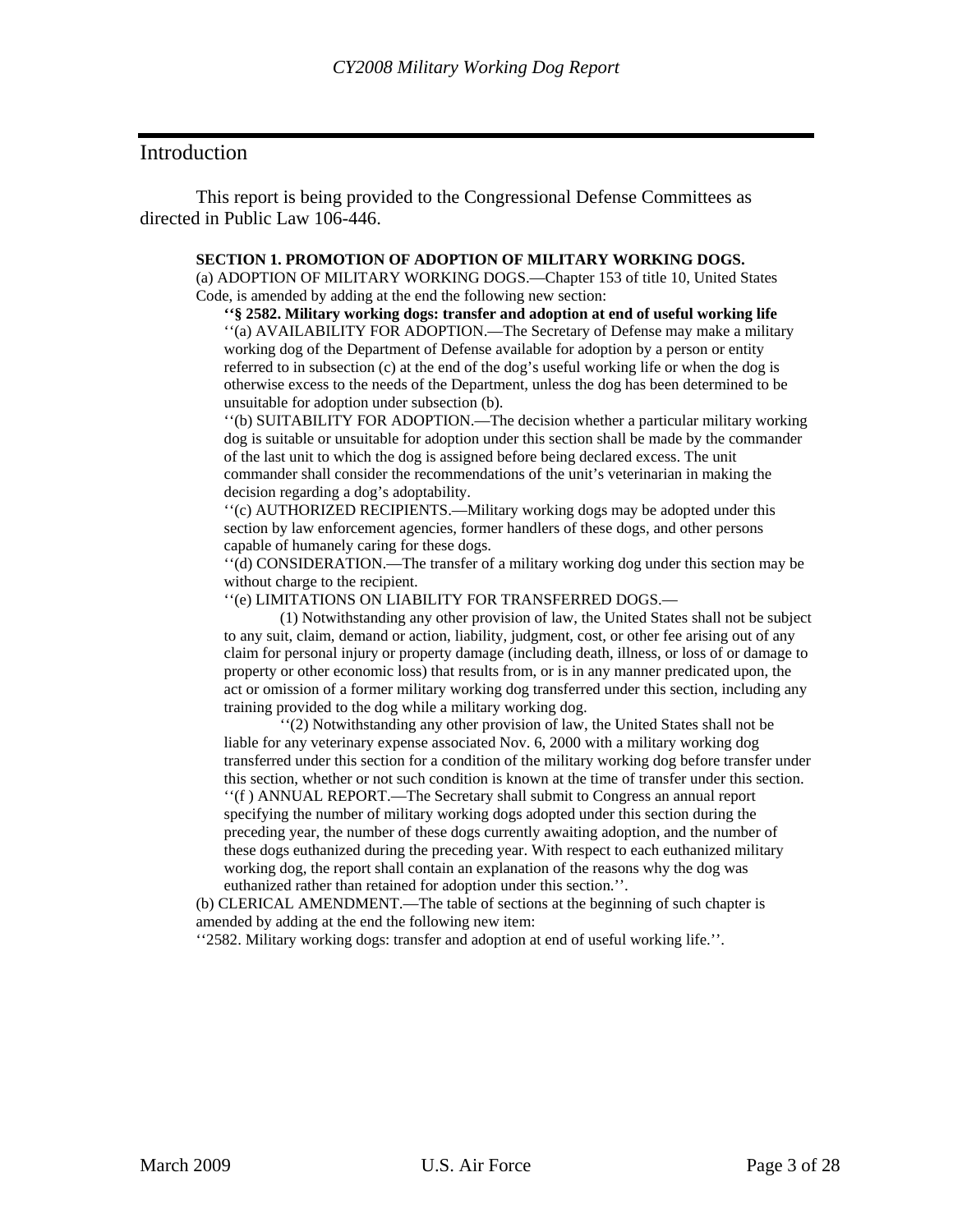### Executive Summary

The Air Force is the executive agent for the Department of Defense for all Military Working Dogs (MWD). The total number of MWDs leaving the service for all categories (adoptions, transfers, euthanasia, and natural deaths) was 595.

In CY 2008 there were 411 former MWDs adopted or transferred. Private individuals adopted 299 MWDs and 112 MWDs were transferred from the Department of Defense (DoD) to other government and/or law enforcement agencies. An additional 56 MWDs were declared excess to DoD requirements and are pending adoption or euthanasia.

A total of 128 MWDs died while serving on active duty. Of these, 31 MWDs died of natural causes, 4 MWD died from mishaps/handler neglect, 74 MWDs were euthanized to prevent suffering caused by debilitating medical conditions and 19 MWDs were euthanized because they were deemed unsuitable for adoption.

### Report

Chapter 153 of Title 10, United States Code prohibited retiring MWDs from being adopted. This resulted in many MWDs remaining at installations until their death. In some cases MWDs (if not medically disqualified) were returned to the Department of Defense MWD Training Center at Lackland AFB, TX) to be evaluated for the training program. If the MWD did not meet requirements, they were returned to their previous installations.

In 2000, The Senate and House of Representatives of the United States submitted Public Law 106-446 section 1.f. to amend Title 10, facilitating the adoption of retired military working dogs by law enforcement agencies, former handlers or by other persons capable of caring for these dogs. The Secretary of Defense may make a MWD available for adoption at the end of the dog's useful working life or when the dog exceeds the needs of the department, unless determined as unsuitable for adoption.

One of the requirements of Public Law 106-446, is for the Secretary of Defense to submit to Congress an annual report specifying the number of MWDs adopted, currently awaiting adoption, and the number of these dogs euthanized during the preceding year. The report must include an explanation of the reasons why the MWDs were euthanized rather than retained for adoption.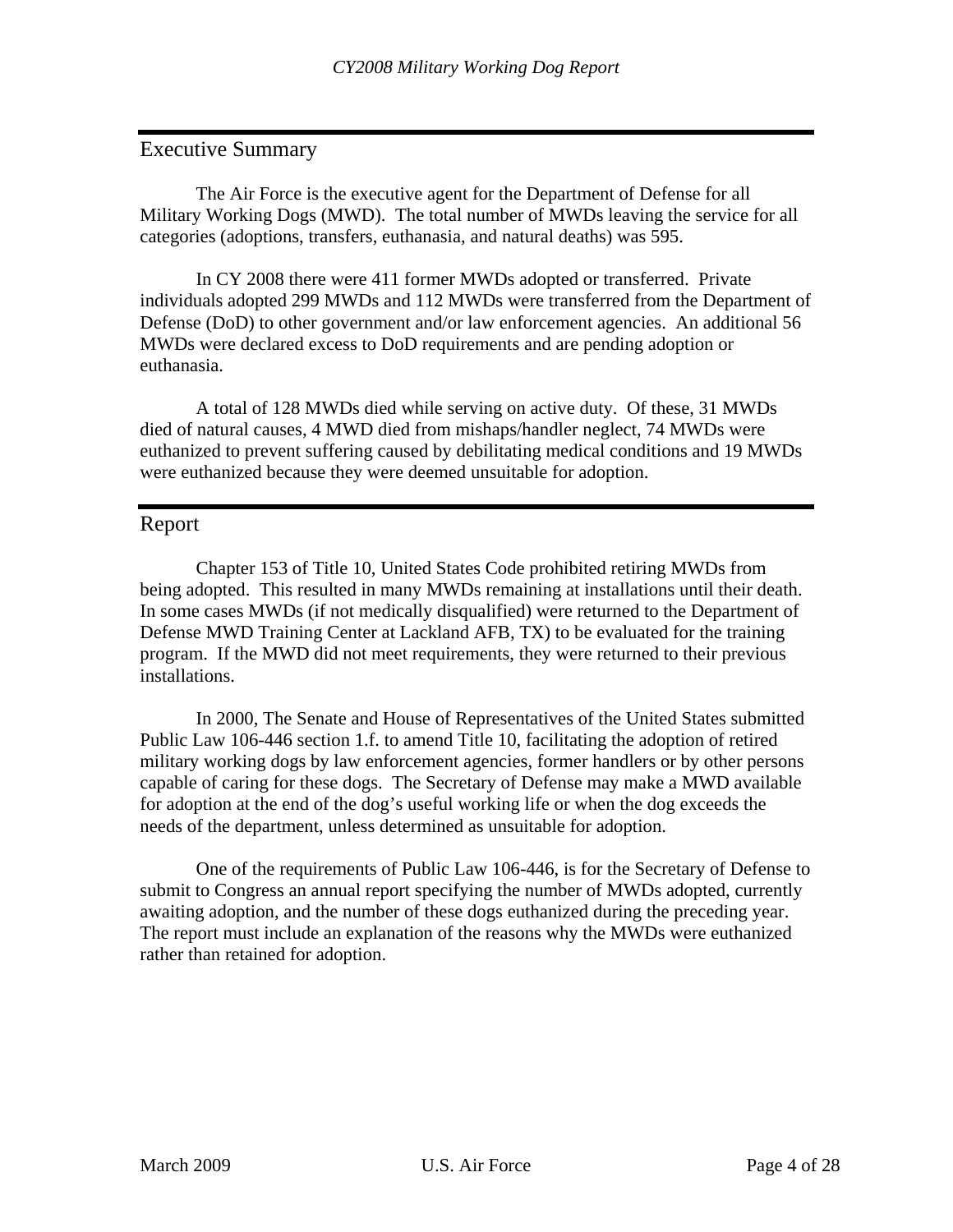| <b>Military Working Dogs Adopted</b><br><b>CY 2008</b> |                           |                           |              |                    |                              |     |                        |                       |  |  |  |  |
|--------------------------------------------------------|---------------------------|---------------------------|--------------|--------------------|------------------------------|-----|------------------------|-----------------------|--|--|--|--|
| <b>Brand</b>                                           | <b>MWD</b><br><b>Name</b> | <b>Sex</b>                | <b>Breed</b> | Whelp<br>Date      | <b>Depart</b><br><b>Date</b> | Age | Final<br><b>Status</b> | Unit                  |  |  |  |  |
| 05-0001                                                | Slyder                    | $\boldsymbol{\mathrm{F}}$ | LAB          | 1-Jan-<br>2003     | 13-May-<br>2008              | 5.4 | Adopted                | DOD MWD CENTER        |  |  |  |  |
| 05-0002                                                | Crickett                  | $\boldsymbol{\mathrm{F}}$ | LAB          | 5-Sep-<br>2003     | 3-Mar-<br>2008               | 4.5 | Adopted                | DOD MWD CENTER        |  |  |  |  |
| 05-1540                                                | Yyvionne                  | F                         | LAB          | $15-May-$<br>2005  | 4-Oct-<br>2008               | 3.4 | Adopted                | DOD MWD CENTER        |  |  |  |  |
| 05-1541                                                | Yyork                     | M                         | LAB          | $15-May-$<br>2005  | $18-Apr-$<br>2008            | 2.9 | Adopted                | DOD MWD CENTER        |  |  |  |  |
| 06-1364                                                | Ffonzie                   | F                         | BM           | $21-J$ un-<br>2006 | $2-May-$<br>2008             | 1.9 | Adopted                | DOD MWD CENTER        |  |  |  |  |
| 06-1441                                                | Hheath                    | M                         | ${\rm BM}$   | 5-Aug-<br>2006     | 25-Feb-<br>2008              | 1.6 | Adopted                | DOD MWD CENTER        |  |  |  |  |
| 07-0611                                                | Mmorgan                   | $\mathbf F$               | LAB          | $8-Nov-$<br>2006   | 26-Feb-<br>2008              | 1.3 | Adopted                | DOD MWD CENTER        |  |  |  |  |
| 07-0673                                                | Kkris                     | М                         | DS           | 5-Feb-<br>2007     | $2-Aug-$<br>2008             | 1.5 | Adopted                | DOD MWD CENTER        |  |  |  |  |
| 07-1043                                                | Qquill                    | М                         | LAB          | $21$ -Feb-<br>2007 | $13-May-$<br>2008            | 1.2 | Adopted                | DOD MWD CENTER        |  |  |  |  |
| 07-1048                                                | Rreilly                   | M                         | LAB          | 19-Feb-<br>2007    | 29-Feb-<br>2008              | 1.0 | Adopted                | DOD MWD CENTER        |  |  |  |  |
| 07-1054                                                | Ssloan                    | F                         | LAB          | $20$ -Feb-<br>2007 | $13$ -Feb-<br>2008           | 1.0 | Adopted                | DOD MWD CENTER        |  |  |  |  |
| 07-1078                                                | Llayo                     | M                         | DS           | $23$ -Feb-<br>2007 | $22$ -Feb-<br>2008           | 1.0 | Adopted                | DOD MWD CENTER        |  |  |  |  |
| 07-1081                                                | Mmaryanne                 | $\boldsymbol{\mathrm{F}}$ | BM           | $12-Mar-$<br>2007  | $24-Jan-$<br>2008            | 0.9 | Adopted                | DOD MWD CENTER        |  |  |  |  |
| 07-1092                                                | Ttam                      | $\boldsymbol{\mathrm{F}}$ | LAB          | $17-Mar-$<br>2007  | $15-Aug-$<br>2008            | 1.4 | Adopted                | DOD MWD CENTER        |  |  |  |  |
| 07-1096                                                | Uunger                    | М                         | LAB          | $22-Mar-$<br>2007  | $15-Aug-$<br>2008            | 1.4 | Adopted                | DOD MWD CENTER        |  |  |  |  |
| 07-1097                                                | Uuliano                   | M                         | LAB          | $22-Mar-$<br>2007  | 13-May-<br>2008              | 1.1 | Adopted                | DOD MWD CENTER        |  |  |  |  |
| 07-1098                                                | Ungolyn                   | M                         | LAB.         | $22-Mar-$<br>2007  | $13$ -Jun-<br>2008           | 1.2 | Adopted                | DOD MWD CENTER        |  |  |  |  |
| 07-1099                                                | Uuvanni                   | F                         | LAB          | $22-Mar-$<br>2007  | $16$ -Feb-<br>2008           | 0.9 | Adopted                | <b>DOD MWD CENTER</b> |  |  |  |  |
| 07-1100                                                | Uurbina                   | F                         | LAB          | $22-Mar-$<br>2007  | $13$ -Feb-<br>2008           | 0.9 | Adopted                | <b>DOD MWD CENTER</b> |  |  |  |  |
| 07-1514                                                | Nnando                    | M                         | ΒM           | $20-Apr-$<br>2007  | $11-Jul-$<br>2008            | 1.2 | Adopted                | DOD MWD CENTER        |  |  |  |  |
| 07-1517                                                | Nnevada                   | М                         | BM           | $20-Apr-$<br>2007  | $29-Sep-$<br>2008            | 1.4 | Adopted                | DOD MWD CENTER        |  |  |  |  |
| 07-1518                                                | Nnieka                    | F                         | BM           | $20$ -Apr-<br>2007 | 6-Dec-<br>2008               | 1.6 | Adopted                | <b>DOD MWD CENTER</b> |  |  |  |  |
| 07-1519                                                | Nnikita                   | F                         | BM           | $20-Apr-$<br>2007  | $27-May-$<br>2008            | 1.1 | Adopted                | DOD MWD CENTER        |  |  |  |  |
| 07-1522                                                | Nnitro                    | $\mathbf M$               | BM           | $20$ -Apr-<br>2007 | 7-Mar-<br>2008               | 0.9 | Adopted                | DOD MWD CENTER        |  |  |  |  |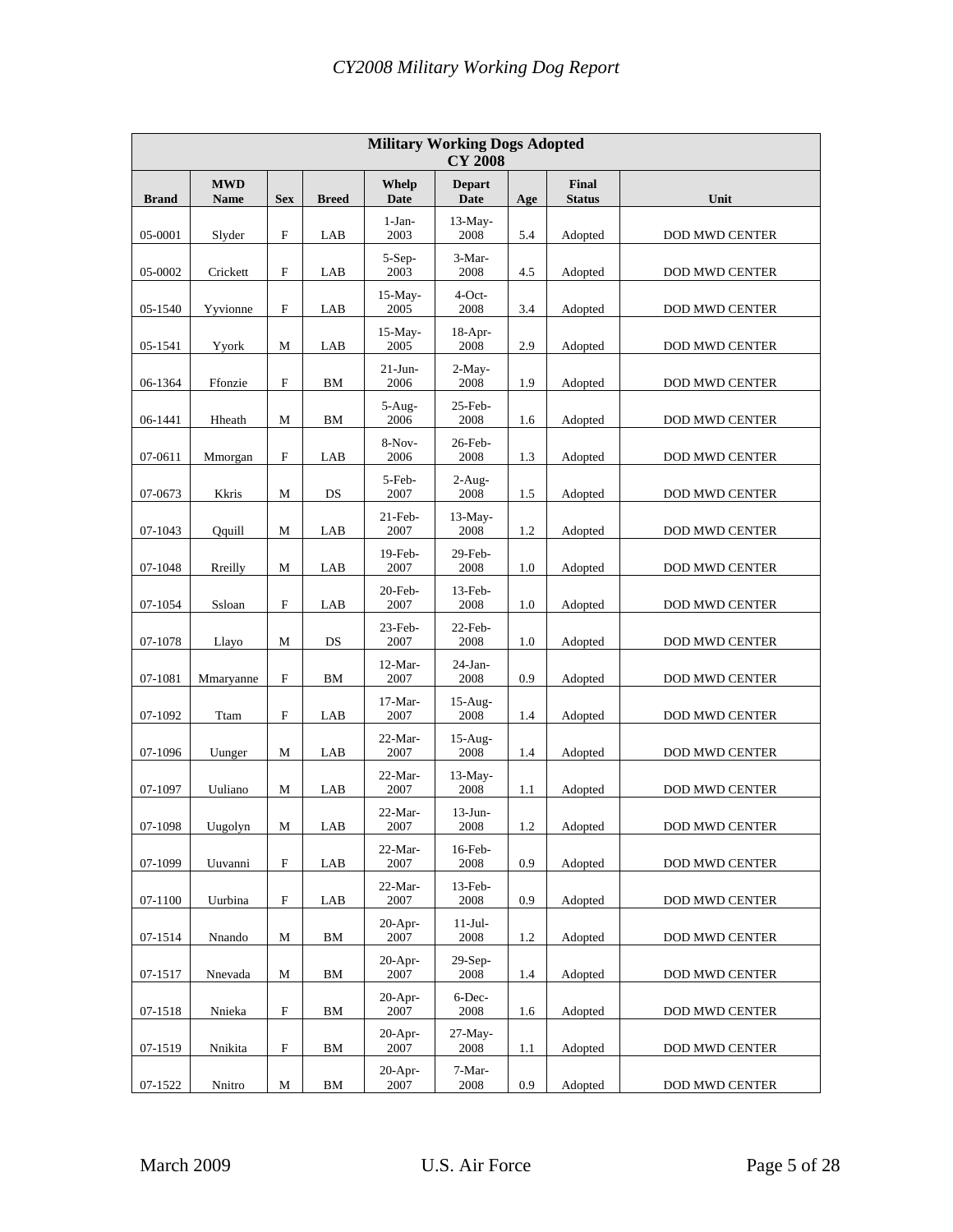| <b>Military Working Dogs Adopted</b><br><b>CY 2008</b> |                           |                           |              |                      |                        |     |                        |                       |  |  |  |  |
|--------------------------------------------------------|---------------------------|---------------------------|--------------|----------------------|------------------------|-----|------------------------|-----------------------|--|--|--|--|
| <b>Brand</b>                                           | <b>MWD</b><br><b>Name</b> | <b>Sex</b>                | <b>Breed</b> | Whelp<br>Date        | <b>Depart</b><br>Date  | Age | Final<br><b>Status</b> | Unit                  |  |  |  |  |
| 07-1524                                                | Nnonie                    | $\boldsymbol{\mathrm{F}}$ | ΒM           | $20-Apr-$<br>2007    | 6-Jun-<br>2008         | 1.1 | Adopted                | DOD MWD CENTER        |  |  |  |  |
| 07-1530                                                | Vvigiano                  | М                         | LAB          | 5-May-<br>2007       | $17-Sep-$<br>2008      | 1.4 | Adopted                | DOD MWD CENTER        |  |  |  |  |
| 07-1536                                                | Wweiss                    | $\boldsymbol{\mathrm{F}}$ | LAB          | 7-May-<br>2007       | 4-Oct-<br>2008         | 1.4 | Adopted                | DOD MWD CENTER        |  |  |  |  |
| 07-1538                                                | Ooctavia                  | $\mathbf F$               | BM           | 16-May-<br>2007      | $13-Nov-$<br>2008      | 1.5 | Adopted                | DOD MWD CENTER        |  |  |  |  |
| 07-1540                                                | Oofira                    | F                         | BM           | 16-May-<br>2007      | 15-Aug-<br>2008        | 1.2 | Adopted                | DOD MWD CENTER        |  |  |  |  |
| 07-1542                                                | Oorla                     | F                         | BM           | $16$ -May-<br>2007   | $21$ -Feb-<br>2008     | 0.8 | Adopted                | DOD MWD CENTER        |  |  |  |  |
| 07-1543                                                | Oorson                    | М                         | ΒM           | $16$ -May-<br>2007   | $10-Sep-$<br>2008      | 1.3 | Adopted                | DOD MWD CENTER        |  |  |  |  |
| 07-1559                                                | Xxannon                   | М                         | LAB          | 18-May-<br>2007      | $20$ -Jun-<br>2008     | 1.1 | Adopted                | DOD MWD CENTER        |  |  |  |  |
| 07-1560                                                | Xxenon                    | М                         | LAB          | 18-May-<br>2007      | $24$ -Jun-<br>2008     | 1.1 | Adopted                | DOD MWD CENTER        |  |  |  |  |
| 07-1561                                                | Xxia                      | F                         | LAB          | 18-May-<br>2007      | $20$ -Jun-<br>2008     | 1.1 | Adopted                | DOD MWD CENTER        |  |  |  |  |
| 07-1563                                                | Xxylia                    | F                         | LAB          | $18-May-$<br>007     | $2-Aug-$<br>2008       | 1.2 | Adopted                | DOD MWD CENTER        |  |  |  |  |
| 07-1600                                                | Demi                      | F                         | <b>GSD</b>   | $27 - Jun -$<br>2007 | 19-May-<br>2008        | 0.9 | Adopted                | DOD MWD CENTER        |  |  |  |  |
| 07-1602                                                | Denzel                    | М                         | <b>GSD</b>   | $17$ -Jun-<br>2007   | $28 - Jul -$<br>2008   | 1.1 | Adopted                | DOD MWD CENTER        |  |  |  |  |
| 07-1605                                                | Kate                      | $\boldsymbol{\mathrm{F}}$ | <b>GSD</b>   | $17-J$ un-<br>2007   | $22-Sep-$<br>2008      | 1.3 | Adopted                | DOD MWD CENTER        |  |  |  |  |
| 07-1953                                                | Ppetra                    | M                         | BM           | 1-Aug-<br>2007       | $9-Aug-$<br>2008       | 1.0 | Adopted                | DOD MWD CENTER        |  |  |  |  |
| 07-1979                                                | Qquana                    | F                         | <b>BM</b>    | $3-Aug-$<br>2007     | $23$ -Jun-<br>2008     | 0.9 | Adopted                | <b>DOD MWD CENTER</b> |  |  |  |  |
| 07-1981                                                | Oquasar                   | M                         | ${\rm BM}$   | $3-Aug-$<br>2007     | $15$ -Jul-<br>2008     | 1.0 | Adopted                | DOD MWD CENTER        |  |  |  |  |
| 07-1983                                                | Qqueen                    | F                         | BM           | $3-Aug-$<br>2007     | $9-Aug-$<br>2008       | 1.0 | Adopted                | <b>DOD MWD CENTER</b> |  |  |  |  |
| 07-1984                                                | Qquillan                  | М                         | BМ           | $3-Aug-$<br>2007     | 9-Dec-<br>2008         | 1.4 | Adopted                | <b>DOD MWD CENTER</b> |  |  |  |  |
| 07-1985                                                | Qquinci                   | $\boldsymbol{\mathrm{F}}$ | BM           | $3-Aug-$<br>2007     | $27 - Jun -$<br>2008   | 0.9 | Adopted                | DOD MWD CENTER        |  |  |  |  |
| 07-1986                                                | Qquinette                 | $\boldsymbol{\mathrm{F}}$ | BM           | $3-Aug-$<br>2007     | $9-Sep-$<br>2008       | 1.1 | Adopted                | DOD MWD CENTER        |  |  |  |  |
| 08-0002                                                | Zzhao                     | М                         | LAB          | $3$ -Oct-<br>2007    | 14-Nov-<br>2008        | 1.1 | Adopted                | DOD MWD CENTER        |  |  |  |  |
| 08-0003                                                | Zzoe                      | $\mathbf M$               | LAB          | $3$ -Oct-<br>2007    | $9-Aug -$<br>2008      | 0.9 | Adopted                | <b>DOD MWD CENTER</b> |  |  |  |  |
| 08-0043                                                | Aashton                   | $\mathbf M$               | LAB          | $23$ -Oct-<br>2007   | $10$ -Jun-<br>$2008\,$ | 0.6 | Adopted                | DOD MWD CENTER        |  |  |  |  |
| 08-0045                                                | Aanaya                    | $\mathbf F$               | LAB          | $23$ -Oct-<br>2007   | $16$ -Jun-<br>2008     | 0.6 | Adopted                | DOD MWD CENTER        |  |  |  |  |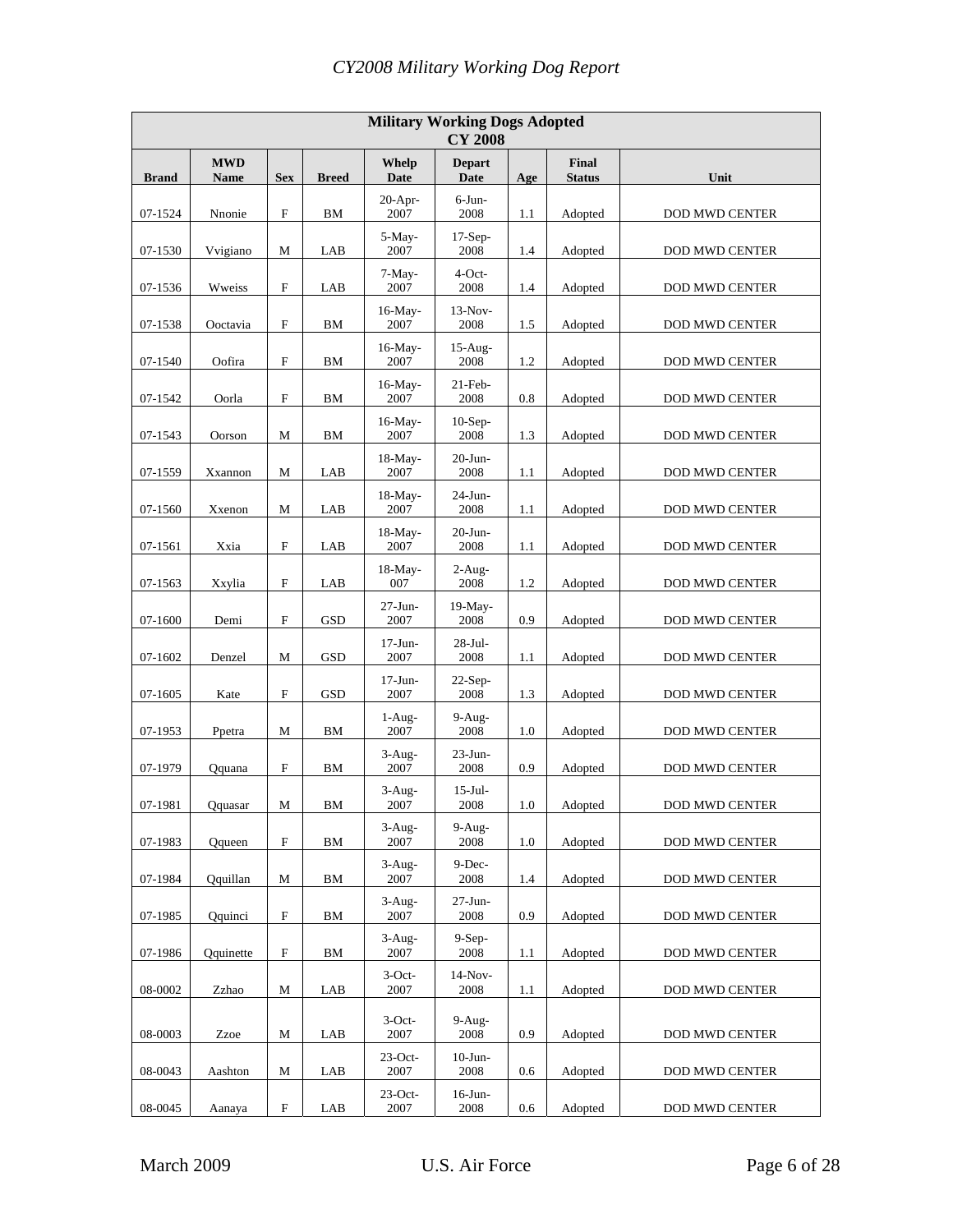| <b>Military Working Dogs Adopted</b><br><b>CY 2008</b> |                           |             |              |                      |                              |      |                        |                       |  |  |  |
|--------------------------------------------------------|---------------------------|-------------|--------------|----------------------|------------------------------|------|------------------------|-----------------------|--|--|--|
| <b>Brand</b>                                           | <b>MWD</b><br><b>Name</b> | <b>Sex</b>  | <b>Breed</b> | <b>Whelp</b><br>Date | <b>Depart</b><br><b>Date</b> | Age  | Final<br><b>Status</b> | Unit                  |  |  |  |
| 08-0482                                                | Sscreech                  | М           | GSD          | $26-Sep-$<br>2007    | 6-Oct-<br>2008               | 1.0  | Adopted                | DOD MWD CENTER        |  |  |  |
| 08-0483                                                | Yyenta                    | $\mathbf F$ | GSD          | $26-Sep-$<br>2007    | $9-Sep-$<br>2008             | 1.0  | Adopted                | DOD MWD CENTER        |  |  |  |
| 08-0484                                                | <b>B</b> bear             | M           | <b>GSD</b>   | $26-Sep-$<br>2007    | $27 - Jun -$<br>2008         | 0.8  | Adopted                | DOD MWD CENTER        |  |  |  |
| 08-0485                                                | Bbig boy                  | M           | GSD          | $26-Sep-$<br>2007    | 6-Sep-<br>2008               | 0.9  | Adopted                | DOD MWD CENTER        |  |  |  |
| 08-0493                                                | Ccirri                    | $\mathbf F$ | LAB          | 1-Dec-<br>2007       | $2-Jan-$<br>2008             | 0.1  | Adopted                | DOD MWD CENTER        |  |  |  |
| 08-<br>0502                                            | Sshea                     | F           | BM           | $22$ -Dec-<br>2007   | 9-Dec-<br>2008               | 1.0  | Adopted                | DOD MWD CENTER        |  |  |  |
| $08 -$<br>0504                                         | Ssasha                    | F           | BM           | $22$ -Dec-<br>2007   | 9-Dec-<br>2008               | 1.0  | Adopted                | DOD MWD CENTER        |  |  |  |
| 08-0507                                                | Sshiloh                   | F           | <b>BM</b>    | $22$ -Dec-<br>2007   | 14-Nov-<br>2008              | 0.9  | Adopted                | <b>DOD MWD CENTER</b> |  |  |  |
| 08-0509                                                | Ssky                      | F           | BM           | 22-Dec-<br>2007      | $13-Nov-$<br>2008            | 0.9  | Adopted                | <b>DOD MWD CENTER</b> |  |  |  |
| 08-0510                                                | Sslayer                   | М           | BМ           | $22$ -Dec-<br>2007   | $11-Mar-$<br>2008            | 0.2  | Adopted                | DOD MWD CENTER        |  |  |  |
| 08-0512                                                | Sstorm                    | F           | BM           | $22$ -Dec-<br>2007   | $17$ -Oct-<br>2008           | 0.8  | Adopted                | DOD MWD CENTER        |  |  |  |
| 08-0645                                                | Ddahl                     | М           | LAB          | 9-Jan-<br>2008       | 5-May-<br>2008               | 0.3  | Adopted                | DOD MWD CENTER        |  |  |  |
| 08-0690                                                | Eepps                     | M           | <b>VIZ</b>   | 9-Mar-<br>008        | 18-Nov-<br>2008              | 0.7  | Adopted                | DOD MWD CENTER        |  |  |  |
| 08-0691                                                | Eevey                     | F           | VIZ          | 9-Mar-<br>2008       | $11$ -Oct-<br>2008           | 0.6  | Adopted                | <b>DOD MWD CENTER</b> |  |  |  |
| 08-0694                                                | Eerwin                    | M           | VIZ          | 9-Mar-<br>2008       | $20-Nov-$<br>2008            | 0.7  | Adopted                | DOD MWD CENTER        |  |  |  |
| 08-0695                                                | Eedwards                  | М           | VIZ          | 9-Mar-<br>2008       | $11$ -Oct-<br>2008           | 0.6  | Adopted                | <b>DOD MWD CENTER</b> |  |  |  |
| 08-0721                                                | Lotto                     | F           | BM           | $12-Ian-$<br>2008    | 17-Nov-<br>2008              | 0.8  | Adopted                | <b>DOD MWD CENTER</b> |  |  |  |
| 08-1067                                                | Ffields                   | М           | LAB          | 22-Mar-<br>2008      | $3-Nov-$<br>2008             | 0.6  | Adopted                | DOD MWD CENTER        |  |  |  |
| 08-1166                                                | Ggill                     | F           | LAB          | $10-May-$<br>2008    | $25-Sep-$<br>2008            | 0.4  | Adopted                | <b>DOD MWD CENTER</b> |  |  |  |
| 08-1483                                                | Uucon                     | $\mathbf M$ | BM           | 24-Jun-<br>2008      | $11$ -Dec-<br>2008           | 0.5  | Adopted                | <b>DOD MWD CENTER</b> |  |  |  |
| A076                                                   | Cash                      | F           | BМ           | $1-Aug-$<br>1996     | $15$ -Oct-<br>2008           | 12.2 | Adopted                | HEIDELBERG, GERMANY   |  |  |  |
| A104                                                   | Liz                       | $\mathbf F$ | LAB          | 6-Dec-<br>1996       | 6-Sep-<br>2008               | 11.8 | Adopted                | CHARLESTON AFB, SC    |  |  |  |
| A123                                                   | Ranny                     | М           | GSD          | $1-Jan-$<br>1997     | 4-Jan-<br>2008               | 11.0 | Adopted                | FT HOOD, TX           |  |  |  |
| A129                                                   | Emo                       | $\mathbf M$ | <b>GSD</b>   | $30-Nov-$<br>1996    | $24$ -Apr-<br>2008           | 11.4 | Adopted                | ANDERSON AFB, GUAM    |  |  |  |
| A132                                                   | Chenli                    | $\mathbf F$ | BМ           | 6-Jan-<br>1996       | $3-Jul-$<br>2008             | 12.5 | Adopted                | TSA DALLAS-FW, TX     |  |  |  |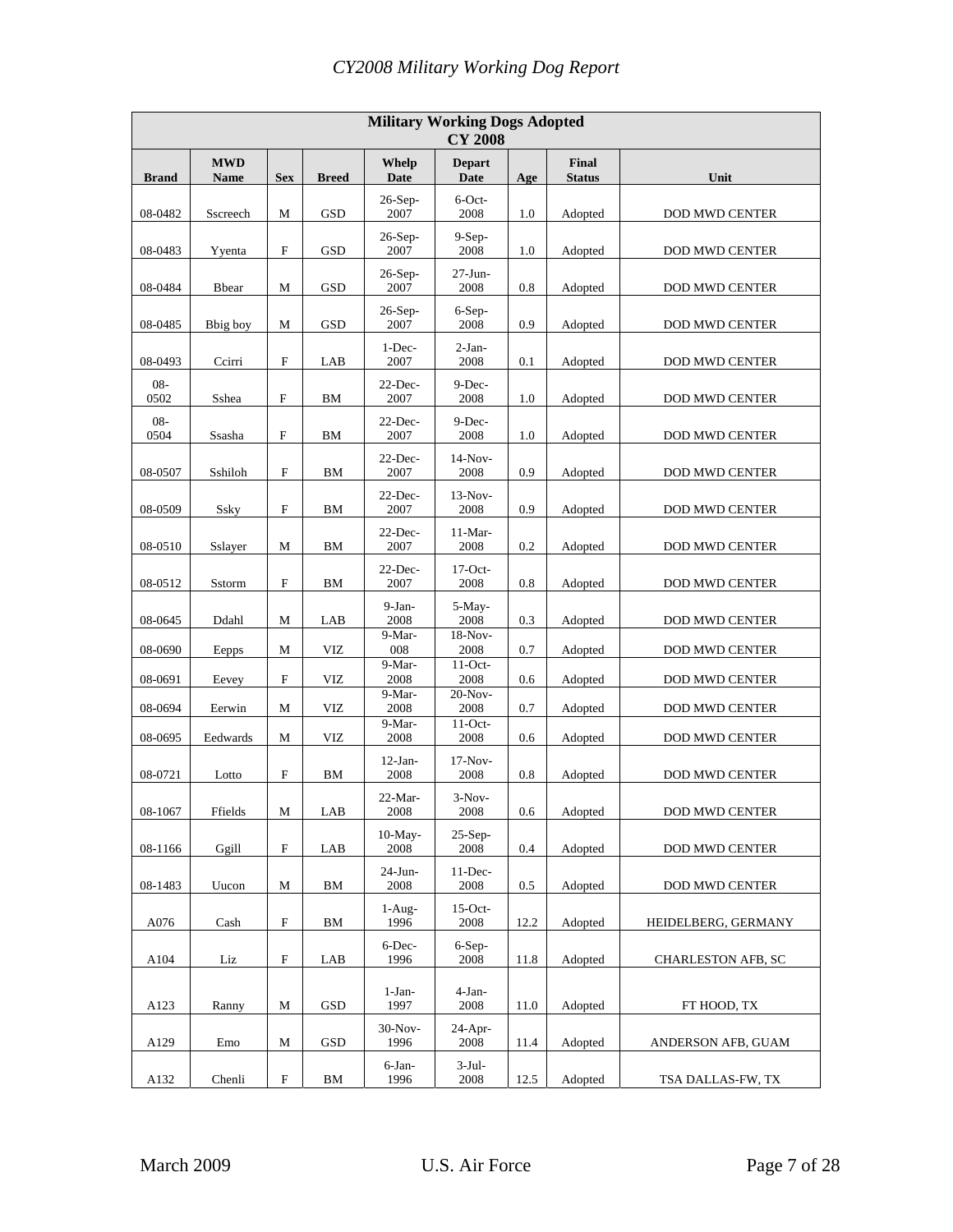|              | <b>Military Working Dogs Adopted</b><br><b>CY 2008</b> |                           |              |                    |                       |      |                        |                          |  |  |  |  |  |
|--------------|--------------------------------------------------------|---------------------------|--------------|--------------------|-----------------------|------|------------------------|--------------------------|--|--|--|--|--|
| <b>Brand</b> | <b>MWD</b><br><b>Name</b>                              | <b>Sex</b>                | <b>Breed</b> | Whelp<br>Date      | <b>Depart</b><br>Date | Age  | Final<br><b>Status</b> | Unit                     |  |  |  |  |  |
| A143         | Randy                                                  | M                         | BM           | $14-Sep-$<br>1996  | $14-Jul-$<br>2008     | 11.8 | Adopted                | CAMP WALKER, KOREA       |  |  |  |  |  |
| A173         | Benny                                                  | M                         | GSD          | $13-Mar-$<br>1997  | 4-Mar-<br>2008        | 11.0 | Adopted                | PENTAGON, DC             |  |  |  |  |  |
| A179         | Tanja                                                  | $\boldsymbol{\mathrm{F}}$ | BM           | $1-J$ un-<br>1996  | 29-Feb-<br>2008       | 11.7 | Adopted                | FT BUCHANAN, PR          |  |  |  |  |  |
| A192         | Chico                                                  | M                         | BM           | $1-Nov-$<br>1996   | 26-Feb-<br>2008       | 11.3 | Adopted                | HILL AFB, UT             |  |  |  |  |  |
| A198         | Ronnie                                                 | М                         | <b>GSD</b>   | 1-Feb-<br>1997     | $7-Nov-$<br>2008      | 11.8 | Adopted                | PATRICK AFB, FL          |  |  |  |  |  |
| A216         | Rex                                                    | M                         | BM           | $10$ -Feb-<br>1997 | $16$ -Jun-<br>2008    | 11.4 | Adopted                | MCCONNELL AFB,KS         |  |  |  |  |  |
| A231         | Joep                                                   | M                         | BM           | $16$ -Mar-<br>1997 | $23$ -Dec-<br>2007    | 10.8 | Adopted                | FT BRAGG, NC             |  |  |  |  |  |
| A240         | Lesan                                                  | M                         | <b>GSD</b>   | 5-Mar-<br>1997     | $27 - Jun -$<br>2008  | 11.3 | Adopted                | FT MCPHERSON, GA         |  |  |  |  |  |
| A267         | Major                                                  | М                         | BM           | $1-Nov-$<br>1995   | $8-Jul-$<br>2008      | 12.7 | Adopted                | FT BRAGG, NC             |  |  |  |  |  |
| A307         | Robby                                                  | М                         | DS           | 1-May-<br>1997     | $9-Ian-$<br>2008      | 10.7 | Adopted                | PENTAGON, DC             |  |  |  |  |  |
| A321         | Ajax                                                   | М                         | <b>GSD</b>   | $1-Jan-$<br>1997   | $17$ -Dec-<br>2008    | 12.0 | Adopted                | CHIEVRES, BELGIUM        |  |  |  |  |  |
| A333         | Sorbon                                                 | М                         | <b>GSD</b>   | $1-Jan-$<br>1997   | $1-Sep-$<br>2008      | 11.7 | Adopted                | EIELSON AFB, AK          |  |  |  |  |  |
| A338         | Cate                                                   | $_{\rm F}$                | <b>GSD</b>   | 1-May-<br>1997     | $9-Nov-$<br>2008      | 11.5 | Adopted                | TSA SEATTLE, WA          |  |  |  |  |  |
| A359         | Igor                                                   | M                         | ΒM           | $1-Apr-$<br>1997   | 3-Mar-<br>2008        | 10.9 | Adopted                | NS SAN DIEGO METRO, CA   |  |  |  |  |  |
| <b>B027</b>  | Sonja                                                  | F                         | BM           | $1-Nov-$<br>1996   | 8-Dec-<br>2008        | 12.1 | Adopted                | TINKER AFB, OK           |  |  |  |  |  |
| <b>B049</b>  | Ernie                                                  | М                         | BM           | $1-Nov-$<br>1997   | $13-Mar-$<br>2008     | 10.4 | Adopted                | <b>DOD MWD CENTER</b>    |  |  |  |  |  |
| <b>B070</b>  | Britt                                                  | M                         | <b>GSD</b>   | 1-Jan-<br>1997     | $27-Sep-$<br>2007     | 10.7 | Adopted                | <b>FT LEAVENWORTH KS</b> |  |  |  |  |  |
| <b>B095</b>  | Jimmy                                                  | M                         | ΒM           | $25$ -Oct-<br>1997 | $20$ -Jun-<br>2008    | 10.7 | Adopted                | MISAWA AB, JAPAN         |  |  |  |  |  |
| <b>B103</b>  | Egon                                                   | M                         | GSD          | $1-Oct-$<br>1997   | $19-Mar-$<br>2008     | 10.5 | Adopted                | TSA DALLAS-FW, TX        |  |  |  |  |  |
| <b>B106</b>  | Rocky                                                  | M                         | ΒM           | $11-May-$<br>1997  | $11-Jul-$<br>2008     | 11.2 | Adopted                | FT SILL, OK              |  |  |  |  |  |
| <b>B108</b>  | Freddy                                                 | M                         | ΒM           | $10$ -Jun-<br>1997 | $26-Nov-$<br>2008     | 11.5 | Adopted                | FT SILL, OK              |  |  |  |  |  |
| <b>B111</b>  | Beny                                                   | M                         | GSD          | 29-Jun-<br>1997    | $14-May-$<br>2008     | 10.9 | Adopted                | FT BENNING, GA           |  |  |  |  |  |
| <b>B112</b>  | Jirka                                                  | M                         | BM           | $1-Jan-$<br>1997   | $10-Mar-$<br>2008     | 11.2 | Adopted                | TSA NEW ORLEANS, LA      |  |  |  |  |  |
| <b>B119</b>  | Cody                                                   | М                         | LAB          | $1-Jan-$<br>1996   | $11-Jul-$<br>2008     | 12.5 | Adopted                | NSA SOUDA BAY, CRETE     |  |  |  |  |  |
| <b>B123</b>  | Cassidy                                                | M                         | <b>GSD</b>   | $20-Mar-$<br>1998  | $26$ -Jun-<br>2008    | 10.3 | Adopted                | 29 PALMS, CA             |  |  |  |  |  |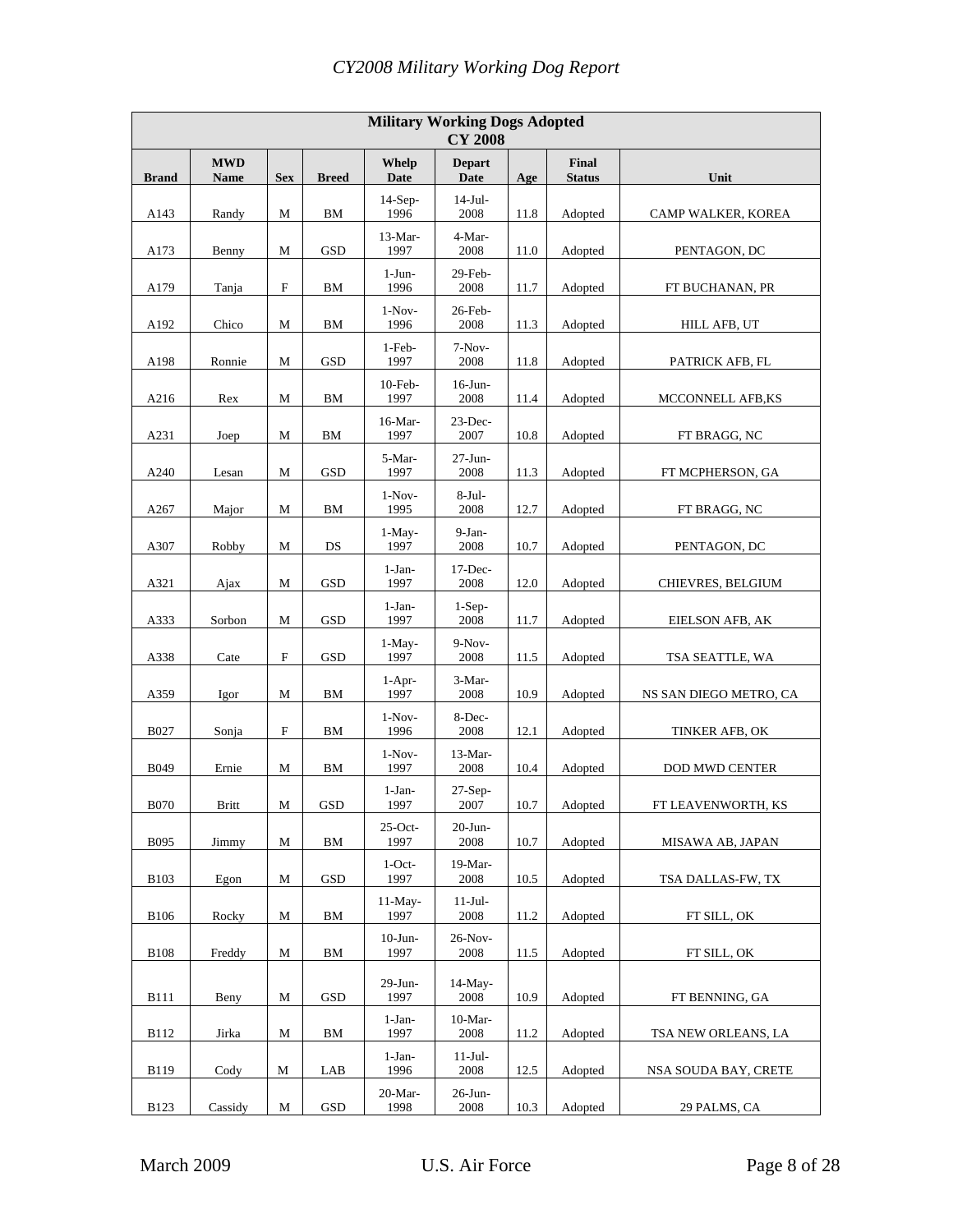|              | <b>Military Working Dogs Adopted</b><br><b>CY 2008</b> |                           |              |                     |                       |      |                        |                            |  |  |  |  |  |
|--------------|--------------------------------------------------------|---------------------------|--------------|---------------------|-----------------------|------|------------------------|----------------------------|--|--|--|--|--|
| <b>Brand</b> | <b>MWD</b><br>Name                                     | <b>Sex</b>                | <b>Breed</b> | Whelp<br>Date       | <b>Depart</b><br>Date | Age  | Final<br><b>Status</b> | Unit                       |  |  |  |  |  |
| <b>B133</b>  | Zimbal                                                 | M                         | GSD          | $1-Jan-$<br>1997    | $14-Jul-$<br>2008     | 11.5 | Adopted                | <b>MCGUIRE AFB, NJ</b>     |  |  |  |  |  |
| <b>B140</b>  | Falla                                                  | $\boldsymbol{\mathrm{F}}$ | BM           | $1-Jan-$<br>1997    | $27-J$ un-<br>2008    | 11.5 | Adopted                | ANDREWS AFB MD             |  |  |  |  |  |
| <b>B143</b>  | Avar                                                   | М                         | <b>GSD</b>   | $20-Ian-$<br>1997   | $31-Ian-$<br>2008     | 11.0 | Adopted                | <b>GRAND FORKS AFB, ND</b> |  |  |  |  |  |
| <b>B144</b>  | Berry                                                  | М                         | <b>BM</b>    | $27-Ian-$<br>1997   | $28-Apr-$<br>2008     | 11.3 | Adopted                | FT RUCKER, AL              |  |  |  |  |  |
| <b>B145</b>  | Vinny                                                  | M                         | LAB          | $14$ -Jan-<br>1998  | 19-Mar-<br>2008       | 10.2 | Adopted                | TSA JACKSONVILLE, FL       |  |  |  |  |  |
| <b>B150</b>  | Duco                                                   | М                         | <b>GSD</b>   | $1-J$ un-<br>1997   | $2$ -Oct-<br>2007     | 10.3 | Adopted                | FT BRAGG, NC               |  |  |  |  |  |
| <b>B152</b>  | Dick                                                   | М                         | GSD          | $1-Aug-$<br>1997    | $12$ -Feb-<br>2008    | 10.5 | Adopted                | MALMSTROM AFB, MT          |  |  |  |  |  |
| <b>B159</b>  | Duuk                                                   | М                         | <b>BM</b>    | $1-Jan-$<br>1997    | $15-Aug-$<br>2008     | 11.6 | Adopted                | VANDENBERG AFB CA          |  |  |  |  |  |
| <b>B163</b>  | Benny                                                  | М                         | GSD          | $15-Sep-$<br>1997   | 4-Jan<br>$-2008$      | 10.3 | Adopted                | LANGLEY AFB, VA            |  |  |  |  |  |
| <b>B170</b>  | Barry                                                  | М                         | BM           | 25-Mar-<br>1998     | $7-Jul-$<br>2008      | 10.3 | Adopted                | SHEPPARD AFB, TX           |  |  |  |  |  |
| <b>B180</b>  | Sonja                                                  | F                         | BM           | $19-Ian-$<br>1998   | $11-Jul-$<br>2008     | 10.5 | Adopted                | HURLBURT FIELD, FL         |  |  |  |  |  |
| B182         | Baica                                                  | $\boldsymbol{\mathrm{F}}$ | BM           | 1-Jan-<br>1997      | $13-May-$<br>2008     | 11.4 | Adopted                | ANDREWS AFB MD             |  |  |  |  |  |
| B193         | Art                                                    | M                         | <b>GSD</b>   | $1-Oct-$<br>1997    | 29-May-<br>2008       | 10.7 | Adopted                | <b>MANNHEIM, GERMANY</b>   |  |  |  |  |  |
| <b>B197</b>  | <b>Black</b>                                           | M                         | GSD          | 1-Feb-<br>1997      | $7-Nov-$<br>2008      | 11.8 | Adopted                | PATRICK AFB, FL            |  |  |  |  |  |
| <b>B201</b>  | Marcy                                                  | $\boldsymbol{\mathrm{F}}$ | <b>BM</b>    | $1$ -Oct-<br>1997   | $28-J$ un-<br>2007    | 9.7  | Adopted                | MCAS IWAKUNI, JAPAN        |  |  |  |  |  |
| <b>B253</b>  | <b>Buddy</b>                                           | М                         | BM           | $1-Nov-$<br>1996    | 1-Feb-<br>2008        | 11.3 | Adopted                | ELLSWORTH AFB, SD          |  |  |  |  |  |
| <b>B277</b>  | Alv                                                    | M                         | GSD          | 1-Feb-<br>1998      | 22-Feb-<br>2008       | 10.1 | Adopted                | <b>NS MILLINGTON TN</b>    |  |  |  |  |  |
| <b>B278</b>  | Ricky                                                  | M                         | <b>GSD</b>   | 1-Mar-<br>1998      | 8-Jan-<br>2008        | 9.9  | Adopted                | SPANGDAHLEM AB, GERMANY    |  |  |  |  |  |
| <b>B286</b>  | Brenda                                                 | F                         | ΒM           | $1-Apr-$<br>1998    | $20-Nov-$<br>2008     | 10.6 | Adopted                | CAMP HUMPHREYS, KOREA      |  |  |  |  |  |
| <b>B294</b>  | Uvarted                                                | M                         | ΒM           | 1-May-<br>1998      | $23-Apr-$<br>2008     | 10.0 | Adopted                | FT BRAGG, NC               |  |  |  |  |  |
| <b>B296</b>  | Lissy                                                  | $\boldsymbol{\mathrm{F}}$ | <b>GSD</b>   | $26$ -Apr-<br>1998  | $23$ -Jun-<br>2008    | 10.2 | Adopted                | DOD MWD CENTER             |  |  |  |  |  |
| <b>B297</b>  | Sindy                                                  | $\boldsymbol{\mathrm{F}}$ | DS           | $5 - Jun -$<br>1998 | $11-Nov-$<br>2008     | 10.4 | Adopted                | NS KINGSVILLE, TX          |  |  |  |  |  |
| <b>B298</b>  | Astor                                                  | М                         | <b>GSD</b>   | $17-Jan-$<br>2006   | 4-Jan-<br>2008        | 2.0  | Adopted                | MOUNTAIN HOME AFB, ID      |  |  |  |  |  |
| <b>B300</b>  | Toby                                                   | M                         | GSD          | 5-Mar-<br>1998      | $26$ -Feb-<br>2008    | 10.0 | Adopted                | WRIGHT-PATTERSON AFB, OH   |  |  |  |  |  |
| <b>B303</b>  | Ari                                                    | $\boldsymbol{\mathrm{F}}$ | GSD          | $1-Jul-$<br>1997    | 8-Jan-<br>2008        | 10.5 | Adopted                | FT DRUM, NY                |  |  |  |  |  |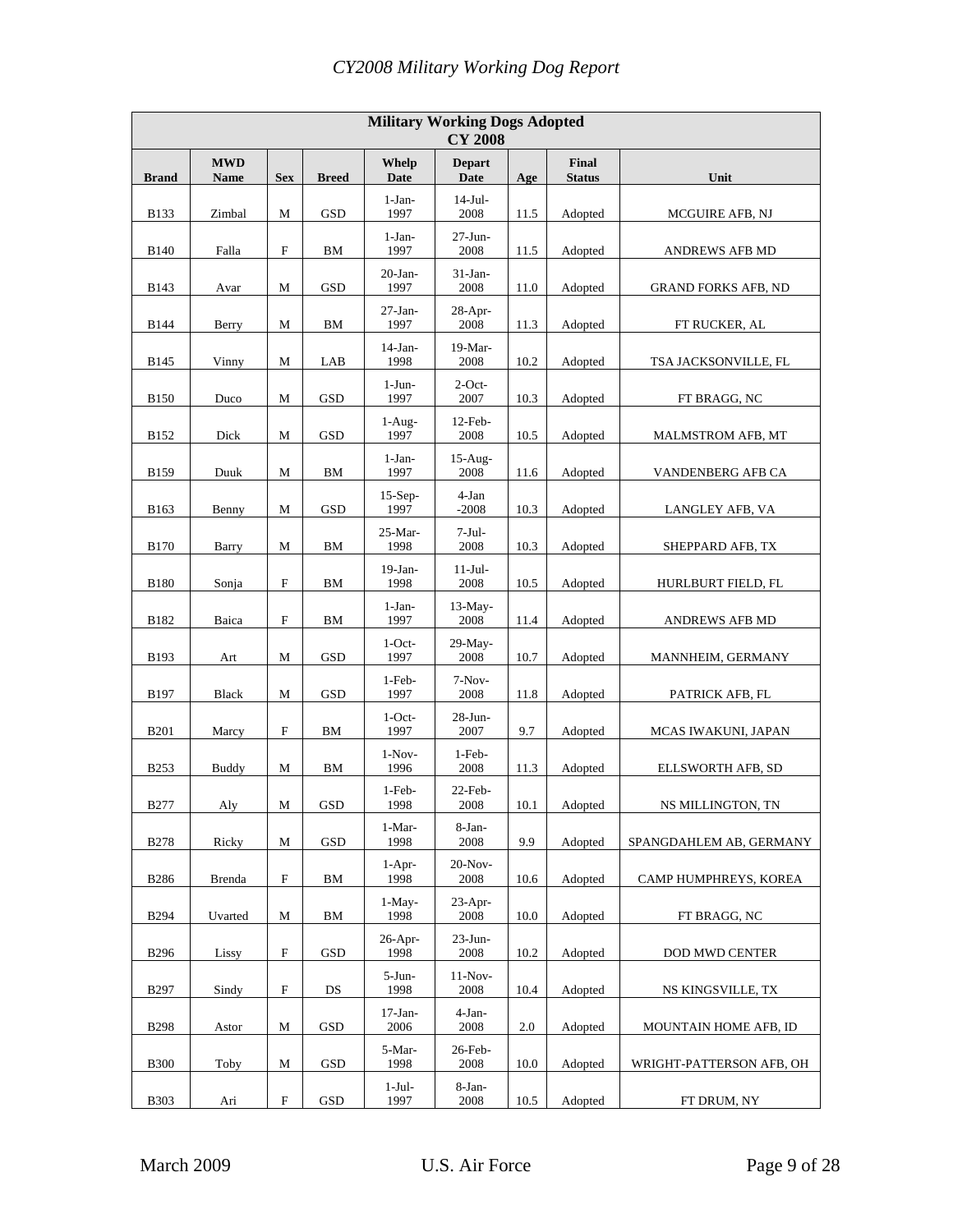|                  | <b>Military Working Dogs Adopted</b><br><b>CY 2008</b> |             |               |                   |                              |      |                        |                        |  |  |  |  |  |
|------------------|--------------------------------------------------------|-------------|---------------|-------------------|------------------------------|------|------------------------|------------------------|--|--|--|--|--|
| <b>Brand</b>     | <b>MWD</b><br><b>Name</b>                              | <b>Sex</b>  | <b>Breed</b>  | Whelp<br>Date     | <b>Depart</b><br><b>Date</b> | Age  | Final<br><b>Status</b> | Unit                   |  |  |  |  |  |
| <b>B307</b>      | Sheddo                                                 | M           | GSD           | $31-May-$<br>1998 | 28-Nov-<br>2008              | 10.5 | Adopted                | CAMP WALKER, KOREA     |  |  |  |  |  |
| <b>B317</b>      | Andy                                                   | M           | <b>GSD</b>    | $1-Apr-$<br>1998  | $25-Apr-$<br>2008            | 10.1 | Adopted                | DOD MWD CENTER         |  |  |  |  |  |
| <b>B318</b>      | Cezar                                                  | M           | <b>GSD</b>    | $1-Jan-$<br>1998  | $19$ -Dec-<br>2008           | 11.0 | Adopted                | BARKSDALE AFB, LA      |  |  |  |  |  |
| <b>B331</b>      | Eddo                                                   | М           | <b>GSD</b>    | $1-Aug-$<br>1998  | $16$ -Oct-<br>2008           | 10.2 | Adopted                | DOD MWD CENTER         |  |  |  |  |  |
| <b>B337</b>      | Dingo                                                  | M           | <b>GSD</b>    | 1-Dec-<br>1997    | $2$ -Dec-<br>2008            | 11.0 | Adopted                | NS CORPUS CHRISTI, TX  |  |  |  |  |  |
| <b>B352</b>      | Azor                                                   | M           | <b>GSD</b>    | $1-Sep-$<br>1998  | 6-Mar-<br>2008               | 9.5  | Adopted                | TSA HOUSTON, TX        |  |  |  |  |  |
| <b>B358</b>      | Arko                                                   | М           | <b>GSD</b>    | $1$ -Dec-<br>1996 | $28-Apr-$<br>2008            | 11.4 | Adopted                | ELMENDORF AFB, AK      |  |  |  |  |  |
| <b>B364</b>      | Dino                                                   | F           | <b>GSD</b>    | 1-Mar-<br>2007    | $17-Ian-$<br>2008            | 0.9  | Adopted                | HOLLOMAN AFB, NM       |  |  |  |  |  |
| <b>B366</b>      | Ziko                                                   | М           | <b>GSD</b>    | $21-Mar-$<br>1998 | $27$ -Oct-<br>2008           | 10.6 | Adopted                | FT KNOX, KY            |  |  |  |  |  |
| <b>B369</b>      | Ludo                                                   | М           | DS            | $31-Aug-$<br>1997 | 26-Nov-<br>2008              | 11.2 | Adopted                | NS LITTLE CREEK, VA    |  |  |  |  |  |
| <b>B373</b>      | Bono                                                   | М           | <b>GSD</b>    | $13-Jul-$<br>1997 | $18$ -Dec-<br>2008           | 11.4 | Adopted                | FE WARREN AFB, WY      |  |  |  |  |  |
| C <sub>001</sub> | Kazan                                                  | M           | <b>GSD</b>    | $1-Jan-$<br>1998  | $28-May-$<br>2008            | 10.4 | Adopted                | DOD MWD CENTER         |  |  |  |  |  |
| C002             | Jumbo                                                  | M           | <b>GSD</b>    | $1-Apr-$<br>1998  | 6-Sep-<br>2008               | 10.4 | Adopted                | MCB CAMP BUTLER, JAPAN |  |  |  |  |  |
| C003             | Max                                                    | М           | <b>BM</b>     | 1-May-<br>1997    | $23$ -Jun-<br>2008           | 11.1 | Adopted                | ALBANY MCLB, GA        |  |  |  |  |  |
| C017             | Bonn                                                   | М           | DS            | 30-Jul-<br>1998   | $1-May-$<br>2007             | 8.8  | Adopted                | ABERDEEN PRV GRD, MD   |  |  |  |  |  |
| C019             | Dane                                                   | M           | <b>SPRSPN</b> | 1-Feb-<br>1998    | 8-Jan-<br>2008               | 9.9  | Adopted                | TSA PORTLAND, OR       |  |  |  |  |  |
| C <sub>030</sub> | Athos                                                  | $\mathbf M$ | ${\rm BM}$    | $1-Oct-$<br>1998  | 26-Nov-<br>2008              | 10.2 | Adopted                | CHARLESTON AFB, SC     |  |  |  |  |  |
| C <sub>050</sub> | Dolly                                                  | F           | ΒM            | 1-Feb-<br>1998    | $6-Aug-$<br>2008             | 10.5 | Adopted                | TSA BIRMINGHAM,AL      |  |  |  |  |  |
| C061             | Bo                                                     | M           | ΒM            | $1-Dec-$<br>1998  | $3-Jan-$<br>2008             | 9.1  | Adopted                | MIESAU, GERMANY        |  |  |  |  |  |
| C076             | Dar-garo                                               | M           | <b>GSD</b>    | $1-Jul-$<br>1998  | $15-Au$ g-<br>2008           | 10.1 | Adopted                | VANDENBERG AFB CA      |  |  |  |  |  |
| C084             | Kai                                                    | M           | ΒM            | $1-Sep-$<br>1998  | $22-Sep-$<br>2008            | 10.1 | Adopted                | ANDERSEN AFB, GUAM     |  |  |  |  |  |
| C090             | <b>Bren</b>                                            | М           | <b>GSD</b>    | $1-Nov-$<br>1998  | $2-Nov-$<br>2008             | 10.0 | Adopted                | NSA BAHRAIN            |  |  |  |  |  |
| C110             | Tony                                                   | M           | DS            | $1-May-$<br>1998  | $20$ -Nov-<br>2008           | 10.6 | Adopted                | NSA BAHRAIN            |  |  |  |  |  |
| C118             | Benny                                                  | M           | <b>GSD</b>    | $1-Nov-$<br>1999  | $26$ -Apr-<br>2007           | 7.5  | Adopted                | MCAS BEAUFORT, SC      |  |  |  |  |  |
| C148             | Rio                                                    | M           | <b>GSD</b>    | $1-Nov-$<br>1998  | $16$ -Oct-<br>2008           | 10.0 | Adopted                | MIESAU, GERMANY        |  |  |  |  |  |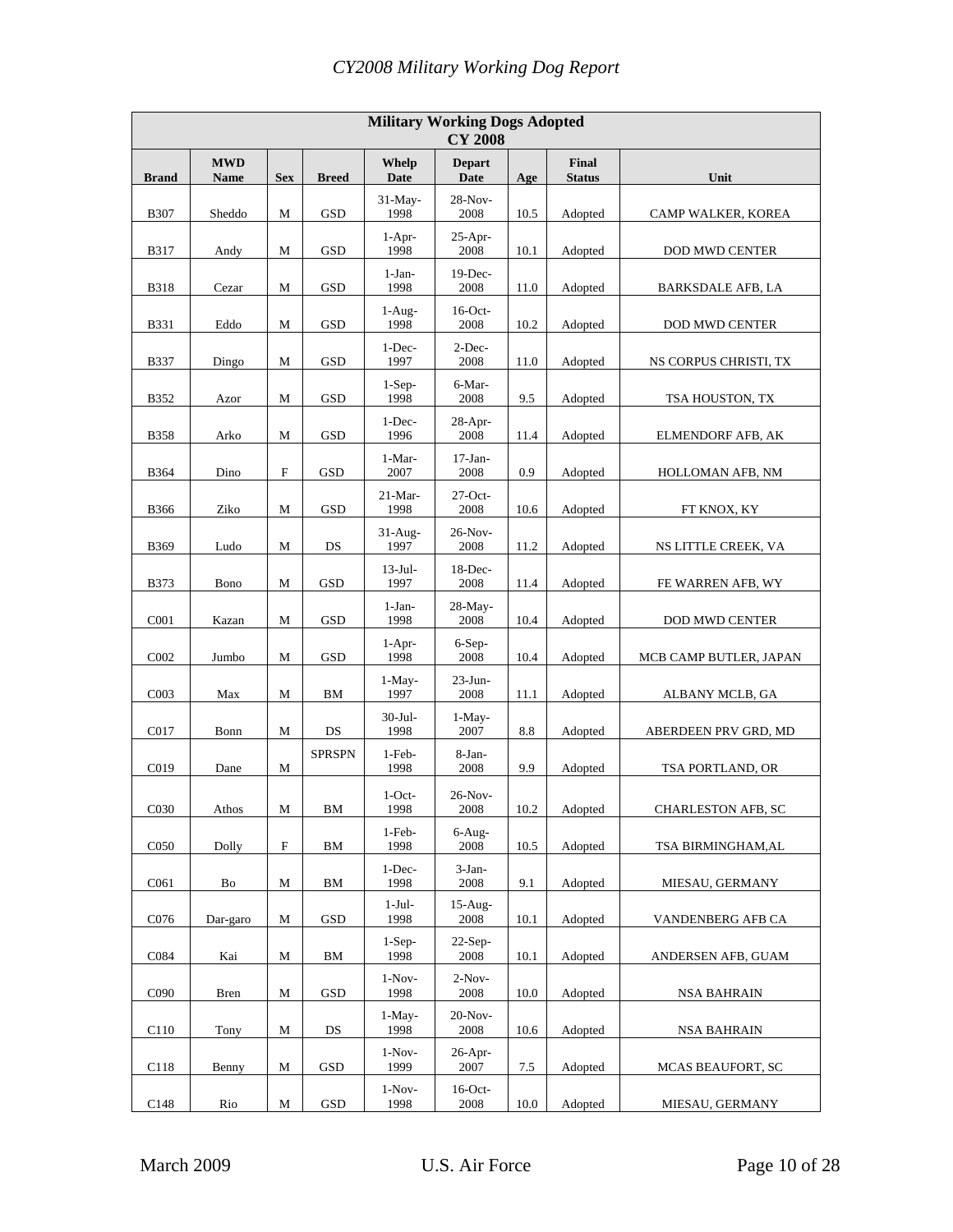|                  | <b>Military Working Dogs Adopted</b><br><b>CY 2008</b> |                           |              |                    |                       |      |                        |                             |  |  |  |  |  |
|------------------|--------------------------------------------------------|---------------------------|--------------|--------------------|-----------------------|------|------------------------|-----------------------------|--|--|--|--|--|
| <b>Brand</b>     | <b>MWD</b><br><b>Name</b>                              | <b>Sex</b>                | <b>Breed</b> | Whelp<br>Date      | <b>Depart</b><br>Date | Age  | Final<br><b>Status</b> | Unit                        |  |  |  |  |  |
| C <sub>153</sub> | Basco                                                  | M                         | GSD          | 1-Mar-<br>1999     | $17$ -Dec-<br>2008    | 9.8  | Adopted                | 820 SFG MOODY AFB, GA       |  |  |  |  |  |
| C155             | Fellow                                                 | M                         | GSD          | 1-May-<br>1999     | $25$ -Jun-<br>2008    | 9.2  | Adopted                | NS SIGONELLA, ITALY         |  |  |  |  |  |
| C167             | Eyck                                                   | M                         | <b>GSD</b>   | $1-J$ un-<br>1998  | 6-Jun-<br>2008        | 10.0 | Adopted                | TSA KANSAS CITY, MO         |  |  |  |  |  |
| C175             | Rocky                                                  | М                         | <b>GSD</b>   | 1-Dec-<br>1998     | 20-Nov-<br>2008       | 10.0 | Adopted                | <b>GRAFENWOEHR, GERMANY</b> |  |  |  |  |  |
| C177             | Jackson                                                | М                         | <b>GSD</b>   | 1-Feb-<br>1999     | $12-Mar-$<br>2008     | 9.1  | Adopted                | DOD MWD CENTER              |  |  |  |  |  |
| C <sub>229</sub> | Timmy                                                  | М                         | <b>BM</b>    | $15-Sep-$<br>1999  | $23$ -Dec-<br>2008    | 9.3  | Adopted                | <b>NSA BAHRAIN</b>          |  |  |  |  |  |
| C <sub>230</sub> | Rocky                                                  | M                         | <b>GSD</b>   | $19-Mar-$<br>1999  | $13-Jul-$<br>2008     | 9.3  | Adopted                | NAS POINT MUGU, CA          |  |  |  |  |  |
| C <sub>244</sub> | Juma                                                   | М                         | GSD          | $30-May-$<br>1999  | $17$ -Dec-<br>2008    | 9.5  | Adopted                | FE WARREN AFB, WY           |  |  |  |  |  |
| C <sub>248</sub> | Norbo                                                  | М                         | <b>GSD</b>   | $1-Dec-$<br>1999   | $30-Apr-$<br>2008     | 8.4  | Adopted                | HEIDELBERG, GERMANY         |  |  |  |  |  |
| C <sub>261</sub> | Ringo                                                  | М                         | <b>BM</b>    | $31-May-$<br>1999  | $21-Aug-$<br>2008     | 9.2  | Adopted                | NAS FALLON, NV              |  |  |  |  |  |
| C <sub>263</sub> | Whiskey                                                | М                         | <b>GSD</b>   | $3-Oct-$<br>1999   | $22-Jul-$<br>2008     | 8.8  | Adopted                | LAKENHEATH AFB UK           |  |  |  |  |  |
| C <sub>264</sub> | Harris                                                 | М                         | <b>GSD</b>   | $27$ -Oct-<br>1998 | $23$ -Oct-<br>2008    | 10.0 | Adopted                | CANNON AFB, NM              |  |  |  |  |  |
| D <sub>009</sub> | <b>Bobby</b>                                           | M                         | <b>GSD</b>   | $1-Sep-$<br>1998   | $25$ -Feb-<br>2008    | 9.5  | Adopted                | MANNHEIM, GERMANY           |  |  |  |  |  |
| D <sub>016</sub> | Dago                                                   | M                         | DS           | $7-Nov-$<br>1998   | $4-Apr-$<br>2008      | 9.4  | Adopted                | FT WAINWRIGHT, AK           |  |  |  |  |  |
| D074             | Bona                                                   | F                         | <b>GSD</b>   | 5-Dec-<br>1999     | $6$ -Jun-<br>2008     | 8.5  | Adopted                | TSA NEW YORK, NY            |  |  |  |  |  |
| D143             | Tara                                                   | $\boldsymbol{\mathrm{F}}$ | <b>BM</b>    | $1$ -Dec-<br>1998  | $19-Mar-$<br>2008     | 9.3  | Adopted                | TSA COLUMBUS, OH            |  |  |  |  |  |
| D <sub>152</sub> | Prins                                                  | M                         | <b>GSD</b>   | 1-Feb-<br>2000     | $15-May-$<br>2008     | 83   | Adopted                | AVIANO AB. ITALY            |  |  |  |  |  |
| D153             | Karo                                                   | M                         | <b>GSD</b>   | $1-Jan-$<br>2000   | $16$ -Jun-<br>2008    | 8.5  | Adopted                | TSA ATLANTA, GA             |  |  |  |  |  |
| D <sub>154</sub> | Ronny                                                  | M                         | GSD          | $1-Nov-$<br>1998   | 6-Dec-<br>2008        | 10.1 | Adopted                | MCB HAWAII                  |  |  |  |  |  |
| D <sub>163</sub> | Lea                                                    | F                         | ΒM           | $1-Apr-$<br>1998   | $17-Mar-$<br>2008     | 10.0 | Adopted                | CAMP LEJEUNE, NC            |  |  |  |  |  |
| D <sub>175</sub> | Yossi                                                  | $\mathbf M$               | <b>GSD</b>   | $1-Jan-$<br>2000   | $31-Oct$<br>2008      | 8.8  | Adopted                | <b>NSB KINGSBAY</b>         |  |  |  |  |  |
| D <sub>192</sub> | Puddy                                                  | M                         | GSD          | $1$ -Oct-<br>1999  | $9-Nov-$<br>2008      | 9.1  | Adopted                | TSA SEATTLE, WA             |  |  |  |  |  |
| D199             | <b>Bonkers</b>                                         | M                         | BM           | $1-Sep-$<br>1999   | $6$ -Jun-<br>2008     | 8.8  | Adopted                | TSA MINNEAPOLIS, MN         |  |  |  |  |  |
| D <sub>239</sub> | Cak                                                    | M                         | GSD          | $1-Apr-$<br>1999   | 9-Oct-<br>2007        | 8.5  | Adopted                | CAMP LEJEUNE, NC            |  |  |  |  |  |
| D247             | Ammo                                                   | M                         | <b>GSD</b>   | 30-Jun-<br>1999    | 26-Nov-<br>2008       | 9.4  | Adopted                | NS YOKOSUKA, JAPAN          |  |  |  |  |  |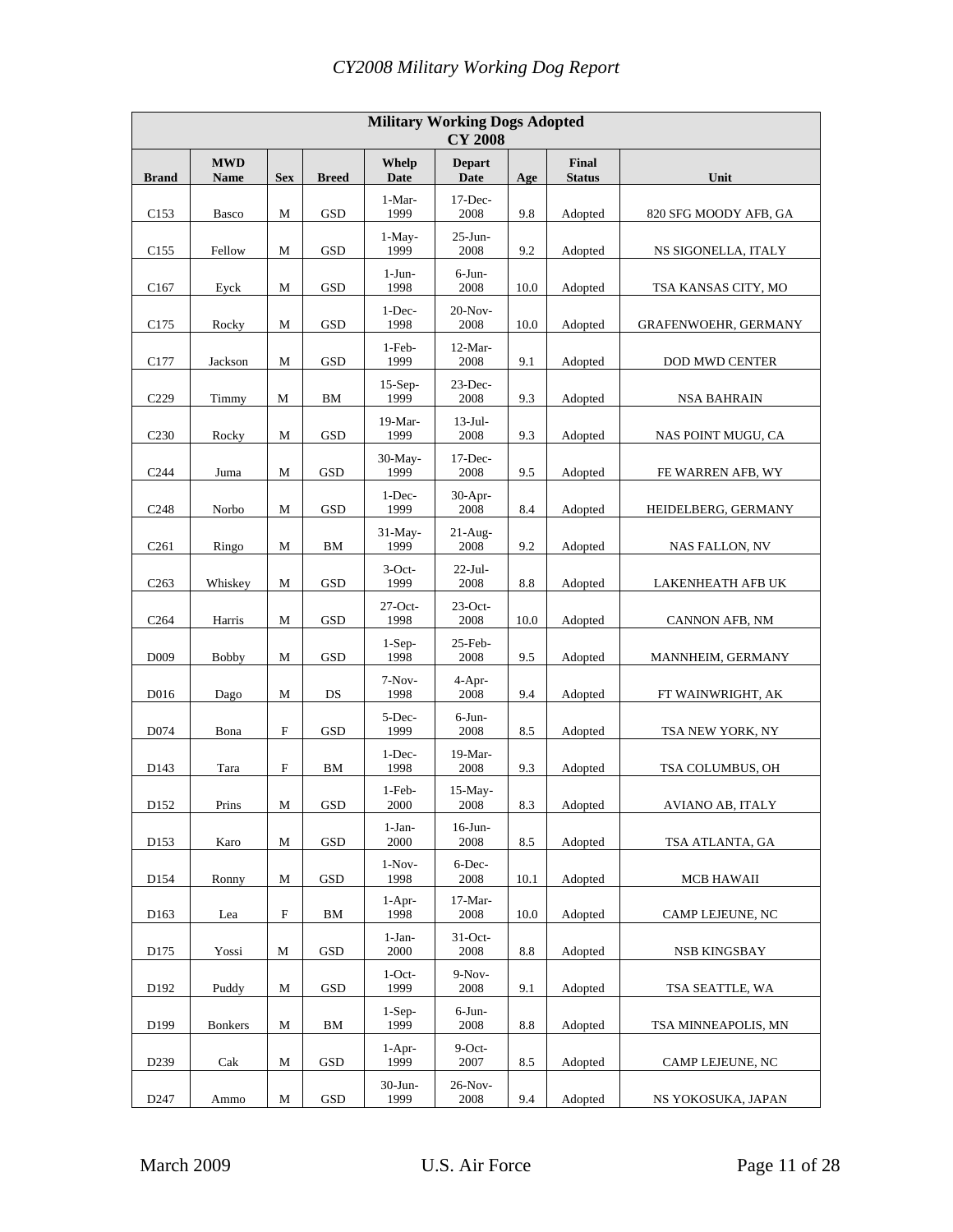|                   | <b>Military Working Dogs Adopted</b><br><b>CY 2008</b> |             |              |                    |                       |     |                        |                         |  |  |  |  |  |
|-------------------|--------------------------------------------------------|-------------|--------------|--------------------|-----------------------|-----|------------------------|-------------------------|--|--|--|--|--|
| <b>Brand</b>      | <b>MWD</b><br>Name                                     | <b>Sex</b>  | <b>Breed</b> | Whelp<br>Date      | <b>Depart</b><br>Date | Age | Final<br><b>Status</b> | Unit                    |  |  |  |  |  |
| D <sub>252</sub>  | Zack                                                   | M           | GSD          | $1$ -Oct-<br>1999  | $3-Nov-$<br>2008      | 9.1 | Adopted                | FT BELVOIR, VA          |  |  |  |  |  |
| E061              | Kevin                                                  | M           | <b>GSD</b>   | $31$ -Oct-<br>2000 | $9$ -Oct-<br>2008     | 7.9 | Adopted                | DOD MWD CENTER          |  |  |  |  |  |
| E087              | Ares                                                   | M           | <b>GSD</b>   | 30-Jun-<br>2000    | $31-Ian-$<br>2008     | 7.6 | Adopted                | FT BELVOIR, VA          |  |  |  |  |  |
| E189              | Barry                                                  | М           | BM           | $1-Jan-$<br>2001   | $2-Jan-$<br>2008      | 7.0 | Adopted                | AF ACADEMY, CO          |  |  |  |  |  |
| E206              | Britt                                                  | M           | <b>GSD</b>   | $12$ -Feb-<br>2000 | $9-Nov-$<br>2008      | 8.7 | Adopted                | TSA JACKSONVILLE, FL    |  |  |  |  |  |
| E217              | Blackie                                                | M           | <b>GSD</b>   | 5-Jan-<br>2001     | 25-Feb-<br>2008       | 7.1 | Adopted                | MANNHEIM, GERMANY       |  |  |  |  |  |
| E242              | Mokus                                                  | $\mathbf F$ | <b>GSD</b>   | 4-Jan-<br>2000     | $17-Nov-$<br>2008     | 8.9 | Adopted                | FT LEWIS, WA            |  |  |  |  |  |
| E248              | Norman                                                 | М           | <b>GSD</b>   | $28-Apr-$<br>2001  | $20$ -Jun-<br>2008    | 7.1 | Adopted                | OFFUTT AFB, NE          |  |  |  |  |  |
| F062              | Agar                                                   | М           | <b>GSD</b>   | $31-Oct$ -<br>2001 | 8-Jan-<br>2008        | 6.2 | Adopted                | SPANGDAHLEM AB, GERMANY |  |  |  |  |  |
| F159              | Suzi                                                   | F           | <b>GSD</b>   | 1-Mar-<br>2000     | 6-Sep-<br>2008        | 8.5 | Adopted                | NS VIRGINIA BEACH, VA   |  |  |  |  |  |
| F163              | Polly                                                  | F           | <b>GSD</b>   | 1-May-<br>2000     | $4-Apr-$<br>2008      | 7.9 | Adopted                | DOD MWD CENTER          |  |  |  |  |  |
| F309              | Art                                                    | M           | <b>GSD</b>   | $2-Apr-$<br>2002   | $2-Aug-$<br>2008      | 6.3 | Adopted                | DOD MWD CENTER          |  |  |  |  |  |
| F484              | Cezar                                                  | M           | <b>GSD</b>   | 1-May-<br>2002     | $9-May-$<br>2008      | 6.0 | Adopted                | FT WAINWRIGHT, AK       |  |  |  |  |  |
| F572              | Gauner                                                 | M           | <b>GSD</b>   | $1-Aug-$<br>2001   | $16$ -Jan-<br>2008    | 6.5 | Adopted                | KIRTLAND AFB, NM        |  |  |  |  |  |
| F602              | Casar                                                  | M           | <b>GSD</b>   | $18-Nov-$<br>2000  | $24-Nov-$<br>2008     | 8.0 | Adopted                | HICKAM AFB, HI          |  |  |  |  |  |
| F609              | Milly                                                  | F           | <b>GSD</b>   | $1-Sep-$<br>2002   | $12$ -Feb-<br>2008    | 5.4 | Adopted                | KUNSAN AB, KOREA        |  |  |  |  |  |
| F632              | Laika                                                  | F           | GSD          | $1-Dec-$<br>2000   | 6-Feb-<br>2008        | 7.2 | Adopted                | AF ACADEMY, CO          |  |  |  |  |  |
| F700              | Ronny                                                  | M           | GSD          | $31-Jan-$<br>2001  | $29$ -Apr-<br>2008    | 7.2 | Adopted                | FT LEONARDWOOD ENG, MO  |  |  |  |  |  |
| F721              | Sid                                                    | M           | <b>GSD</b>   | 2-Feb-<br>2002     | $29-Apr-$<br>2008     | 6.2 | Adopted                | FT LEONARDWOOD ENG, MO  |  |  |  |  |  |
| F724              | Laika                                                  | M           | GSD          | $1-J$ un-<br>2001  | $18-Aug-$<br>2008     | 7.2 | Adopted                | FT LEONARDWOOD ENG, MO  |  |  |  |  |  |
| H <sub>0</sub> 19 | Freda                                                  | F           | ΒM           | $17-Apr-$<br>2000  | $28-Ian-$<br>2008     | 7.8 | Adopted                | DOD MWD CENTER          |  |  |  |  |  |
| H066              | Puck                                                   | M           | DS           | $1-Jan-$<br>2002   | $12$ -Feb-<br>2008    | 6.1 | Adopted                | NS LITTLE CREEK, VA     |  |  |  |  |  |
| H <sub>092</sub>  | Dana                                                   | F           | GSD          | $1-Sep-$<br>2002   | $15-May-$<br>2008     | 5.7 | Adopted                | <b>DOD MWD CENTER</b>   |  |  |  |  |  |
| H <sub>093</sub>  | <b>Betty</b>                                           | F           | GSD          | $18$ -Jan-<br>2001 | $10-Mar-$<br>2008     | 7.1 | Adopted                | TSA TAMPA, FL           |  |  |  |  |  |
| H <sub>2</sub> 38 | Basco                                                  | M           | BM           | 1-Feb-<br>2003     | $27$ -Feb-<br>2008    | 5.1 | Adopted                | DOD MWD CENTER          |  |  |  |  |  |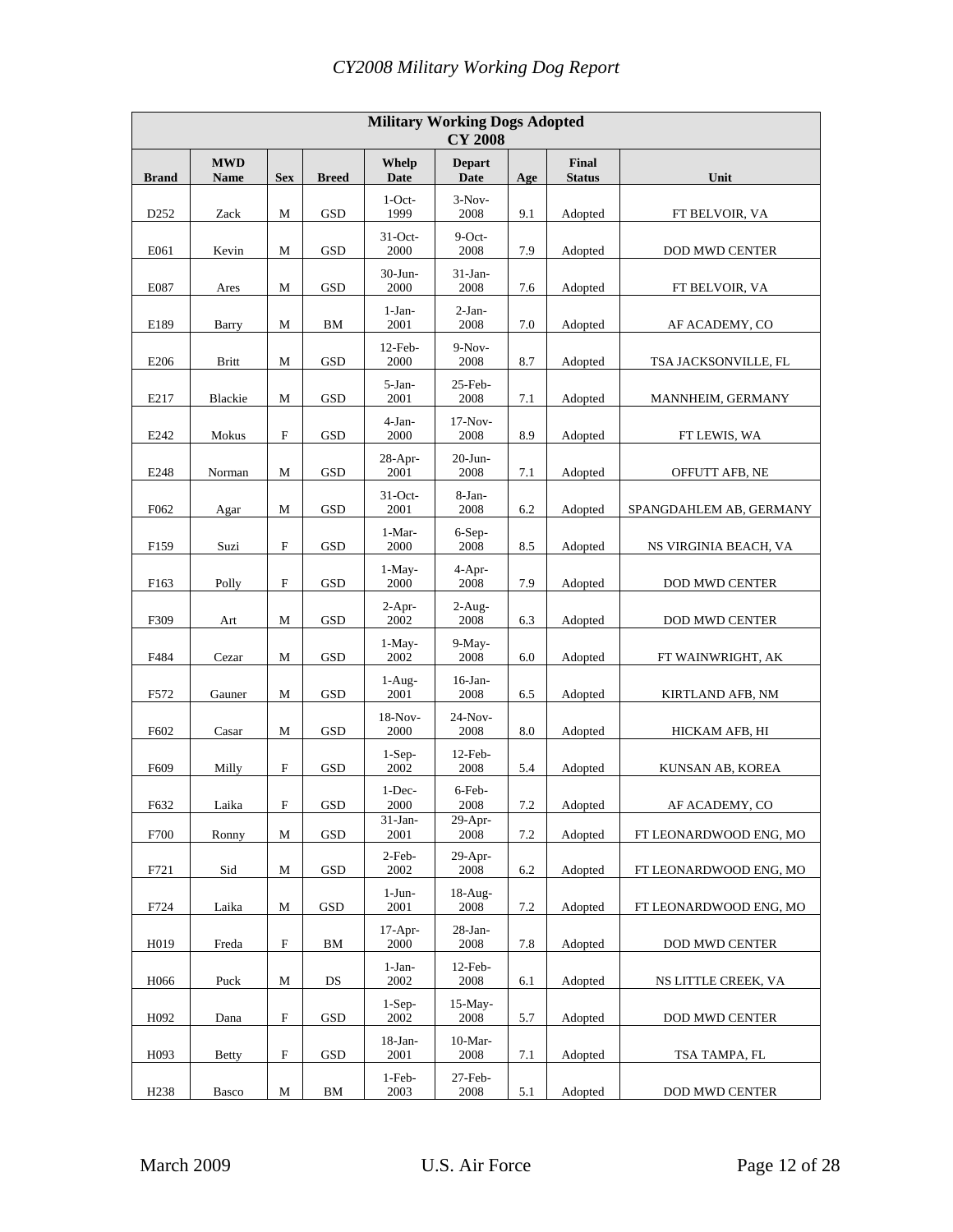|                  | <b>Military Working Dogs Adopted</b><br><b>CY 2008</b> |                           |              |                    |                       |     |                        |                        |  |  |  |  |  |
|------------------|--------------------------------------------------------|---------------------------|--------------|--------------------|-----------------------|-----|------------------------|------------------------|--|--|--|--|--|
| <b>Brand</b>     | <b>MWD</b><br><b>Name</b>                              | <b>Sex</b>                | <b>Breed</b> | Whelp<br>Date      | <b>Depart</b><br>Date | Age | Final<br><b>Status</b> | Unit                   |  |  |  |  |  |
| H <sub>265</sub> | Dean                                                   | M                         | GSD          | 1-Dec-<br>2002     | $3-Jul-$<br>2008      | 5.6 | Adopted                | <b>DOD MWD CENTER</b>  |  |  |  |  |  |
| H338             | Jet                                                    | $\boldsymbol{\mathrm{F}}$ | LAB          | $1-May-$<br>2003   | $29-Apr-$<br>2008     | 5.0 | Adopted                | FT LEONARDWOOD ENG, MO |  |  |  |  |  |
| H348             | Max                                                    | M                         | <b>GSD</b>   | 9-Feb-<br>2003     | $7-Jul-$<br>2008      | 5.4 | Adopted                | EGLIN AFB, FL          |  |  |  |  |  |
| J214             | Maly                                                   | М                         | BM           | 1-Mar-<br>2004     | 19-May-<br>2008       | 4.2 | Adopted                | DOD MWD CENTER         |  |  |  |  |  |
| J223             | Kkane                                                  | $\mathbf F$               | LAB          | $26$ -Feb-<br>2004 | $13-May-$<br>2008     | 4.2 | Adopted                | DOD MWD CENTER         |  |  |  |  |  |
| J327             | Dasti                                                  | M                         | <b>GSD</b>   | $14-May-$<br>2003  | 18-Oct-<br>2008       | 5.4 | Adopted                | FT LEONARDWOOD, MO     |  |  |  |  |  |
| J403             | Egon                                                   | М                         | <b>GSD</b>   | $31$ -Dec-<br>2002 | $22-May-$<br>2008     | 5.4 | Adopted                | DOD MWD CENTER         |  |  |  |  |  |
| K057             | Kafi                                                   | F                         | LAB          | $3-Oct-$<br>2004   | 9-Dec-<br>2008        | 4.2 | Adopted                | DOD MWD CENTER         |  |  |  |  |  |
| K137             | Rudy                                                   | М                         | LAB          | $20-Nov-$<br>2004  | $1-Sep-$<br>2008      | 3.8 | Adopted                | DOD MWD CENTER         |  |  |  |  |  |
| K166             | Patty                                                  | $\boldsymbol{\mathrm{F}}$ | LAB          | 1-Feb-<br>2004     | $16$ -Oct-<br>2008    | 4.7 | Adopted                | MCB CAMP BUTLER, JAPAN |  |  |  |  |  |
| K <sub>255</sub> | Lucious                                                | M                         | LAB          | $30-Apr-$<br>2005  | $14$ -Apr-<br>2008    | 3.0 | Adopted                | DOD MWD CENTER         |  |  |  |  |  |
| K315             | Ben                                                    | M                         | BM           | $15-Nov-$<br>2003  | $17-Oct-$<br>2008     | 4.9 | Adopted                | DOD MWD CENTER         |  |  |  |  |  |
| K328             | Joker                                                  | M                         | <b>GSD</b>   | $15-Mar-$<br>2005  | $10-May-$<br>2008     | 3.2 | Adopted                | OFFUTT AFB, NE         |  |  |  |  |  |
| K450             | Rudi                                                   | М                         | VIZ          | $14-Aug-$<br>2005  | $16$ -Jan-<br>2008    | 2.4 | Adopted                | DOD MWD CENTER         |  |  |  |  |  |
| K475             | Xxanti                                                 | $\boldsymbol{\mathrm{F}}$ | <b>MIX</b>   | $13-May-$<br>2005  | $2-Aug-$<br>2008      | 3.2 | Adopted                | DOD MWD CENTER         |  |  |  |  |  |
| K483             | Jack                                                   | M                         | LAB          | $1-Apr-$<br>2005   | $19-May-$<br>2008     | 3.1 | Adopted                | <b>DOD MWD CENTER</b>  |  |  |  |  |  |
| K496             | Penner                                                 | M                         | <b>BM</b>    | $1-Sep-$<br>2004   | $29$ -Feb-<br>2008    | 3.5 | Adopted                | MINOT AFR ND           |  |  |  |  |  |
| K498             | Bogota                                                 | M                         | <b>GSD</b>   | 1-Mar-<br>2005     | 28-Jul-<br>2008       | 3.4 | Adopted                | <b>DOD MWD CENTER</b>  |  |  |  |  |  |
| K500             | Joesie                                                 | F                         | LAB          | 18-Dec-<br>2004    | $2-J$ un-<br>2008     | 3.5 | Adopted                | <b>AUBURN</b>          |  |  |  |  |  |
| K504             | Pearl                                                  | F                         | LAB          | $12-Ian-$<br>2005  | 4-Feb-<br>2008        | 3.1 | Adopted                | AUBURN                 |  |  |  |  |  |
| K519             | Eevans                                                 | M                         | LAB          | $26$ -Jan-<br>2006 | $22$ -Feb-<br>2008    | 2.1 | Adopted                | DOD MWD CENTER         |  |  |  |  |  |
| L012             | Tucker                                                 | M                         | <b>GLDRT</b> | $20$ -Oct-<br>2005 | $29-Apr-$<br>2008     | 2.5 | Adopted                | FT LEONARDWOOD ENG, MO |  |  |  |  |  |
| L020             | Bo                                                     | M                         | LAB          | $24$ -Oct-<br>2005 | $18-Apr-$<br>2008     | 2.5 | Adopted                | FT RUCKER, AL          |  |  |  |  |  |
| L053             | Jacko                                                  | M                         | <b>GLDRT</b> | $1-Jan-$<br>2005   | $11-Sep-$<br>2008     | 3.7 | Adopted                | ANSBACH, GERMANY       |  |  |  |  |  |
| L <sub>110</sub> | Rita                                                   | $_{\rm F}$                | <b>GSD</b>   | $2-J$ un-<br>2005  | $14$ -Oct-<br>2008    | 3.4 | Adopted                | DOD MWD CENTER         |  |  |  |  |  |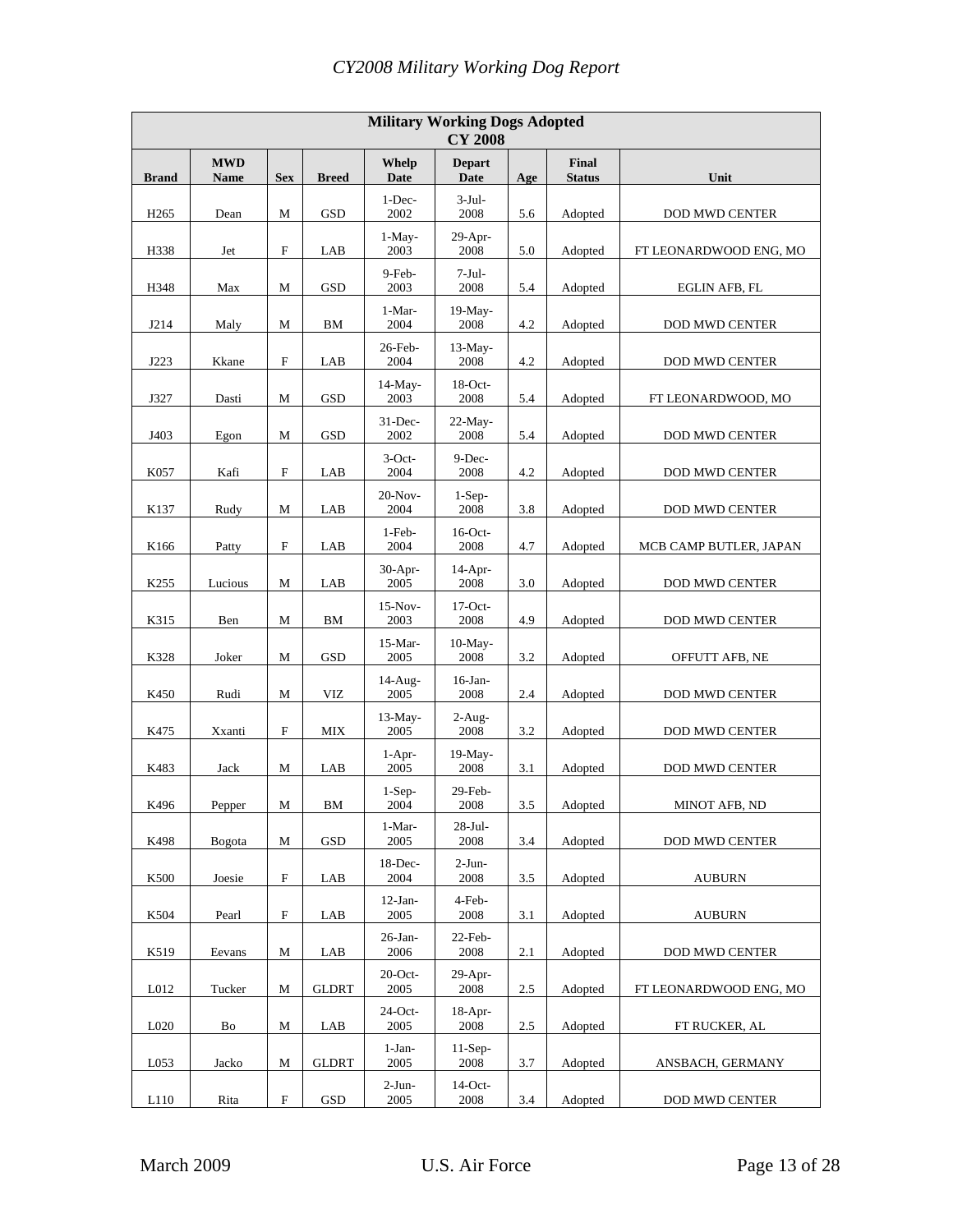|                  | <b>Military Working Dogs Adopted</b><br><b>CY 2008</b> |                           |              |                    |                       |     |                        |                       |  |  |  |  |  |
|------------------|--------------------------------------------------------|---------------------------|--------------|--------------------|-----------------------|-----|------------------------|-----------------------|--|--|--|--|--|
| <b>Brand</b>     | <b>MWD</b><br><b>Name</b>                              | <b>Sex</b>                | <b>Breed</b> | Whelp<br>Date      | <b>Depart</b><br>Date | Age | Final<br><b>Status</b> | Unit                  |  |  |  |  |  |
| L <sub>165</sub> | Stenly                                                 | M                         | GSD          | 6-Oct-<br>2005     | $24-Jul-$<br>2008     | 2.8 | Adopted                | <b>DOD MWD CENTER</b> |  |  |  |  |  |
| L <sub>238</sub> | Eette                                                  | $\mathbf F$               | LAB          | $26$ -Jan-<br>2006 | $2-Jan-$<br>2008      | 1.9 | Adopted                | DOD MWD CENTER        |  |  |  |  |  |
| L <sub>239</sub> | Keny                                                   | $\boldsymbol{\mathrm{F}}$ | LAB          | $7-Jul-$<br>2005   | 8-Jun-<br>2008        | 2.9 | Adopted                | <b>DOD MWD CENTER</b> |  |  |  |  |  |
| L261             | Donar                                                  | M                         | <b>GSD</b>   | 9-Jan-<br>2006     | $18-Apr-$<br>2008     | 2.3 | Adopted                | DOD MWD CENTER        |  |  |  |  |  |
| L <sub>267</sub> | Rino                                                   | М                         | <b>GSD</b>   | $11-Jul-$<br>2005  | 19-May-<br>2008       | 2.9 | Adopted                | DOD MWD CENTER        |  |  |  |  |  |
| L273             | Leo                                                    | М                         | <b>GSD</b>   | $17$ -Feb-<br>2006 | $24-Sep-$<br>2008     | 2.6 | Adopted                | DOD MWD CENTER        |  |  |  |  |  |
| L <sub>275</sub> | <b>Boby</b>                                            | M                         | LAB          | $10$ -Oct-<br>2005 | 3-Mar-<br>2008        | 2.4 | Adopted                | <b>DOD MWD CENTER</b> |  |  |  |  |  |
| L <sub>276</sub> | Laby                                                   | М                         | LAB          | 2-Feb-<br>2006     | $16$ -May-<br>2008    | 2.3 | Adopted                | DOD MWD CENTER        |  |  |  |  |  |
| L277             | Blue                                                   | M                         | LAB          | $28-Sep-$<br>2005  | 2-Dec-<br>2008        | 3.2 | Adopted                | DOD MWD CENTER        |  |  |  |  |  |
| L291             | Devil                                                  | М                         | <b>GSD</b>   | 8-Dec-<br>2005     | $2-Nov-$<br>2008      | 2.9 | Adopted                | DOD MWD CENTER        |  |  |  |  |  |
| L294             | <b>Bell</b>                                            | М                         | <b>GSD</b>   | 22-Feb-<br>2006    | 24-Oct-<br>2008       | 2.7 | Adopted                | DOD MWD CENTER        |  |  |  |  |  |
| L296             | Frakk                                                  | М                         | <b>GSP</b>   | $10-Aug-$<br>2006  | $18-Nov-$<br>2008     | 2.3 | Adopted                | DOD MWD CENTER        |  |  |  |  |  |
| L310             | <b>Byron</b>                                           | M                         | LAB          | 1-Mar-<br>2004     | $22$ -Feb-<br>2008    | 4.0 | Adopted                | DOD MWD CENTER        |  |  |  |  |  |
| L321             | Nemo                                                   | M                         | <b>GSD</b>   | $30-Sep-$<br>2005  | $15$ -Feb-<br>2008    | 2.4 | Adopted                | DOD MWD CENTER        |  |  |  |  |  |
| L335             | Raven                                                  | $\boldsymbol{\mathrm{F}}$ | LAB          | $21-J$ un-<br>2005 | $13$ -Feb-<br>2008    | 2.6 | Adopted                | <b>DOD MWD CENTER</b> |  |  |  |  |  |
| L366             | Ego                                                    | М                         | <b>GSD</b>   | $1-Apr-$<br>2006   | 28-Mar-<br>2008       | 2.0 | Adopted                | <b>DOD MWD CENTER</b> |  |  |  |  |  |
| L385             | Nina                                                   | F                         | LAB          | $1-Sep-$<br>2004   | 5-Jan-<br>2008        | 3.3 | Adopted                | <b>DOD MWD CENTER</b> |  |  |  |  |  |
| L394             | Jimmy                                                  | M                         | ΒM           | $1-Apr-$<br>2006   | 19-Aug-<br>2008       | 2.4 | Adopted                | <b>DOD MWD CENTER</b> |  |  |  |  |  |
| L398             | Zsomi                                                  | $\boldsymbol{\mathrm{F}}$ | <b>GSD</b>   | $11-Nov-$<br>2005  | $25-Jul-$<br>2008     | 2.7 | Adopted                | DOD MWD CENTER        |  |  |  |  |  |
| L <sub>408</sub> | Hhardy                                                 | $\boldsymbol{\mathrm{F}}$ | LAB          | $15-Apr-$<br>2006  | $24-Sep-$<br>2008     | 2.4 | Adopted                | <b>DOD MWD CENTER</b> |  |  |  |  |  |
| L <sub>409</sub> | Hhindy                                                 | F                         | LAB          | $15-Apr-$<br>2006  | $2-Jan-$<br>2008      | 1.7 | Adopted                | DOD MWD CENTER        |  |  |  |  |  |
| L413             | Cieba                                                  | М                         | <b>GSD</b>   | $28$ -Dec-<br>2005 | 8-Dec-<br>2008        | 2.9 | Adopted                | <b>DOD MWD CENTER</b> |  |  |  |  |  |
| L416             | Szory                                                  | M                         | <b>GSD</b>   | $17-Mar-$<br>2005  | $7-Aug-$<br>2008      | 3.4 | Adopted                | DOD MWD CENTER        |  |  |  |  |  |
| L431             | Aja                                                    | $\boldsymbol{\mathrm{F}}$ | ΒM           | $10-Apr-$<br>2006  | 5-Feb-<br>2008        | 1.8 | Adopted                | DOD MWD CENTER        |  |  |  |  |  |
| L434             | Esperanza                                              | $\mathbf F$               | LAB          | $4-Nov-$<br>2005   | $25-Jul-$<br>2008     | 2.7 | Adopted                | <b>DOD MWD CENTER</b> |  |  |  |  |  |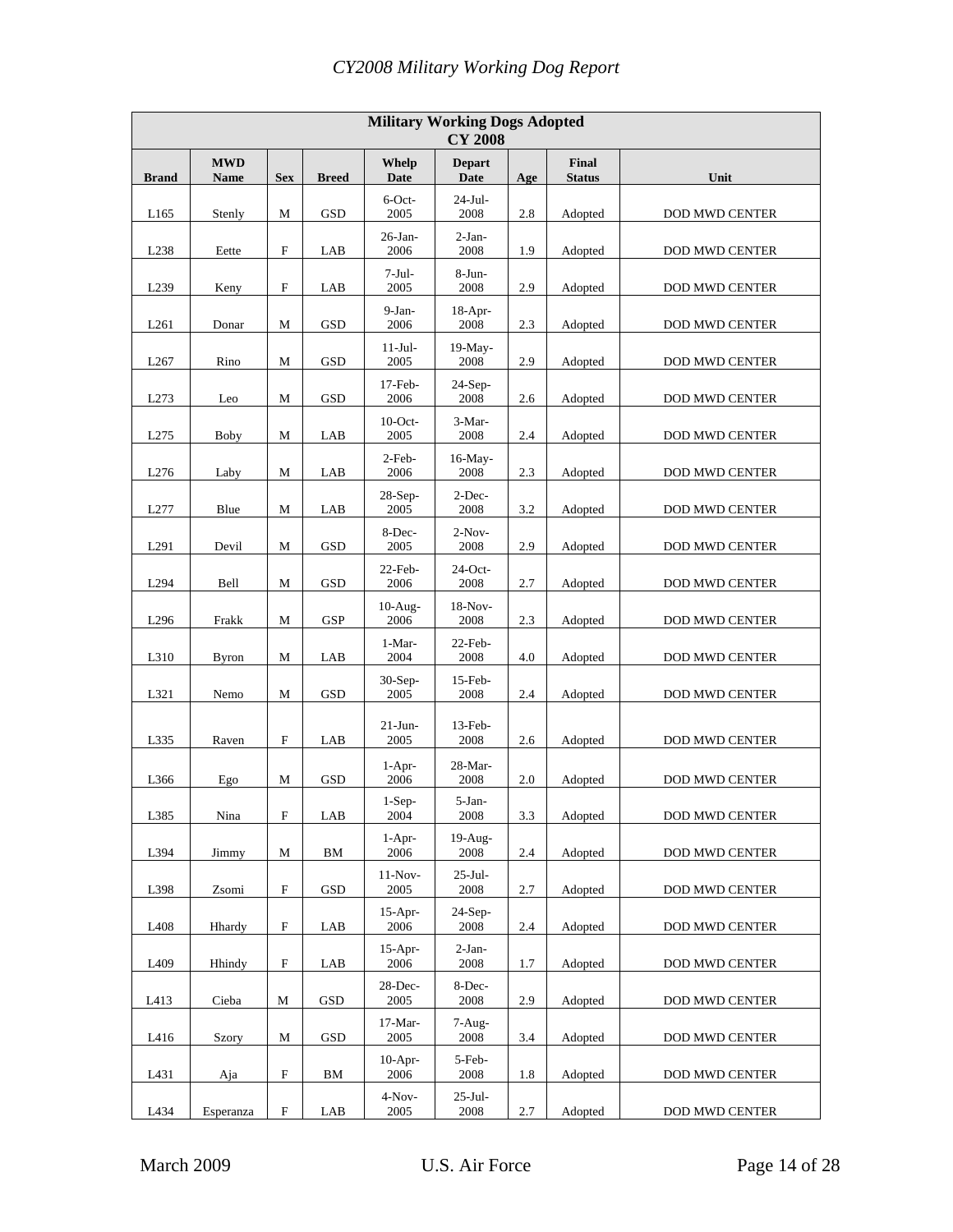| <b>Military Working Dogs Adopted</b><br><b>CY 2008</b> |                           |                           |              |                    |                       |     |                        |                       |  |  |  |
|--------------------------------------------------------|---------------------------|---------------------------|--------------|--------------------|-----------------------|-----|------------------------|-----------------------|--|--|--|
| <b>Brand</b>                                           | <b>MWD</b><br><b>Name</b> | <b>Sex</b>                | <b>Breed</b> | Whelp<br>Date      | <b>Depart</b><br>Date | Age | Final<br><b>Status</b> | Unit                  |  |  |  |
| L452                                                   | Uno                       | M                         | LAB          | $30-Apr-$<br>2006  | $12-Ian-$<br>2008     | 1.7 | Adopted                | DOD MWD CENTER        |  |  |  |
| L <sub>459</sub>                                       | Juana                     | F                         | LAB          | 1-Dec-<br>2005     | 9-Mar-<br>2008        | 2.3 | Adopted                | DOD MWD CENTER        |  |  |  |
| L <sub>463</sub>                                       | <b>Bronko</b>             | M                         | <b>GSD</b>   | $12-May-$<br>2005  | $25-Jul-$<br>2008     | 3.2 | Adopted                | DOD MWD CENTER        |  |  |  |
| L <sub>465</sub>                                       | Johny                     | М                         | BM           | $18$ -Oct-<br>2005 | $30-Jul-$<br>2008     | 2.8 | Adopted                | DOD MWD CENTER        |  |  |  |
| L504                                                   | Mike                      | М                         | BM           | $27-Ian-$<br>2006  | 14-Aug-<br>2008       | 2.5 | Adopted                | DOD MWD CENTER        |  |  |  |
| L544                                                   | Meep                      | $\mathbf F$               | BM           | $4-Apr-$<br>2006   | $8-Apr-$<br>2008      | 2.0 | Adopted                | DOD MWD CENTER        |  |  |  |
| L552                                                   | Ggwynne                   | F                         | BM           | $22$ -Jun-<br>2006 | 7-Feb-<br>2008        | 1.6 | Adopted                | <b>DOD MWD CENTER</b> |  |  |  |
| L <sub>565</sub>                                       | Chuligan                  | М                         | <b>GSD</b>   | $3-Oct-$<br>2004   | $27-May-$<br>2008     | 3.7 | Adopted                | DOD MWD CENTER        |  |  |  |
| L576                                                   | Ggator                    | М                         | ${\rm BM}$   | $22$ -Jun-<br>2006 | $27 - Jun -$<br>2008  | 2.0 | Adopted                | DOD MWD CENTER        |  |  |  |
| L592                                                   | Iisador                   | F                         | DS           | $12-Sep-$<br>2006  | 8-Jan-<br>2008        | 1.3 | Adopted                | DOD MWD CENTER        |  |  |  |
| L621                                                   | Cooper                    | М                         | LAB          | 28-Aug-<br>2006    | $21-Jul-$<br>2008     | 1.9 | Adopted                | DOD MWD CENTER        |  |  |  |
| L627                                                   | Ppetti                    | $\boldsymbol{\mathrm{F}}$ | LAB          | $14$ -Jun-<br>2004 | $2-J$ un-<br>2008     | 4.0 | Adopted                | DOD MWD CENTER        |  |  |  |
| L630                                                   | Coffee                    | $_{\rm F}$                | LAB          | 18-Feb-<br>2006    | $15-Aug-$<br>2008     | 2.5 | Adopted                | DOD MWD CENTER        |  |  |  |
| L689                                                   | Axel                      | M                         | <b>GSD</b>   | $20-Ian-$<br>2006  | 29-Jul-<br>2008       | 2.5 | Adopted                | DOD MWD CENTER        |  |  |  |
| L692                                                   | Aron                      | M                         | <b>GSD</b>   | 28-Feb-<br>2006    | $25-Sep-$<br>2008     | 2.6 | Adopted                | DOD MWD CENTER        |  |  |  |
| L711                                                   | Bluma                     | М                         | <b>GSD</b>   | 1-Mar-<br>2006     | $8-Ian-$<br>2008      | 1.9 | Adopted                | DOD MWD CENTER        |  |  |  |
| L726                                                   | Cida                      | F                         | <b>GSD</b>   | $7-Jul-$<br>2005   | $16$ -Jul-<br>2008    | 3.0 | Adopted                | <b>DOD MWD CENTER</b> |  |  |  |
| L732                                                   | Asta                      | $\boldsymbol{\mathrm{F}}$ | GSD          | $1-Sep-$<br>2005   | $8-Aug-$<br>2008      | 2.9 | Adopted                | <b>DOD MWD CENTER</b> |  |  |  |
| L733                                                   | Jenny                     | F                         | <b>GSD</b>   | 1-Mar-<br>2005     | $29-Ian-$<br>2008     | 2.9 | Adopted                | <b>DOD MWD CENTER</b> |  |  |  |
| M009                                                   | Kodiac                    | М                         | BМ           | $1$ -Oct-<br>2005  | $17-Oct-$<br>2008     | 3.0 | Adopted                | DOD MWD CENTER        |  |  |  |
| M051                                                   | Pak                       | M                         | GSD          | $10-Nov-$<br>2006  | $25-Jul-$<br>2008     | 1.7 | Adopted                | <b>DOD MWD CENTER</b> |  |  |  |
| M098                                                   | Bak                       | М                         | <b>GSD</b>   | $12-Aug-$<br>2006  | 4-Dec-<br>2008        | 2.3 | Adopted                | <b>DOD MWD CENTER</b> |  |  |  |
| M110                                                   | Tex                       | М                         | LAB          | $13-Mar-$<br>2005  | $18-Aug-$<br>2008     | 3.4 | Adopted                | DOD MWD CENTER        |  |  |  |
| M177                                                   | Petunia                   | F                         | LAB          | 2-Mar-<br>2001     | 9-Mar-<br>2008        | 7.0 | Adopted                | DOD MWD CENTER        |  |  |  |
| M337                                                   | Clif                      | M                         | ${\rm BM}$   | $1-Aug-$<br>2006   | $17-Nov-$<br>2008     | 2.3 | Adopted                | <b>DOD MWD CENTER</b> |  |  |  |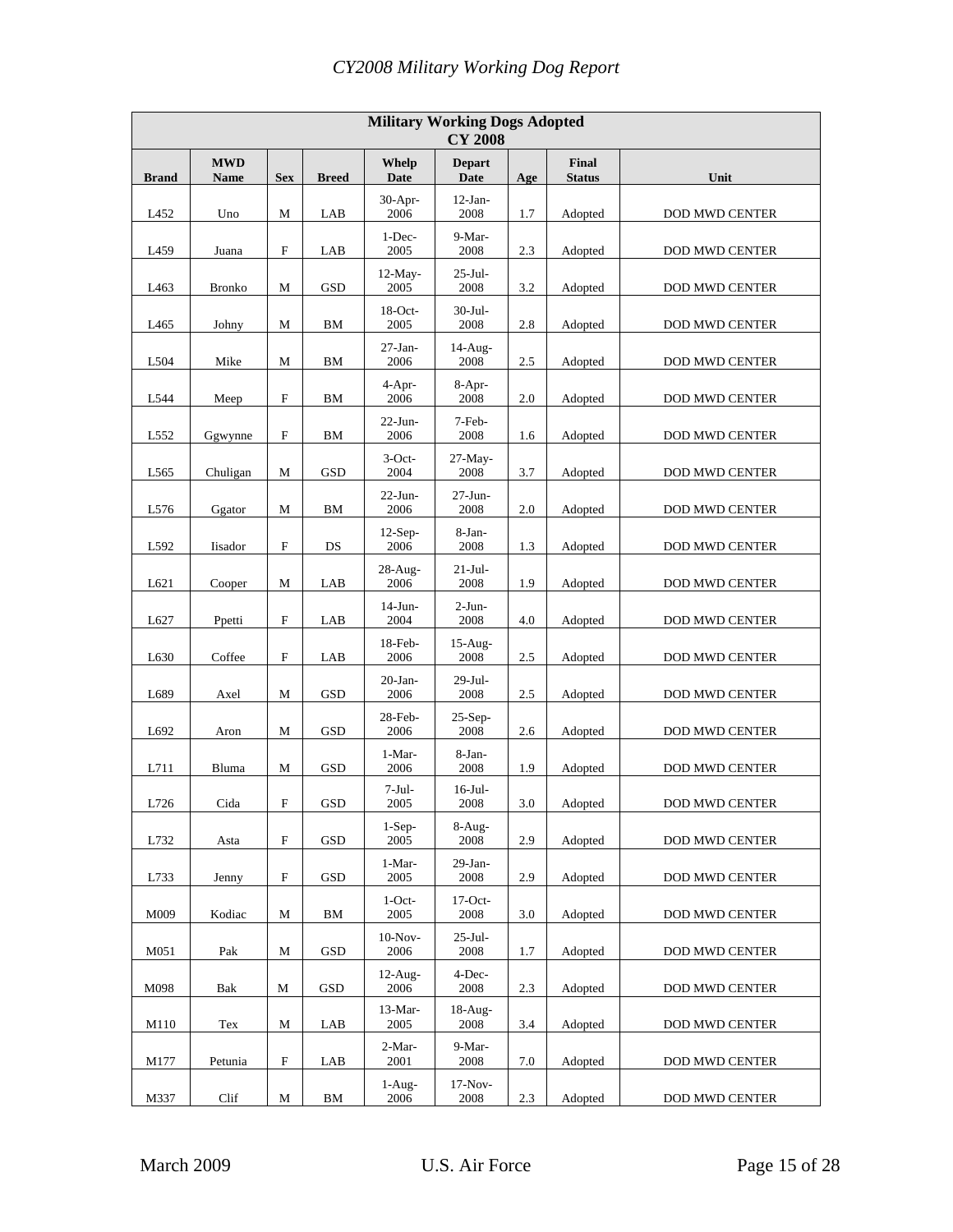|                  | <b>Military Working Dogs Adopted</b><br><b>CY 2008</b> |                           |              |                    |                       |                |                        |                       |  |  |  |  |  |
|------------------|--------------------------------------------------------|---------------------------|--------------|--------------------|-----------------------|----------------|------------------------|-----------------------|--|--|--|--|--|
| <b>Brand</b>     | <b>MWD</b><br><b>Name</b>                              | <b>Sex</b>                | <b>Breed</b> | Whelp<br>Date      | <b>Depart</b><br>Date | Age            | Final<br><b>Status</b> | Unit                  |  |  |  |  |  |
| M392             | Beny                                                   | M                         | GSD          | $2-J$ un-<br>2006  | $28$ -Oct-<br>2008    | 2.4            | Adopted                | <b>DOD MWD CENTER</b> |  |  |  |  |  |
| M403             | Hugo                                                   | M                         | <b>GSD</b>   | 7-May-<br>2006     | $12-Ian-$<br>2008     | 1.7            | Adopted                | DOD MWD CENTER        |  |  |  |  |  |
| M408             | San                                                    | $\boldsymbol{\mathrm{F}}$ | <b>GSD</b>   | $12$ -Feb-<br>2006 | $11-Apr-$<br>2008     | 2.2            | Adopted                | DOD MWD CENTER        |  |  |  |  |  |
| M448             | Polda                                                  | M                         | <b>GSD</b>   | $1-Aug-$<br>2006   | $10$ -Oct-<br>2008    | 2.2            | Adopted                | DOD MWD CENTER        |  |  |  |  |  |
| M463             | Csufi                                                  | М                         | BM           | $3-Apr-$<br>2007   | $17-Oct$<br>$-2008$   | 1.5            | Adopted                | DOD MWD CENTER        |  |  |  |  |  |
| Y025             | Max                                                    | М                         | <b>BM</b>    | $20$ -Jan-<br>1994 | $25$ -Feb-<br>2008    | 14.1           | Adopted                | RAMSTEIN AB, GERMANY  |  |  |  |  |  |
| Z081             | Ronny                                                  | М                         | <b>GSD</b>   | $20-Sep-$<br>1995  | $27-Sep-$<br>2007     | 12.0           | Adopted                | FT LEAVENWORTH, KS    |  |  |  |  |  |
| Z096             | <b>Bobby</b>                                           | М                         | <b>GSD</b>   | $21-May-$<br>1995  | 29-Feb-<br>2008       | 12.8           | Adopted                | TSA SEATTLE, WA       |  |  |  |  |  |
| Z106             | Atom                                                   | М                         | <b>GSD</b>   | $15$ -Jan-<br>1996 | $6$ -Jun-<br>2008     | 12.4           | Adopted                | TSA NEW YORK, NY      |  |  |  |  |  |
| Z134             | Annie                                                  | F                         | <b>BM</b>    | $30-Apr-$<br>1996  | 30-Jun-<br>2008       | 12.2           | Adopted                | <b>DOD MWD CENTER</b> |  |  |  |  |  |
| Z145             | Jones                                                  | М                         | LAB          | $14-Jul-$<br>1995  | $10$ -Feb-<br>2008    | 12.6           | Adopted                | CAMP CASEY, KOREA     |  |  |  |  |  |
| Z193             | Bayca                                                  | F                         | BM           | 1-May-<br>1996     | $2$ -Dec-<br>2008     | 12.6           | Adopted                | NS SIGONELLA, ITALY   |  |  |  |  |  |
| Z201             | Deputy                                                 | M                         | BM           | $29-Sep-$<br>1996  | $9-Aug-$<br>2008      | 11.9           | Adopted                | <b>DOD MWD CENTER</b> |  |  |  |  |  |
| A088             | Gunther                                                | M                         | <b>GSD</b>   | 11-Feb-<br>1996    | 4 Jun 2008            | 12             | Adopted                | NAF ATSUGI, JAPAN     |  |  |  |  |  |
| A131             | Wanda                                                  | F                         | BM           | $1-J$ un-<br>1996  | 31 May<br>2008        | 12             | Adopted                | FT CAMPBELL, KY       |  |  |  |  |  |
| A140             | Carlo                                                  | М                         | <b>GSD</b>   | $1-J$ un-<br>1996  | 31 May<br>2008        | 12             | Adopted                | FT CAMPBELL, KY       |  |  |  |  |  |
| A167             | Johnny                                                 | М                         | <b>GSD</b>   | 1-Jan-<br>1996     | 31 May<br>2008        | 13             | Adopted                | FT CAMPRELL KY        |  |  |  |  |  |
| A244             | Rex                                                    | M                         | <b>GSD</b>   | $17-Apr-$<br>1998  | 4 Mar<br>2008         | 10             | Adopted                | FT HOOD, TX           |  |  |  |  |  |
| <b>B104</b>      | Imo                                                    | М                         | <b>GSD</b>   | 1-Mar-<br>1997     | 1 Nov<br>2008         | 11             | Adopted                | NAS KEY WEST, FL      |  |  |  |  |  |
| C <sub>220</sub> | Ayke                                                   | M                         | <b>GSD</b>   | $23$ -Jun-<br>1998 | 12 Sep<br>2008        | 10             | Adopted                | FT HOOD, TX           |  |  |  |  |  |
| D087             | Juul                                                   | $\boldsymbol{\mathrm{F}}$ | <b>JRT</b>   | 1-Mar-<br>1999     | 2 Oct 2008            | 9              | Adopted                | <b>GUAM</b>           |  |  |  |  |  |
| F003             | Jack                                                   | М                         | GSD          | $10-Mar-$<br>2000  | 1 Mar<br>2008         | $\,8\,$        | Adopted                | FT RILEY, KS          |  |  |  |  |  |
| F491             | Ado                                                    | М                         | <b>GSD</b>   | $1-Aug-$<br>2002   | 10 Oct<br>2008        | 6              | Adopted                | YOKOTA AB, JAPAN      |  |  |  |  |  |
| F730             | Euro                                                   | M                         | BM           | $16-Nov-$<br>1999  | 12 Sep<br>2008        | 9              | Adopted                | CAMP PENDLETON, CA    |  |  |  |  |  |
| K229             | Zzayne                                                 | M                         | ${\rm BM}$   | 5-Jan-<br>2005     | 19 Dec<br>2008        | $\overline{4}$ | Adopted                | CAMP LEJEUNE, NC      |  |  |  |  |  |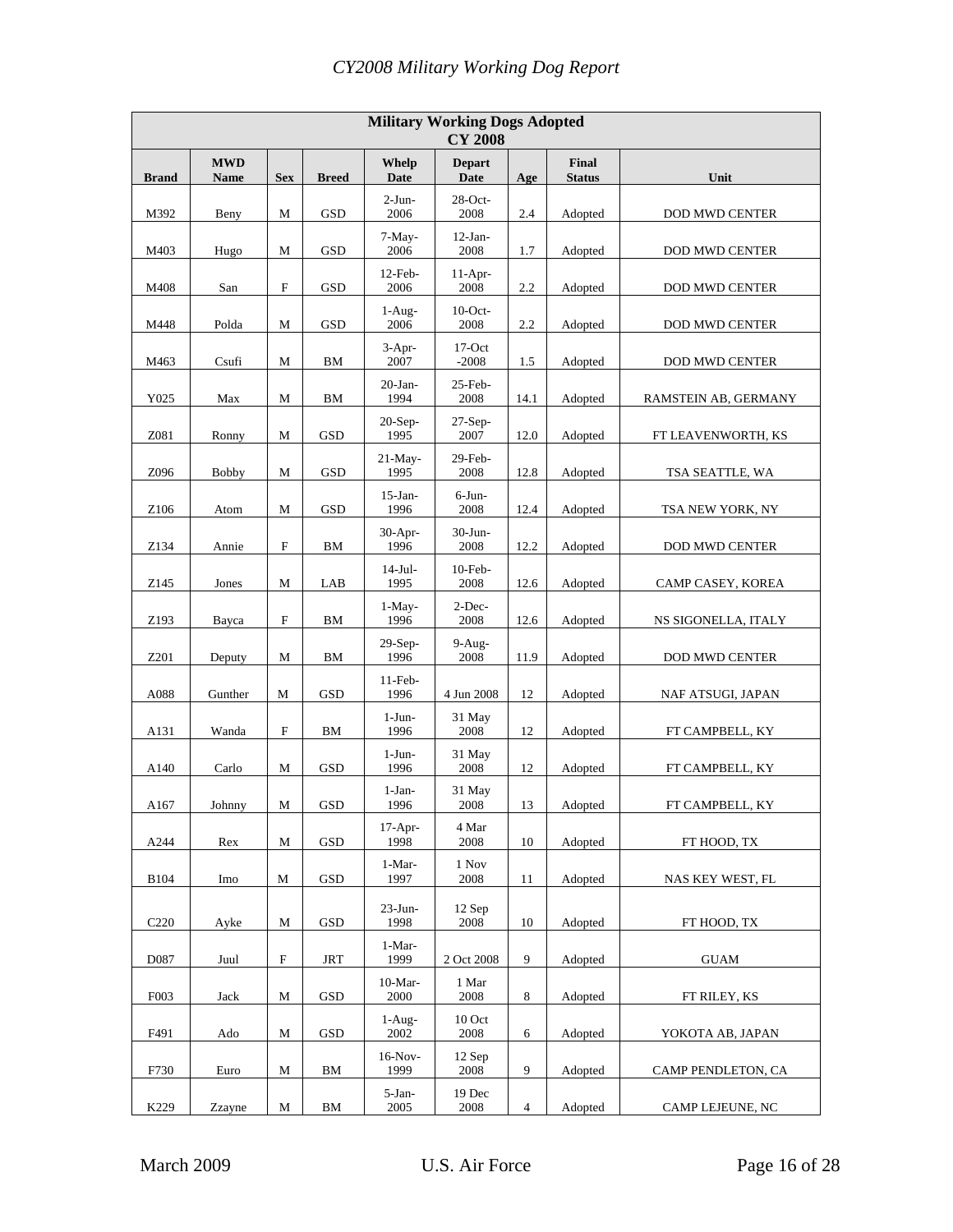|                | <b>Military Working Dogs Not Adopted</b><br><b>CY 2008</b> |                           |                  |                   |                              |      |                        |                                          |                                                         |           |                                      |
|----------------|------------------------------------------------------------|---------------------------|------------------|-------------------|------------------------------|------|------------------------|------------------------------------------|---------------------------------------------------------|-----------|--------------------------------------|
| <b>Brand</b>   | <b>MWD</b><br>Name                                         | <b>Sex</b>                | <b>Bree</b><br>d | <b>Whelp Date</b> | <b>Depart</b><br><b>Date</b> | Age  | Final<br><b>Status</b> | <b>Clinical Reason</b>                   | Unit                                                    | Adoptable | <b>Reason</b><br><b>Not</b><br>Adopt |
| $08 -$<br>1486 | Uular                                                      | М                         | ΒM               | 24-Jun-2008       | 30-Jun-<br>2008              | 0.0  | Died                   | Crushed in Whelp<br><b>Box</b>           | <b>DOD MWD</b><br><b>CENTER</b>                         | N/A       | Died                                 |
| A065           | Jocco                                                      | М                         | <b>GSD</b>       | 27-Oct-1996       | $2-Aug-$<br>2008             | 11.8 | <b>EUTH</b>            | Lumbosacral<br>stenosis                  | NS YORKTOWN,<br>VA                                      | No        | Medical                              |
| A072           | Kim                                                        | М                         | <b>GSD</b>       | 1-Jan-1996        | $19-Jul-$<br>2008            | 12.6 | <b>EUTH</b>            | Hip dysplasia,<br>DLSS, aggressive       | VICENZA, ITALY                                          | Yes       | Temper<br>ament                      |
| A082           | Argo                                                       | M                         | <b>GSD</b>       | 20-Nov-1996       | $29$ -Oct-<br>2008           | 11.9 | <b>EUTH</b>            | Severe spondylosis                       | FT BLISS, TX                                            | No        | Medical                              |
| A087           | Atik                                                       | M                         | GSD              | 1-Jan-1996        | 14-Feb-<br>2008              | 12.1 | <b>EUTH</b>            | Progressive<br>posterior paresis         | ELMENDORF AFB,<br>АK                                    | Yes       | Medical                              |
| A119           | War                                                        | М                         | GSD              | 9-Dec-1996        | 13-May-<br>2008              | 11.4 | Died                   | GDV, cardiac arrest                      | RAF MILDENHALL,<br>UK                                   | N/A       | Died                                 |
| A159           | Bado                                                       | M                         | <b>GSD</b>       | 1-Jun-1996        | $20$ -Jun-<br>2008           | 12.1 | <b>EUTH</b>            | Lumbosacral<br>stenosis                  | <b>NAS ROTA SPAIN</b>                                   | Yes       | Medical                              |
| A161           | Woodan                                                     | M                         | BM               | 1-Dec-1996        | $25$ -Jun-<br>2008           | 11.6 | <b>EUTH</b>            | Temperment                               | NWS EARLE, NJ                                           | Yes       | Temper<br>ament                      |
| A175           | Sioux                                                      | ${\bf F}$                 | <b>GSD</b>       | 2-Sep-1996        | 4-Nov-<br>2008               | 12.2 | <b>EUTH</b>            | Chronic<br>lumbosacral disease           | FT LEWIS, WA                                            | Yes       | Medical                              |
| A184           | Mickey                                                     | М                         | DS               | 1-Dec-1996        | $21-Nov-$<br>2008            | 12.0 | <b>EUTH</b>            | Degenerative joint<br>disease            | <b>ABERDEEN</b><br><b>PROVING</b><br><b>GROUNDS, MD</b> | Yes       | Medical                              |
| A230           | Rex                                                        | М                         | GSD              | 29-Feb-1996       | 9-Dec-<br>2008               | 12.8 | <b>EUTH</b>            | Lumbosacral<br>disease                   | <b>NS PEARL</b><br><b>HARBOR HI</b>                     | Yes       | Medical                              |
| A259           | <b>Bruno</b>                                               | М                         | BM               | 1-Jan-1997        | $18$ -Jun-<br>2008           | 11.5 | <b>EUTH</b>            | Renal failure                            | KADENA AB,<br><b>JAPAN</b>                              | No        | Medical                              |
| A275           | Nero                                                       | M                         | ΒM               | 1-Mar-1996        | 4-Feb-<br>2008               | 11.9 | <b>EUTH</b>            | Frontal sinus<br>neoplasia               | CAMP WALKER,<br><b>KOREA</b>                            | Yes       | Medical                              |
| A285           | Ajax                                                       | M                         | <b>GSD</b>       | 1-Nov-1996        | 6-Feb-<br>2008               | 11.3 | <b>EUTH</b>            | Lupoid<br>onchodystrophy                 | <b>DOD MWD</b><br><b>CENTER</b>                         | No        | Medical                              |
| A291           | Ceasar                                                     | М                         | <b>GSD</b>       | 22-Feb-1997       | $1-Sep-$<br>2008             | 11.5 | <b>EUTH</b>            | Progressive<br>posterior paresis         | <b>BARKSDALE AFB,</b><br>LA                             | Yes       | Medical                              |
| A298           | Boedy                                                      | М                         | <b>GSD</b>       | 9-Jan-1997        | 6-Dec-<br>2008               | 11.9 | <b>EUTH</b>            | <b>Blindness</b>                         | MINOT AFB, ND                                           | No        | Medical                              |
| A332           | Junior                                                     | M                         | GSD              | 16-Apr-1997       | 9-Apr-<br>2008               | 11.0 | <b>EUTH</b>            | Chronic DJD, hips,<br>elbows; temperment | FT SILL, OK                                             | Yes       | $\mbox{Temperature}$<br>ament        |
| A343           | Bak                                                        | M                         | <b>GSD</b>       | 13-May-1997       | $22$ -Apr-<br>2008           | 10.9 | Died                   | Cardiac tamponade                        | <b>VENTURA</b><br>COMPLEX, CA                           | N/A       | Died                                 |
| A344           | Oscar                                                      | M                         | ΒM               | 27-May-1997       | $22-May-$<br>2008            | 11.0 | EUTH                   | Degenerative joint<br>disease            | CAMP LEJEUNE,<br>NC                                     | No        | Medical                              |
| A351           | Demi                                                       | $\boldsymbol{\mathrm{F}}$ | BM               | 1-Jan-1997        | $17-Sep-$<br>2008            | 11.7 | <b>EUTH</b>            | Chronic hepatitis                        | NAS PENSACOLA,<br>FL                                    | No        | Medical                              |
| A358           | Rik                                                        | M                         | <b>GSD</b>       | 1-Sep-1996        | 6-Dec-<br>2008               | 12.3 | <b>EUTH</b>            | Lumbosacral<br>disease                   | MINOT AFB, ND                                           | No        | Medical                              |
| A372           | Astra                                                      | ${\bf F}$                 | ΒM               | 1-Feb-1997        | $5-Jul-$<br>2008             | 11.4 | <b>EUTH</b>            | Acute forelimb<br>lameness               | NS BANGOR, WA                                           | Yes       | Medical                              |
| A377           | Irl                                                        | M                         | GSD              | 1-Jan-1997        | 17-Feb-<br>2008              | 11.1 | Died                   | Lumbrosacral<br>Stenosis                 | NAS SIGONELLA<br>IT                                     | N/A       | Died                                 |
| B029           | <b>Bree</b>                                                | ${\bf F}$                 | <b>BM</b>        | 1-Jun-1997        | $16$ -Jan-<br>2008           | 10.6 | <b>EUTH</b>            | LS Stenosis                              | PATRICK AFB, FL                                         | Yes       | Medical                              |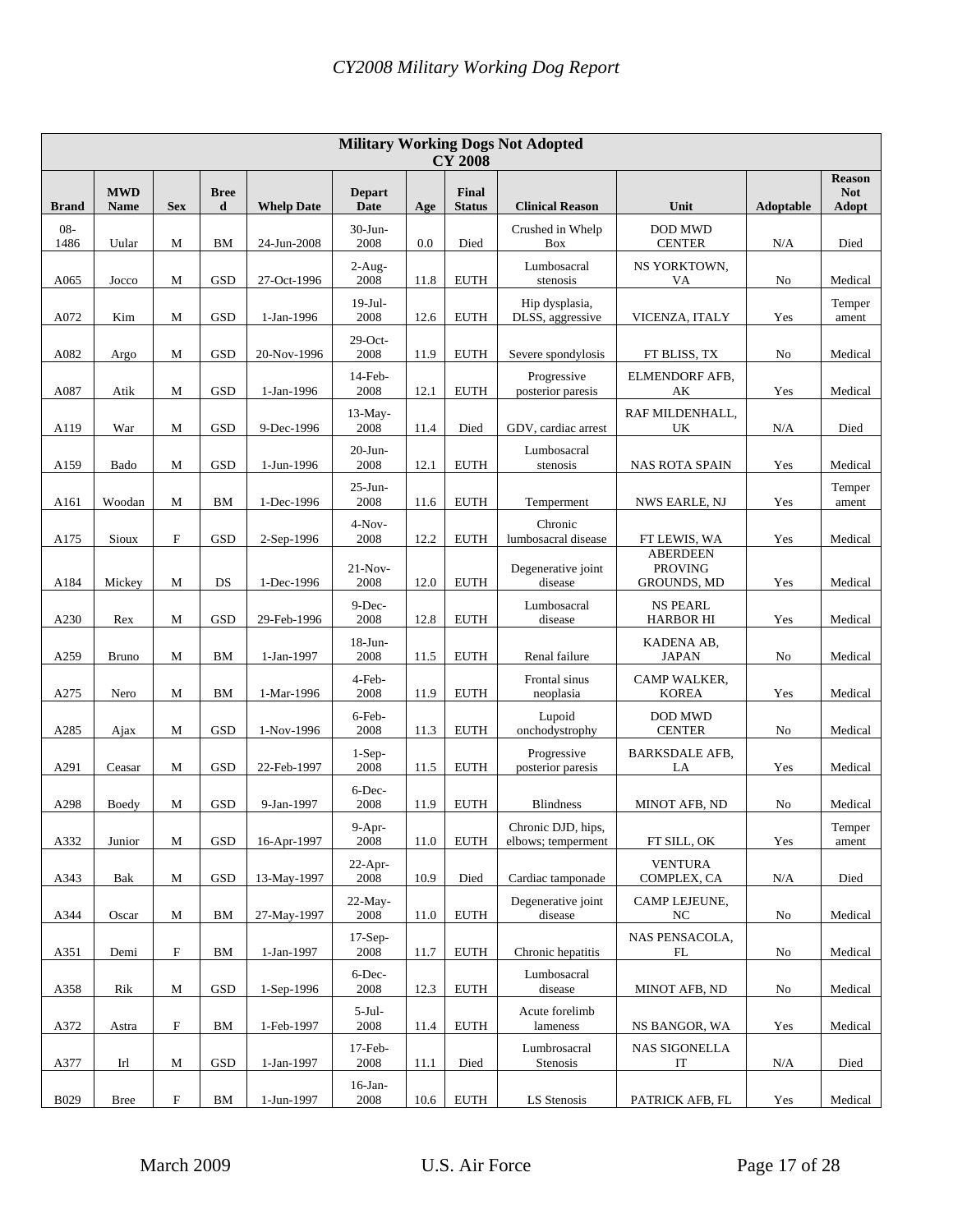|                  | <b>Military Working Dogs Not Adopted</b><br><b>CY 2008</b> |             |                  |                   |                        |      |                        |                                                  |                                           |           |                                             |
|------------------|------------------------------------------------------------|-------------|------------------|-------------------|------------------------|------|------------------------|--------------------------------------------------|-------------------------------------------|-----------|---------------------------------------------|
| <b>Brand</b>     | <b>MWD</b><br><b>Name</b>                                  | <b>Sex</b>  | <b>Bree</b><br>d | <b>Whelp Date</b> | <b>Depart</b><br>Date  | Age  | Final<br><b>Status</b> | <b>Clinical Reason</b>                           | Unit                                      | Adoptable | <b>Reason</b><br><b>Not</b><br><b>Adopt</b> |
| <b>B031</b>      | Denny                                                      | M           | GSD              | 1-Nov-1996        | $15-Au$ g-<br>2008     | 11.8 | <b>EUTH</b>            | Bilateral hip<br>dysplasia vestibular<br>disease | CAMP WALKER,<br><b>KOREA</b>              | No        | Medical                                     |
| <b>B042</b>      | Rocky                                                      | М           | DS               | 1-Jun-1997        | 4-Mar-<br>2008         | 10.8 | <b>EUTH</b>            | Pheochromocytoma<br>, malignant,<br>metastatic   | SHAW AFB, SC                              | No        | Medical                                     |
| <b>B045</b>      | Monza                                                      | $\mathbf F$ | <b>BM</b>        | 1-Jun-1997        | 19-Feb-<br>2008        | 10.7 | <b>EUTH</b>            | Myositis, cognative<br>dysfunction               | <b>CAMP</b><br>HUMPHREYS,<br><b>KOREA</b> | Yes       | Medical                                     |
| <b>B053</b>      | Dino                                                       | М           | <b>GSD</b>       | 1-Oct-1997        | $19-J$ un-<br>2008     | 10.7 | <b>EUTH</b>            | Lumbosacral<br>disease                           | NS ROTA, SPAIN                            | Yes       | Medical                                     |
| <b>B056</b>      | Britt                                                      | $_{\rm F}$  | <b>GSD</b>       | 1-Jan-1997        | $9-Nov-$<br>2008       | 11.9 | <b>EUTH</b>            | Lumbosacral<br>disease                           | FT HUACHUCA, AZ                           | Yes       | Medical                                     |
| <b>B067</b>      | Max                                                        | M           | <b>GSD</b>       | 1-Oct-1996        | $12-Ian-$<br>2008      | 11.3 | <b>EUTH</b>            | Stroke,<br>temperament                           | <b>BEALE AFB, CA</b>                      | No        | Medical                                     |
| <b>B074</b>      | Chris                                                      | M           | <b>GSD</b>       | 1-Jan-1997        | 8-Aug-<br>2008         | 11.6 | <b>EUTH</b>            | Lumbosacral<br>disease.<br>incontinence          | <b>BARKSDALE AFB,</b><br>LA               | No        | Medical                                     |
| <b>B081</b>      | Jack                                                       | M           | <b>GSD</b>       | 1-Jan-1997        | 4-Jan-<br>2008         | 11.0 | Died                   | Hemangiosarcoma                                  | LACKLAND AFB,<br>TX                       | N/A       | Died                                        |
| <b>B097</b>      | Rex                                                        | М           | <b>BM</b>        | 1-Mar-1997        | $10-Ian-$<br>2008      | 10.9 | <b>EUTH</b>            | Pulmonary<br>neoplasia                           | <b>DOD MWD</b><br><b>CENTER</b>           | No        | Medical                                     |
| <b>B107</b>      | Britt                                                      | М           | <b>GSD</b>       | 1-Feb-1997        | $31-Oct$ -<br>2008     | 11.8 | <b>EUTH</b>            | Lumbosacral<br>disease                           | FT RUCKER, AL                             | Yes       | Medical                                     |
| <b>B114</b>      | Gaso                                                       | М           | GSD              | 1-Jan-1997        | 24-Jul-<br>2008        | 11.6 | <b>EUTH</b>            | Lumbosacral<br>disease,<br>temperament           | <b>OSAN AB KOREA</b>                      | Yes       | Temper<br>ament                             |
| B132             | Iro                                                        | М           | <b>GSD</b>       | 1-Oct-1997        | $1-Nov-$<br>2008       | 11.1 | <b>EUTH</b>            | Hemangiosarcoma                                  | 29 PALMS, CA                              | No        | Medical                                     |
| B142             | <b>Breston</b>                                             | М           | DS               | 2-Nov-1997        | 7-Jan-<br>2008         | 10.2 | <b>EUTH</b>            | Lumbosacral<br>disease                           | FT RICHARDSON,<br>AK                      | Yes       | Medical                                     |
| <b>B148</b>      | Robby                                                      | M           | BМ               | 1-Feb-1997        | $8-Aug-$<br>2008       | 11.5 | <b>EUTH</b>            | chronic muscle<br>weakness                       | <b>BARKSDALE AFB,</b><br>LA               | No        | Medical                                     |
| <b>B173</b>      | Monja                                                      | М           | BM               | 3-Dec-1997        | $15-Mar-$<br>2008      | 10.3 | <b>EUTH</b>            | Iliac artery<br>thrombosis                       | MCB HAWAII                                | Yes       | Medical                                     |
| <b>B263</b>      | Bak                                                        | М           | GSD              | 1-Feb-1998        | $21-Mar-$<br>2008      | 10.1 | Died                   | Hemangiosarcoma                                  | <b>MCLB BARSTOW,</b><br>CA                | N/A       | Died                                        |
| <b>B281</b>      | Taska                                                      | ${\bf F}$   | BM               | 5-Jun-1997        | 28-Aug-<br>2008        | 11.2 | <b>EUTH</b>            | Temperment                                       | <b>KEESLER AFB, MS</b>                    | Yes       | Temper<br>ament                             |
| <b>B283</b>      | Kisma                                                      | $\mathbf F$ | <b>BM</b>        | 1-Apr-1998        | $31-Oct$ -<br>$2008\,$ | 10.6 | <b>EUTH</b>            | Chronic hepatitis                                | <b>NELLIS AFB, NV</b>                     | Yes       | Medical                                     |
| <b>B325</b>      | Carlo                                                      | M           | <b>BM</b>        | 6-Jun-1997        | 6-Feb-<br>2008         | 10.7 | <b>EUTH</b>            | Old Age                                          | TSA ST LOUIS, MO                          | No        | Medical                                     |
| <b>B339</b>      | Bord                                                       | М           | GSD              | 1-Jun-1998        | $15$ -Oct-<br>2008     | 10.4 | <b>EUTH</b>            | Renal insufficency,<br>blindness                 | CAMP LEJEUNE,<br>NC                       | Yes       | Medical                                     |
| <b>B383</b>      | Dak                                                        | М           | GSD              | 1-Sep-1996        | $5-Jul-$<br>2008       | 11.8 | <b>EUTH</b>            | Vision loss, pain;<br>temperament                | RAMSTEIN AB,<br><b>GERMANY</b>            | No        | Temper<br>ament                             |
| C <sub>005</sub> | Irk                                                        | М           | <b>GSD</b>       | 1-Jun-1997        | $8-Nov-$<br>2008       | 11.4 | <b>EUTH</b>            | Neurologic Deficits                              | SCHWEINFURT,<br><b>GERMANY</b>            | Yes       | Medical                                     |
| C <sub>026</sub> | Alan                                                       | M           | ${\rm BM}$       | 1-Nov-1998        | $12$ -Feb-<br>2008     | 9.3  | <b>EUTH</b>            | Lumbosacral<br>disease                           | <b>FT</b><br>LEONARDWOOD,<br>MO           | No        | Medical                                     |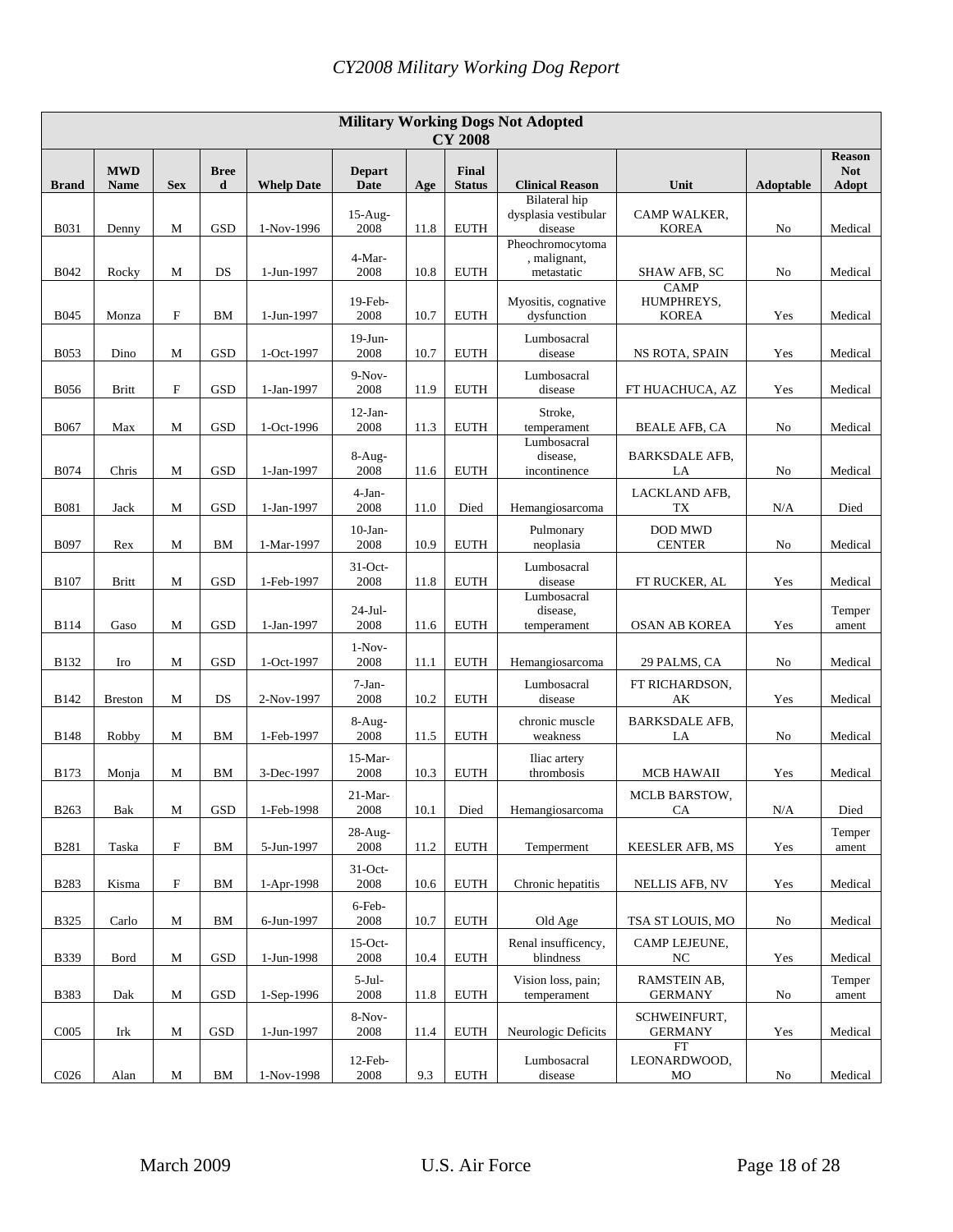|                  | <b>Military Working Dogs Not Adopted</b><br><b>CY 2008</b> |              |                  |                          |                              |      |                        |                                                       |                                         |                  |                                             |
|------------------|------------------------------------------------------------|--------------|------------------|--------------------------|------------------------------|------|------------------------|-------------------------------------------------------|-----------------------------------------|------------------|---------------------------------------------|
| <b>Brand</b>     | <b>MWD</b><br>Name                                         | <b>Sex</b>   | <b>Bree</b><br>d | <b>Whelp Date</b>        | <b>Depart</b><br><b>Date</b> | Age  | Final<br><b>Status</b> | <b>Clinical Reason</b>                                | Unit                                    | <b>Adoptable</b> | <b>Reason</b><br><b>Not</b><br><b>Adopt</b> |
| C039             | Torro                                                      | М            | ${\rm BM}$       | 1-Aug-1998               | 19-May-<br>2008              | 9.8  | <b>EUTH</b>            | Severe lameness                                       | KIRTLAND AFB,<br>NM                     | Yes              | Medical                                     |
| C <sub>108</sub> | Jery                                                       | M            | <b>GSD</b>       | 20-Feb-1998              | 8-Apr-<br>2008               | 10.1 | <b>EUTH</b>            | chronic pain,<br>decubital ulcers,<br>renal disease   | <b>EDWARDS AFB, CA</b>                  | No               | Medical                                     |
| C143             | Ringo                                                      | М            | DS               | 1-Dec-1998               | $25-Mar-$<br>2008            | 9.3  | <b>EUTH</b>            | High grade mast<br>cell tumor, multiple<br>myeloma    | SCHOFIELD BKS,<br>HI                    | No               | Medical                                     |
| C144             | Lord                                                       | М            | <b>GSD</b>       | 1-May-1999               | $3-Aug-$<br>2008             | 9.3  | <b>EUTH</b>            | Ruptured<br>hemangiosarcoma                           | LAJES FIELD,<br><b>AZORES</b>           | No               | Medical                                     |
| C154             | Rexo                                                       | M            | GSD              | 1-Apr-1999               | $31-Jul-$<br>2008            | 9.3  | <b>EUTH</b>            | Lumbosacral<br>disease,<br>temperament                | <b>NS</b><br>GUANTANAMO,<br><b>CUBA</b> | Yes              | Temper<br>ament                             |
| C <sub>225</sub> | Max                                                        | М            | <b>BM</b>        | 4-Aug-1999               | 19-Aug-<br>2008              | 9.0  | <b>EUTH</b>            | Metastatic<br>osteosarcoma                            | NEW LONDON, CT                          | No               | Medical                                     |
| C <sub>241</sub> | Rita                                                       | $\mathbf F$  | <b>GSD</b>       | 26-Dec-1998              | $21$ -Oct-<br>2008           | 9.8  | <b>EUTH</b>            | Lymphosarcoma                                         | NAS PENSACOLA,<br>FL                    | No               | Medical                                     |
| C <sub>250</sub> | Eros                                                       | М            | BM               | 1-Apr-1998               | 5-Sep-<br>2008               | 10.4 | <b>EUTH</b>            | Progressive hind<br>limb neuropathy;<br>temperament   | <b>DAVIS MONTHAN</b><br>AFB, AZ         | No               | Temper<br>ament                             |
| C <sub>272</sub> | Olli                                                       | M            | <b>GSD</b>       | 19-Sep-1999              | $18-Jul-$<br>2008            | 8.8  | <b>EUTH</b>            | Severe progressive<br>pannus                          | NS YOKOSUKA,<br>JAPAN                   | No               | Medical                                     |
| D <sub>001</sub> | King                                                       | M            | <b>GSD</b>       | 14-Sep-1998              | 30-Oct-<br>2008              | 10.1 | <b>EUTH</b>            | Lumbosacral<br>disease                                | <b>BARKSDALE AFB,</b><br>LA             | Yes              | Medical                                     |
| D <sub>057</sub> | Basco                                                      | М            | DS               | 1-Oct-1999               | 6-May-<br>2008               | 8.6  | Died                   | GDV complications                                     | MCAS BEUFORT,<br>SC                     | N/A              | Died                                        |
| D086             | Rex                                                        | M            | <b>GSD</b>       | 1-Sep-1999               | 3-Dec-<br>2008               | 9.3  | <b>EUTH</b>            | LS disease<br>w/neurologic<br>sequelae<br>progressive | FT MYER, VA                             | Yes              | Medical                                     |
| D168             | Gero                                                       | M            | <b>GSD</b>       | 1-Mar-1999               | $1-Jul-$<br>2008             | 9.3  | <b>EUTH</b>            | osteoarthritis<br>w/degenerative<br>myelopathy        | FT HOOD, TX                             | Yes              | Medical                                     |
| D204             | Sorbon                                                     | M            | <b>GSD</b>       | 1-Apr-2000               | $25-Aug-$<br>2008            | 8.4  | <b>EUTH</b>            | Retinal detachment                                    | HEIDELBERG,<br><b>GERMANY</b>           | No               | Medical                                     |
| D237             | Dago                                                       | M            | GSD              | 3-Feb-2000               | $22$ -Apr-<br>2008           | 8.2  | Died                   | GDV                                                   | POPE AFB, NC                            | N/A              | Died                                        |
| D <sub>242</sub> | Ayke                                                       | $\mathbf M$  | <b>GSD</b>       | 30-Jun-1999              | 5-Dec-<br>$2008\,$           | 9.4  | <b>EUTH</b>            | Generalized spinal<br>cord axonal<br>degeneration     | ELLSWORTH AFB,<br><b>SD</b>             | $\rm No$         | Medical                                     |
| D <sub>245</sub> | Appie                                                      | M            | ${\rm BM}$       | 28-Feb-2000              | $28-Jul-$<br>2008            | 8.4  | <b>EUTH</b>            | Progressive<br>lumbosacral disease                    | <b>NS PEARL</b><br>HARBOR, HI           | Yes              | Medical                                     |
| E018             | Alex                                                       | $\mathbf M$  | <b>GSD</b>       | 31-Oct-1998              | $14-Jul-$<br>$2008\,$        | 9.7  | <b>EUTH</b>            | <b>Blindness</b>                                      | OSAN AB KOREA                           | Yes              | Medical                                     |
| E035             |                                                            | $\mathbf M$  | <b>GSD</b>       |                          | $20-Aug-$<br>2008            | 8.5  | <b>EUTH</b>            | Glaucoma,                                             | CAMP LEJEUNE,                           |                  | Medical                                     |
| E105             | Six<br>Rocki                                               | M            | <b>GSD</b>       | 1-Mar-2000<br>1-Jan-2001 | 8-Mar-<br>2008               | 7.2  | Died                   | blindness<br>Anasthetic death                         | NC<br>MCGUIRE AFB, NJ                   | $\rm No$<br>N/A  | Died                                        |
| E114             | Goro                                                       | M            | <b>GSD</b>       | 1-Feb-2000               | $27-Jul-$<br>2008            | 8.5  | Died                   | GDV                                                   | RAMSTEIN AB,<br><b>GERMANY</b>          | N/A              | Died                                        |
| E136             | Dano                                                       | $\mathbf M$  | <b>GSD</b>       | 31-Aug-2000              | $23-Nov-$<br>$2008\,$        | 8.2  | <b>EUTH</b>            | Lumbrosacral<br>stenosis                              | CAMP WALKER,<br><b>KOREA</b>            | No               | Medical                                     |
| E160             | $\rm{JP}$                                                  | $\mathbf{M}$ | GSD              | 16-May-2000              | 19-Dec-<br>2008              | 8.6  | <b>EUTH</b>            | Lumbrosacral<br>disease;<br>mesenchymal tumor         | 820 SFG MOODY<br>AFB, GA                | Yes              | Medical                                     |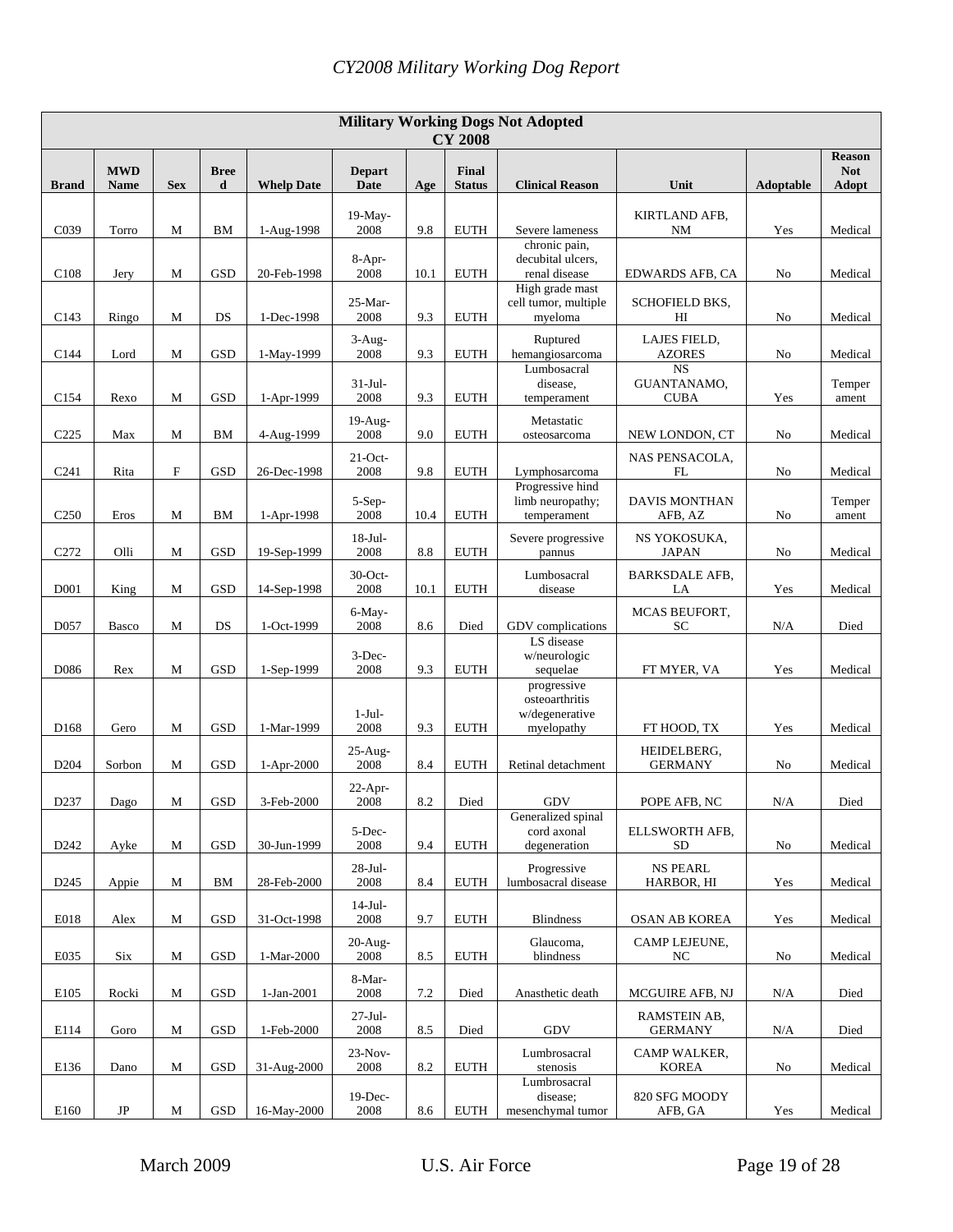|                  | <b>Military Working Dogs Not Adopted</b><br><b>CY 2008</b> |                           |                  |                   |                              |      |                               |                                                                |                                  |           |                                             |
|------------------|------------------------------------------------------------|---------------------------|------------------|-------------------|------------------------------|------|-------------------------------|----------------------------------------------------------------|----------------------------------|-----------|---------------------------------------------|
| <b>Brand</b>     | <b>MWD</b><br>Name                                         | <b>Sex</b>                | <b>Bree</b><br>d | <b>Whelp Date</b> | <b>Depart</b><br><b>Date</b> | Age  | <b>Final</b><br><b>Status</b> | <b>Clinical Reason</b>                                         | Unit                             | Adoptable | <b>Reason</b><br><b>Not</b><br><b>Adopt</b> |
| E191             | Bad                                                        | М                         | <b>GSD</b>       | 9-Apr-2000        | 1-May-<br>2008               | 8.1  | <b>EUTH</b>                   | Uncontrolled<br>aggression                                     | FT BRAGG, NC                     | No        | Temper<br>ament                             |
| E282             | Aron                                                       | M                         | <b>GSD</b>       | 1-Mar-2000        | 4-Apr-<br>2008               | 8.1  | <b>EUTH</b>                   | Tonsillar squamous<br>cell carcinoma                           | <b>DOD MWD</b><br><b>CENTER</b>  | No        | Medical                                     |
| E310             | Veki                                                       | М                         | <b>GSD</b>       | 1-Jul-2001        | $16$ -Jan-<br>2008           | 6.5  | <b>EUTH</b>                   | Inoperable mass                                                | <b>DOD MWD</b><br><b>CENTER</b>  | Yes       | Medical                                     |
| F016             | Rexo                                                       | М                         | <b>GSD</b>       | 15-Jun-2000       | 20-Feb-<br>2008              | 7.7  | Died                          | Ventricular<br>tachycardia                                     | FT KNOX, KY                      | N/A       | Died                                        |
| F <sub>079</sub> | Bar                                                        | M                         | <b>GSD</b>       | 30-Nov-2001       | $5-Jul-$<br>2008             | 6.6  | <b>EUTH</b>                   | Uncontrolled<br>aggression                                     | <b>DOD MWD</b><br><b>CENTER</b>  | Yes       | Temper<br>ament                             |
| F092             | Jack                                                       | M                         | <b>GSD</b>       | 30-Sep-2001       | 4-Mar-<br>2008               | 6.4  | <b>EUTH</b>                   | Cruciate ligament<br>rupture                                   | NS YOKOSUKA,<br><b>JAPAN</b>     | Yes       | Medical                                     |
| F093             | <b>Bras</b>                                                | M                         | <b>GSD</b>       | 30-Sep-2001       | $13-Nov-$<br>2008            | 7.1  | Died                          | Sudden death                                                   | <b>DOD MWD</b><br><b>CENTER</b>  | N/A       | Died                                        |
| F112             | Joll                                                       | M                         | GSD              | 30-Jun-1999       | $13-May-$<br>2008            | 8.9  | <b>EUTH</b>                   | Lumbosacral<br>disease, cataracts                              | YORKTOWN NWS,<br>VA              | No        | Medical                                     |
| F114             | Emax                                                       | М                         | GSD              | 31-Jul-2000       | $13$ -Jun-<br>2008           | 7.9  | <b>EUTH</b>                   | Lumbosacral<br>disease                                         | MINOT AFB, ND                    | No        | Medical                                     |
| F116             | Bengel                                                     | М                         | GSD              | 31-Jul-2000       | 25-Feb-<br>2008              | 7.6  | <b>EUTH</b>                   | Cancer                                                         | TSA LAS VEGAS,<br>NV             | No        | Medical                                     |
| F182             | Denis                                                      | М                         | <b>GSD</b>       | 31-Dec-2001       | $3-Nov-$<br>2008             | 6.8  | Died                          | Trauma due to<br>motor vehicle<br>accident                     | FT STEWART, GA                   | N/A       | Died                                        |
| F <sub>225</sub> | Victor                                                     | M                         | BM               | 19-Sep-2000       | $10$ -Dec-<br>2008           | 8.2  | <b>EUTH</b>                   | Chronic<br>lumbosacral disease                                 | DOD MWD<br><b>CENTER</b>         | N/A       | Medical                                     |
| F407             | Demsy                                                      | F                         | <b>GSD</b>       | 5-Apr-2002        | 9-Mar-<br>2008               | 5.9  | Died                          | Hemmorhagic<br>gastroenteritis                                 | FT LEE, VA                       | N/A       | Died                                        |
| F429             | Ffaust                                                     | $\mathbf M$               | ${\rm BM}$       | 25-Jun-2002       | $7-Sep-$<br>2008             | 6.2  | Died                          | DIC secondary to<br><b>GDV</b>                                 | <b>NS SAN DIEGO</b><br>METRO, CA | N/A       | Died                                        |
| F439             | Epos                                                       | М                         | <b>GSD</b>       | 16-Aug-2001       | $29-Sep-$<br>2008            | 7.1  | Died                          | DIC secondary to<br><b>GDV</b>                                 | FT MYER, VA                      | N/A       | Died                                        |
| F500             | Noeska                                                     | $\boldsymbol{\mathrm{F}}$ | BM               | 31-Jan-1997       | 2-Dec-<br>2008               | 11.8 | <b>EUTH</b>                   | Intracranial/Thoraci<br>c Neoplasia                            | <b>DOD MWD</b><br><b>CENTER</b>  | No        | Medical                                     |
| F516             | Junior                                                     | М                         | $_{\rm GSD}$     | 1-Jul-2002        | $10-Mar-$<br>2008            | 5.7  | <b>EUTH</b>                   | Lymphosarcoma                                                  | FT MEADE, MD                     | $\rm No$  | Medical                                     |
| F550             | Cora                                                       | $\mathbf F$               | GSD              | 1-Mar-2001        | $15$ -Oct-<br>$2008\,$       | 7.6  | <b>EUTH</b>                   | Metastatic splenic<br>neoplasia                                | MCAS KANEOHE,<br>HI              | No        | Medical                                     |
| F577             | <b>Bronko</b>                                              | $\mathbf M$               | ${\rm BM}$       | 1-Dec-2000        | $6-Sep-$<br>2008             | 7.8  | <b>EUTH</b>                   | Neuromusculoskele<br>tal disease,<br>blindness;<br>temperament | KUNSAN AB,<br><b>KOREA</b>       | No        | Temper<br>$\!$ ament                        |
| F739             | Arko                                                       | М                         | BM               | 1-Jan-2002        | 20-May-<br>2008              | 6.4  | <b>EUTH</b>                   | Metastisized mast<br>cell tumor                                | <b>CAMP</b><br>PENDLETON, CA     | No        | Medical                                     |
| H <sub>157</sub> | Robby                                                      | М                         | ${\rm BM}$       | 12-Mar-2002       | $16$ -Jul-<br>2008           | 6.3  | <b>EUTH</b>                   | GDV                                                            | NAS KEY WEST, FL                 | No        | Medical                                     |
| H168             | Robby                                                      | М                         | BM               | 7-Sep-2002        | 5-Dec-<br>$2008\,$           | 6.2  | <b>EUTH</b>                   | Night blindess<br>Aggressive                                   | FT LEWIS, WA                     | No        | Temper<br>ament                             |
| H <sub>236</sub> | Shadow                                                     | М                         | BM               | 1-Jan-2002        | 4-Feb-<br>2008               | 6.1  | Died                          | <b>Heat Stroke</b>                                             | FT BENNING, GA                   | N/A       | Died                                        |
| H <sub>252</sub> | Edy                                                        | M                         | GSD              | 14-Jan-2003       | $21-May-$<br>2008            | 5.4  | Died                          | Anesthetic death                                               | ANDREWS AFB MD                   | $\rm N/A$ | Died                                        |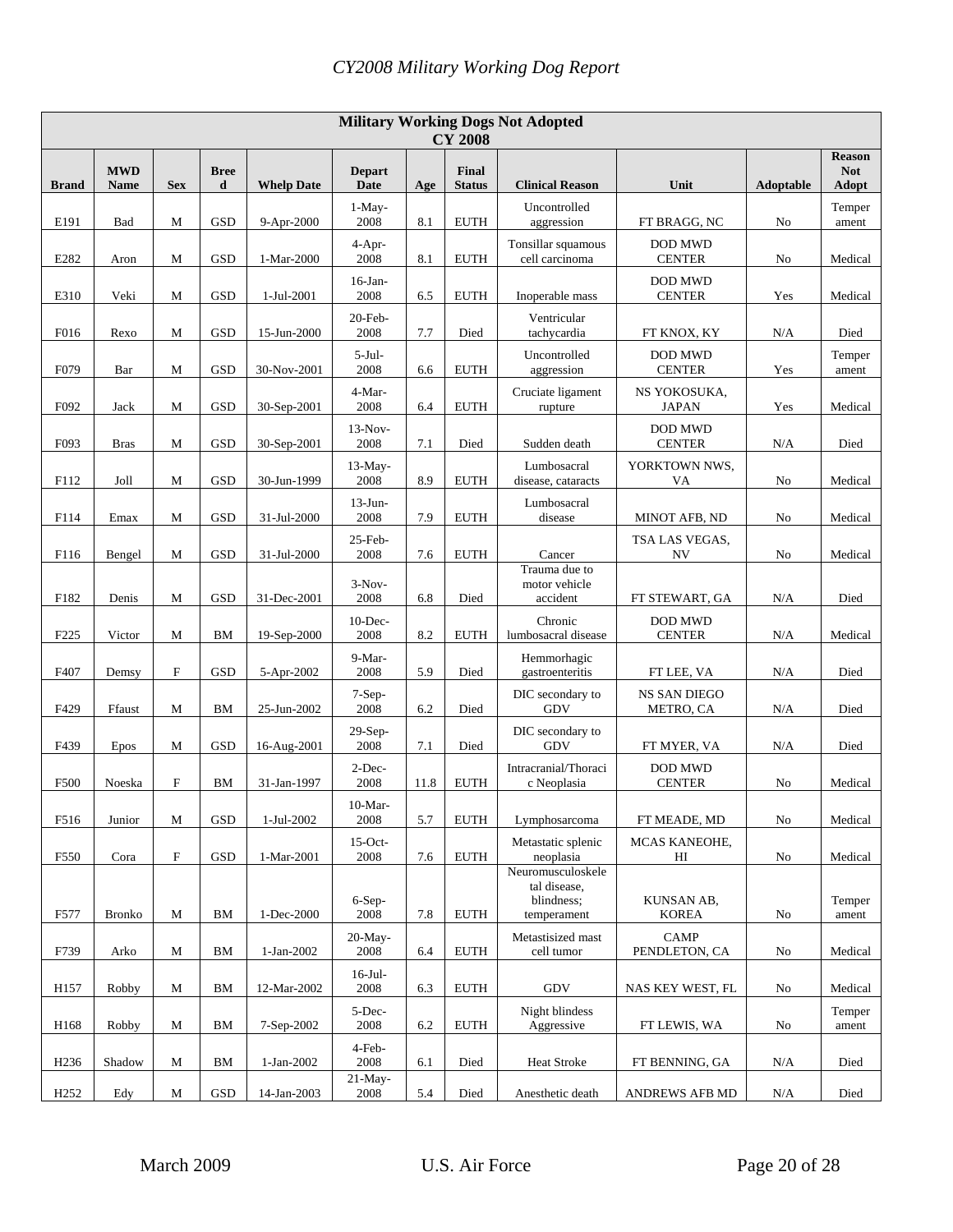|                  | <b>Military Working Dogs Not Adopted</b><br><b>CY 2008</b> |                           |                  |                   |                       |         |                               |                                    |                                 |           |                                      |
|------------------|------------------------------------------------------------|---------------------------|------------------|-------------------|-----------------------|---------|-------------------------------|------------------------------------|---------------------------------|-----------|--------------------------------------|
| <b>Brand</b>     | <b>MWD</b><br>Name                                         | <b>Sex</b>                | <b>Bree</b><br>d | <b>Whelp Date</b> | <b>Depart</b><br>Date | Age     | <b>Final</b><br><b>Status</b> | <b>Clinical Reason</b>             | Unit                            | Adoptable | <b>Reason</b><br><b>Not</b><br>Adopt |
| H <sub>266</sub> | Dax                                                        | М                         | <b>GSD</b>       | 20-Jun-2003       | 5-Jun-<br>2008        | 5.0     | Died                          | Handler neglect/left<br>in vehicle | ALBANY MCLB,<br><b>GA</b>       | N/A       | Died                                 |
| H347             | Jago                                                       | M                         | <b>GSD</b>       | 29-Mar-2003       | 20-Feb-<br>2008       | 4.9     | <b>EUTH</b>                   | Autoimmune<br>disease              | LANGLEY AFB, VA                 | No        | Medical                              |
| H365             | Milo                                                       | M                         | LAB              | 1-May-2003        | $23-Ian-$<br>2008     | 4.7     | <b>EUTH</b>                   | Uncontrolled<br>aggression         | NS ROTA, SPAIN                  | No        | Temper<br>ament                      |
| J123             | Rex                                                        | M                         | <b>GSD</b>       | 1-Jun-2003        | $22$ -Oct-<br>2008    | 5.4     | Died                          | Sudden death                       | <b>DOD MWD</b><br><b>CENTER</b> | N/A       | Died                                 |
| J155             | Liza                                                       | $\boldsymbol{\mathrm{F}}$ | GSD              | 20-Aug-2003       | 5-Aug-<br>2008        | 5.0     | <b>EUTH</b>                   | Cranial mediastinal<br>mass        | FT CAMPBELL, KY                 | No        | Medical                              |
| J221             | Chico                                                      | М                         | ${\rm BM}$       | 1-Nov-2003        | 9-Dec-<br>$2008\,$    | 5.1     | Died                          | GDV                                | FT BRAGG, NC                    | N/A       | Died                                 |
| J515             | Cara                                                       | $\boldsymbol{\mathrm{F}}$ | <b>BM</b>        | 1-Feb-2003        | $26-Nov-$<br>2008     | 5.8     | Died                          | Gastric dilatation<br>and rupture  | <b>FT</b><br>LEONARDWOOD,<br>MO | N/A       | Died                                 |
| K162             | Uursula                                                    | $\boldsymbol{\mathrm{F}}$ | <b>BM</b>        | 21-Jan-2005       | 3-Feb-<br>2008        | 3.0     | Died                          | <b>GDV</b>                         | TSA SAN JUAN, PR                | N/A       | Died                                 |
| K311             | Eno                                                        | M                         | GSD              | 25-Mar-2005       | $21-Jun-$<br>2008     | 3.2     | Died                          | Found dead in<br>kennel/Unk        | TSA LAX, CA                     | N/A       | Died                                 |
| K476             | Bingo                                                      | M                         | LAB              | 19-Sep-2004       | $13-Mar-$<br>2008     | 3.5     | <b>EUTH</b>                   | Uncontrolled<br>aggression         | <b>DOD MWD</b><br><b>CENTER</b> | No        | Temper<br>ament                      |
| K494             | Mike                                                       | M                         | BM               | 1-Apr-2005        | $23$ -Jun-<br>2008    | 3.2     | Died                          | Handler neglect/left<br>in room    | FT BENNING, GA                  | N/A       | Died                                 |
| K514             | Ddawso<br>$\mathbf n$                                      | M                         | <b>VIZ</b>       | 12-Dec-2005       | $9-Sep-$<br>2008      | 2.7     | Died                          | Run over by car                    | TSA NEW YORK,<br>ΝY             | N/A       | Died                                 |
| L154             | Amy                                                        | F                         | <b>BM</b>        | 16-Jun-2004       | 5-Apr-<br>2008        | 3.8     | Died                          | Hemothorax UKO                     | YUMA PROVING<br>GROUND, AZ      | N/A       | Died                                 |
| L194             | Ray                                                        | M                         | <b>GSD</b>       | 24-May-2005       | $7-Jul-$<br>2008      | 3.1     | Died                          | GDV                                | <b>DOD MWD</b><br><b>CENTER</b> | N/A       | Died                                 |
| L254             | Cain                                                       | М                         | BM               | 1-Jul-2004        | $17-J$ un-<br>2008    | 4.0     | Died                          | <b>Heat Stroke</b>                 | <b>OSAN AB KOREA</b>            | N/A       | Died                                 |
| L339             | Falko                                                      | М                         | <b>GSD</b>       | 13-Jan-2006       | $20-Jul-$<br>2008     | 2.5     | Died                          | Splenic torsion                    | SPANGDAHLEM<br>AB, GERMANY      | N/A       | Died                                 |
| L368             | Kaya                                                       | М                         | ΒM               | 1-Jul-2005        | $13-Mar-$<br>2008     | 2.7     | <b>EUTH</b>                   | Uncontrolled<br>aggression         | <b>DOD MWD</b><br><b>CENTER</b> | Yes       | Temper<br>ament                      |
| L396             | Igor                                                       | М                         | <b>GSD</b>       | 15-Jun-2004       | 6-Dec-<br>2008        | 4.5     | Died                          | <b>Heat Stroke</b>                 | NAS PENSACOLA,<br>FL            | N/A       | Died                                 |
| L577             | Eeli                                                       | М                         | ${\rm BM}$       | 28-Mar-2006       | $5-Jul-$<br>2008      | 2.3     | <b>EUTH</b>                   | Uncontrolled<br>aggression         | <b>DOD MWD</b><br><b>CENTER</b> | Yes       | Temper<br>ament                      |
| L694             | Harry                                                      | М                         | <b>GSD</b>       | 11-Jul-2006       | $25-Sep-$<br>2008     | 2.2     | <b>EUTH</b>                   | Aggressive                         | DOD MWD<br><b>CENTER</b>        | No        | Temper<br>ament                      |
| M072             | Zeusz                                                      | М                         | <b>GSD</b>       | 28-Nov-2006       | $12$ -Jan-<br>2008    | 1.1     | Died                          | <b>Heat Stroke</b>                 | ANDERSON AFB,<br><b>GUAM</b>    | N/A       | Died                                 |
| M089             | Bak                                                        | М                         | GSD              | 12-Oct-2005       | $25-Sep-$<br>2008     | 3.0     | EUTH                          | Uncontrolled<br>aggression         | <b>DOD MWD</b><br><b>CENTER</b> | No        | Temper<br>ament                      |
| M158             | Astor                                                      | М                         | LAB              | 4-Sep-2006        | 7-Feb-<br>2008        | 1.4     | EUTH                          | Uncontrolled<br>aggression         | DOD MWD<br><b>CENTER</b>        | No        | Temper<br>ament                      |
| M178             | Irris                                                      | F                         | GSD              | 1-Jan-2007        | $2-May-$<br>2008      | 1.3     | Died                          | UNK, found dead in<br>kennel       | DOD MWD<br><b>CENTER</b>        | N/A       | Died                                 |
| M181             | Chase                                                      | M                         | BM               | 22-Jan-2006       | $26$ -Jul-<br>2008    | $2.5\,$ | Died                          | <b>Heat Stroke</b>                 | AL ASAD AB, IRAQ                | N/A       | Died                                 |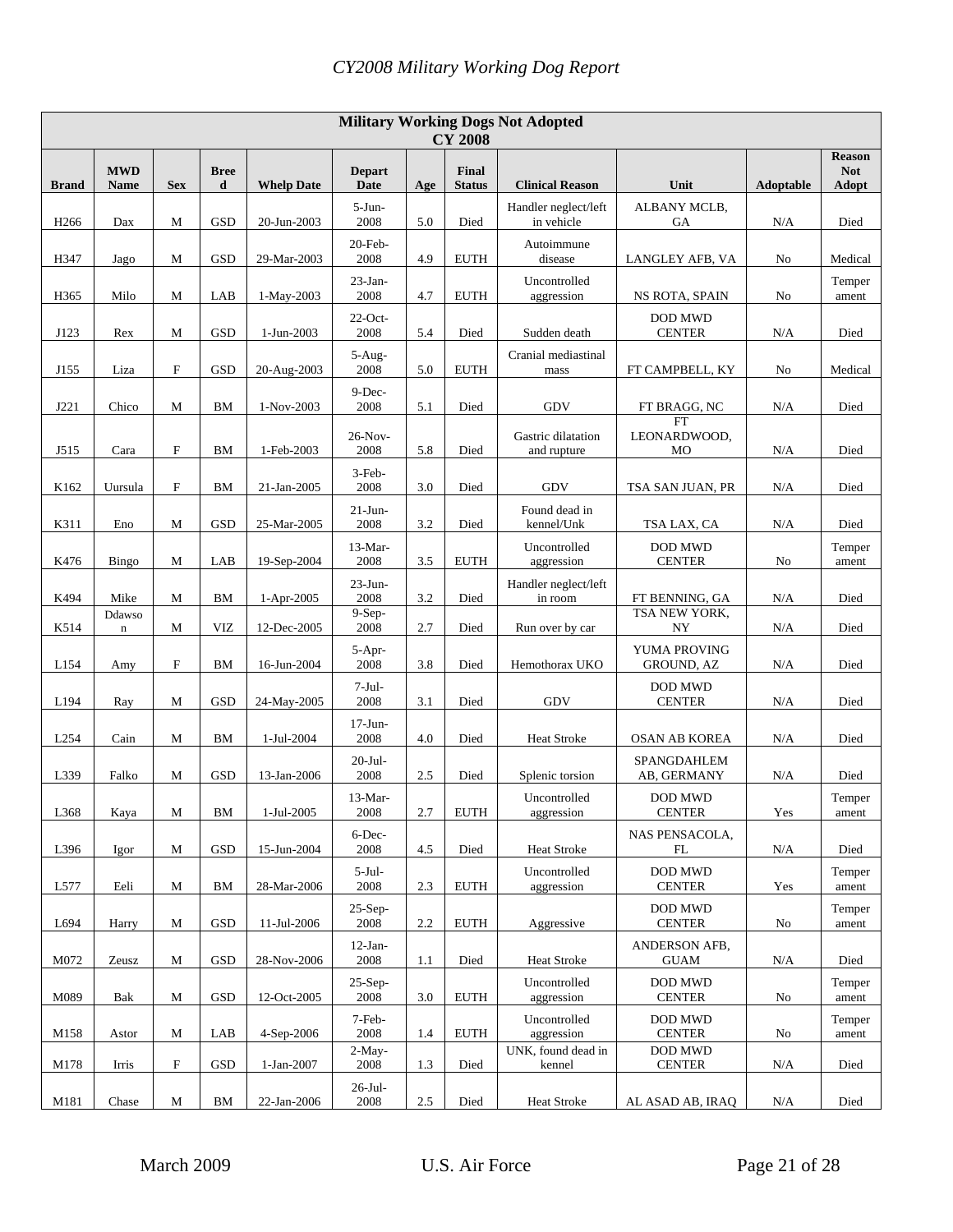|                  | <b>Military Working Dogs Not Adopted</b><br><b>CY 2008</b> |            |                  |                   |                       |      |                        |                                                     |                                       |                |                                      |
|------------------|------------------------------------------------------------|------------|------------------|-------------------|-----------------------|------|------------------------|-----------------------------------------------------|---------------------------------------|----------------|--------------------------------------|
| <b>Brand</b>     | <b>MWD</b><br>Name                                         | <b>Sex</b> | <b>Bree</b><br>d | <b>Whelp Date</b> | <b>Depart</b><br>Date | Age  | Final<br><b>Status</b> | <b>Clinical Reason</b>                              | Unit                                  | Adoptable      | <b>Reason</b><br><b>Not</b><br>Adopt |
| M199             | Rico                                                       | M          | <b>GSD</b>       | 15-Dec-2005       | $18-Nov-$<br>2008     | 2.9  | Died                   | <b>GDV</b>                                          | <b>DOD MWD</b><br><b>CENTER</b>       | N/A            | Died                                 |
| M545             | Gringo                                                     | M          | <b>GSD</b>       | $1-Nov-2005$      | $31-Jul-$<br>2008     | 2.8  | Died                   | <b>Heat Stroke</b>                                  | CAMP LEJEUNE,<br>NC                   | N/A            | Died                                 |
| <b>SS</b>        | Marijn                                                     | M          | <b>BM</b>        | 1-Mar-2003        | $14-Mar-$<br>2008     | 5.0  | <b>EUTH</b>            | Acute<br>Pyogranulomatous                           | WASHINGTON, DC                        | N <sub>0</sub> | Medical                              |
| Y056             | Tico                                                       | M          | <b>BM</b>        | 1-Nov-1993        | $17-Jul-$<br>2008     | 14.7 | <b>EUTH</b>            | Hemangiosarcoma                                     | <b>REDSTONE</b><br>ARSENAL, AL        | No             | Medical                              |
| Y094             | Karo                                                       | M          | <b>BM</b>        | 1-Dec-1994        | $25-Apr-$<br>2008     | 13.4 | <b>EUTH</b>            | Unresponsive<br>generalized muscle<br>fasciculation | <b>NSA NAPLES,</b><br><b>ITALY</b>    | N <sub>o</sub> | Medical                              |
| Y138             | Rick                                                       | M          | <b>BM</b>        | 10-Jun-1995       | $5-Jul-$<br>2008      | 13.1 | <b>EUTH</b>            | Oral<br>Neoplasia/lumbosac<br>ral disease           | <b>ANDREWS AFB MD</b>                 | N <sub>0</sub> | Medical                              |
| Z103             | Tino                                                       | M          | BM               | 1-Oct-1995        | $25-Ian-$<br>2008     | 12.3 | <b>EUTH</b>            | Progressive<br>lumbosacral disease                  | LANGLEY AFB, VA                       | Yes            | Medical                              |
| Z128             | Saly                                                       | M          | GSD              | 1-Jan-1996        | $16-Sep-$<br>2008     | 12.7 | <b>EUTH</b>            | <b>Renal Failure</b>                                | <b>BARKSDALE AFB.</b><br>LA           | N <sub>0</sub> | Medical                              |
| Z <sub>162</sub> | Nero                                                       | M          | GSD              | 6-Nov-1995        | 2-May-<br>2008        | 12.5 | <b>EUTH</b>            | Progressive<br>lumbosacral disease                  | <b>GRAFENWOEHR.</b><br><b>GERMANY</b> | Yes            | Medical                              |

|              | <b>Military Working Dogs Pending Transferred</b><br><b>CY 2008</b> |                           |              |                    |                    |     |                        |                                 |
|--------------|--------------------------------------------------------------------|---------------------------|--------------|--------------------|--------------------|-----|------------------------|---------------------------------|
| <b>Brand</b> | <b>MWD</b><br><b>Name</b>                                          | <b>Sex</b>                | <b>Breed</b> | <b>Whelp Date</b>  | <b>Depart Date</b> | Age | Final<br><b>Status</b> | Unit                            |
| 07-1079      | Llobo                                                              | M                         | DS           | $23$ -Feb-<br>2007 | $5$ -Dec-<br>2008  | 1.8 | <b>LEA</b>             | <b>DOD MWD</b><br><b>CENTER</b> |
| 07-1085      | Mmike                                                              | M                         | <b>BM</b>    | $12-Mar-$<br>2007  | $1-Apr-$<br>2008   | 1.1 | <b>LEA</b>             | <b>DOD MWD</b><br><b>CENTER</b> |
| 07-1516      | Nnemo                                                              | M                         | <b>BM</b>    | $20-Apr-$<br>2007  | $14$ -Jul-<br>2008 | 1.2 | <b>LEA</b>             | <b>DOD MWD</b><br><b>CENTER</b> |
| 07-1533      | Wwoods                                                             | M                         | LAB          | 7-May-<br>2007     | $11$ -Dec-<br>2008 | 1.6 | <b>LEA</b>             | <b>DOD MWD</b><br><b>CENTER</b> |
| 07-1544      | Ooslo                                                              | M                         | <b>BM</b>    | $16$ -May-<br>2007 | $14-Aug-$<br>2008  | 1.2 | <b>LEA</b>             | <b>DOD MWD</b><br><b>CENTER</b> |
| 07-1948      | Ppasha                                                             | $\mathbf{F}$              | <b>BM</b>    | $1-Aug-$<br>2007   | $21-Aug-$<br>2008  | 1.1 | <b>LEA</b>             | <b>DOD MWD</b><br><b>CENTER</b> |
| 07-1951      | Ppella                                                             | $\mathbf F$               | <b>BM</b>    | $1-Aug-$<br>2007   | $30-Sep-$<br>2008  | 1.2 | <b>LEA</b>             | <b>DOD MWD</b><br><b>CENTER</b> |
| 07-1952      | Ppenda                                                             | $\boldsymbol{\mathrm{F}}$ | <b>BM</b>    | $1-Auq-$<br>2007   | $27-Au$ g-<br>2008 | 1.1 | <b>LEA</b>             | <b>DOD MWD</b><br><b>CENTER</b> |
| 07-1980      | Qquantum                                                           | M                         | <b>BM</b>    | $3-Aug-$<br>2007   | $15-Aug-$<br>2008  | 1.0 | <b>LEA</b>             | <b>DOD MWD</b><br><b>CENTER</b> |
| 07-1987      | Oquinton                                                           | M                         | <b>BM</b>    | $3-Aug-$<br>2007   | $28$ -Oct-<br>2008 | 1.2 | <b>LEA</b>             | <b>DOD MWD</b><br><b>CENTER</b> |
| 07-1991      | Yyazzie                                                            | F                         | <b>MIX</b>   | $18-Aug-$<br>2007  | $29$ -Oct-<br>2008 | 1.2 | <b>LEA</b>             | <b>DOD MWD</b><br><b>CENTER</b> |
| 08-0004      | Zzipper                                                            | M                         | LAB          | $3-Oct-$<br>2007   | $29-Oct-$<br>2008  | 1.1 | <b>LEA</b>             | <b>DOD MWD</b><br><b>CENTER</b> |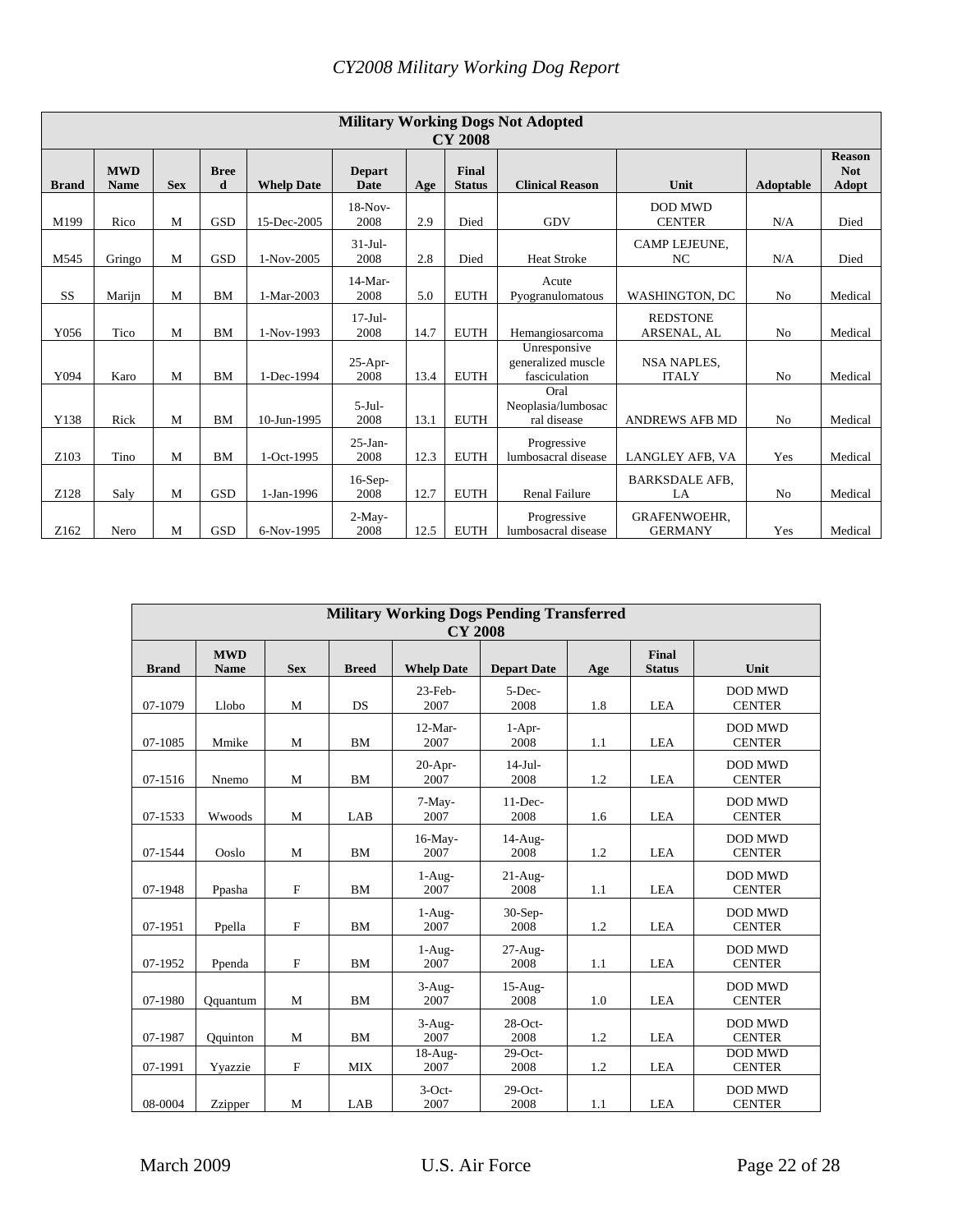| <b>Military Working Dogs Pending Transferred</b><br><b>CY 2008</b> |                           |                           |              |                    |                    |     |                        |                                   |
|--------------------------------------------------------------------|---------------------------|---------------------------|--------------|--------------------|--------------------|-----|------------------------|-----------------------------------|
| <b>Brand</b>                                                       | <b>MWD</b><br><b>Name</b> | <b>Sex</b>                | <b>Breed</b> | <b>Whelp Date</b>  | <b>Depart Date</b> | Age | Final<br><b>Status</b> | Unit                              |
| 08-0459                                                            | Bbaron                    | М                         | LAB          | 24-Nov-<br>2007    | 5-Jan-<br>2008     | 0.1 | LEA                    | DOD MWD<br><b>CENTER</b>          |
| 08-0494                                                            | Ccain                     | M                         | LAB          | 1-Dec-<br>2007     | 5-Jan-<br>2008     | 0.1 | LEA                    | DOD MWD<br><b>CENTER</b>          |
| 08-0496                                                            | Ccappers                  | М                         | LAB          | 1-Dec-<br>2007     | 5-Jan-<br>2008     | 0.1 | LEA                    | <b>DOD MWD</b><br><b>CENTER</b>   |
| 08-0498                                                            | Ccesta                    | $\boldsymbol{\mathrm{F}}$ | LAB          | 1-Dec-<br>2007     | 4-Mar-<br>2008     | 0.3 | LEA                    | <b>DOD MWD</b><br><b>CENTER</b>   |
| 08-0499                                                            | Ccarroll                  | $\mathbf F$               | LAB          | 1-Dec-<br>2007     | 4-Mar-<br>2008     | 0.3 | LEA                    | <b>DOD MWD</b><br><b>CENTER</b>   |
| 08-0501                                                            | Cconner                   | M                         | LAB          | 1-Dec-<br>2007     | 5-Jan-<br>2008     | 0.1 | LEA                    | DOD MWD<br><b>CENTER</b>          |
| 08-0505                                                            | Ssavage                   | M                         | BM           | 22-Dec-<br>2007    | $28$ -Oct-<br>2008 | 0.9 | LEA                    | DOD MWD<br><b>CENTER</b>          |
| 08-0643                                                            | Ddowney                   | $\boldsymbol{\mathrm{F}}$ | LAB          | 9-Jan-<br>2008     | 4-Mar-<br>2008     | 0.2 | LEA                    | <b>DOD MWD</b><br><b>CENTER</b>   |
| 08-0689                                                            | Eeverett                  | М                         | <b>VIZ</b>   | 9-Mar-<br>2008     | $29-Sep-$<br>2008  | 0.6 | LEA                    | <b>DOD MWD</b><br><b>CENTER</b>   |
| F <sub>246</sub>                                                   | Cezar                     | М                         | <b>GSD</b>   | 3-Feb-<br>2001     | 13-Mar-<br>2008    | 7.1 | LEA                    | DOD MWD<br><b>CENTER</b>          |
| H <sub>271</sub>                                                   | Linda                     | F                         | BM           | 1-Feb-<br>2003     | $28$ -Oct-<br>2008 | 5.7 | LEA                    | DOD MWD<br><b>CENTER</b>          |
| J036                                                               | Crok                      | М                         | <b>GSD</b>   | 15-May-<br>2003    | $13$ -Feb-<br>2008 | 4.7 | <b>LEA</b>             | <b>DOD MWD</b><br><b>CENTER</b>   |
| J113                                                               | Rex                       | М                         | <b>BM</b>    | $18$ -Jun-<br>2003 | $14-Jul-$<br>2008  | 5.1 | LEA                    | <b>DOD MWD</b><br><b>CENTER</b>   |
| J161                                                               | Anka                      | $\boldsymbol{\mathrm{F}}$ | <b>BM</b>    | $1-Jul-$<br>2003   | 18-Mar-<br>2008    | 4.7 | LEA                    | DOD MWD<br><b>CENTER</b>          |
| K051                                                               | Wolf                      | М                         | <b>GSD</b>   | $1-Apr-$<br>2004   | $18-Apr-$<br>2008  | 4.0 | LEA                    | DOD MWD<br><b>CENTER</b>          |
| K183                                                               | Tinus                     | М                         | BM           | $21-Jul-$<br>2003  | $2-Jun-$<br>2008   | 4.9 | LEA                    | DOD MWD<br><b>CENTER</b>          |
| K195                                                               | Nero                      | M                         | <b>GSD</b>   | 6-Jan-<br>2005     | 4-Dec-<br>2008     | 3.9 | LEA                    | <b>DOD MWD</b><br><b>CENTER</b>   |
| K209                                                               | Kendy                     | $\mathbf F$               | GSD          | $10-Apr-$<br>2004  | $28-Oct-$<br>2008  | 4.6 | <b>LEA</b>             | DOD MWD<br><b>CENTER</b>          |
| K446                                                               | Nicky                     | М                         | LAB          | $1$ -Oct-<br>2005  | 20-Nov-<br>2008    | 3.1 | LEA                    | <b>TSA</b><br>PHILADELPHIA,<br>PA |
| L007                                                               | Marco                     | М                         | DS           | $17-May-$<br>2005  | $1-Apr-$<br>2008   | 2.9 | LEA                    | DOD MWD<br><b>CENTER</b>          |
| L <sub>010</sub>                                                   | Grief                     | М                         | BM           | 30-Jun-<br>2005    | $1-Apr-$<br>2008   | 2.8 | LEA                    | <b>DOD MWD</b><br><b>CENTER</b>   |
| L <sub>021</sub>                                                   | Dj                        | M                         | LAB          | $27$ -Oct-<br>2003 | 3-Mar-<br>2008     | 4.4 | LEA                    | <b>DOD MWD</b><br><b>CENTER</b>   |
| L081                                                               | Beny                      | M                         | GSD          | $3-Apr-$<br>2005   | 4-Sep-<br>2008     | 3.4 | LEA                    | DOD MWD<br><b>CENTER</b>          |
| L083                                                               | Lady                      | F                         | GSD          | $10$ -Oct-<br>2005 | $22$ -Oct-<br>2008 | 3.0 | LEA                    | DOD MWD<br><b>CENTER</b>          |
| L092                                                               | Hugo                      | M                         | GSD          | $3-Sep-$<br>2005   | 5-Feb-<br>2008     | 2.4 | LEA                    | DOD MWD<br><b>CENTER</b>          |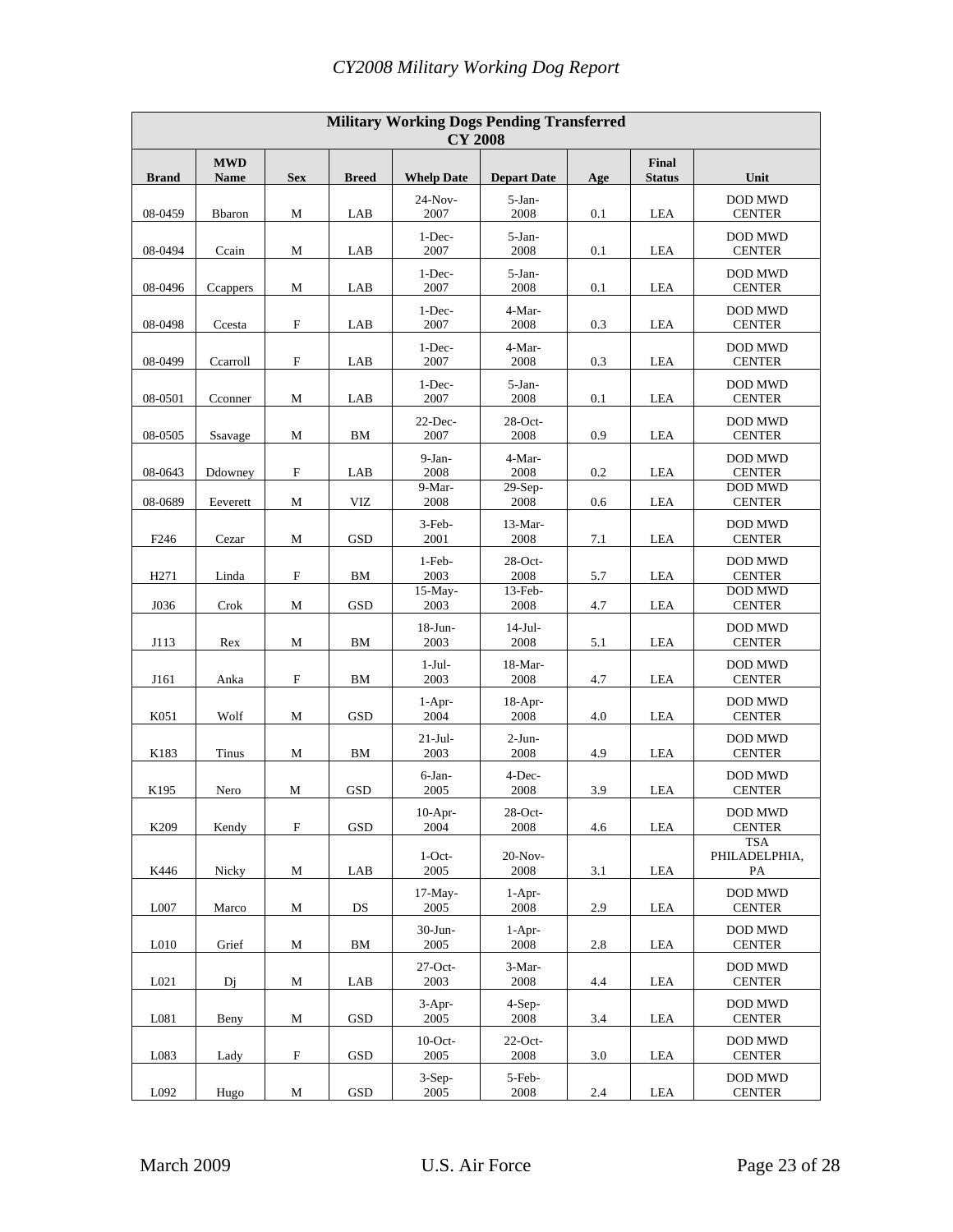|                  | <b>Military Working Dogs Pending Transferred</b><br><b>CY 2008</b> |                           |              |                      |                    |     |                        |                                 |  |
|------------------|--------------------------------------------------------------------|---------------------------|--------------|----------------------|--------------------|-----|------------------------|---------------------------------|--|
| <b>Brand</b>     | <b>MWD</b><br><b>Name</b>                                          | <b>Sex</b>                | <b>Breed</b> | <b>Whelp Date</b>    | <b>Depart Date</b> | Age | Final<br><b>Status</b> | Unit                            |  |
| L104             | Benny                                                              | М                         | <b>GSD</b>   | $21-Sep-$<br>2005    | $24-Jan-$<br>2008  | 2.3 | <b>LEA</b>             | <b>DOD MWD</b><br><b>CENTER</b> |  |
| L <sub>161</sub> | Tina                                                               | F                         | <b>GSD</b>   | $9-Jul-$<br>2005     | $1-Apr-$<br>2008   | 2.7 | LEA                    | <b>DOD MWD</b><br><b>CENTER</b> |  |
| L187             | Lukas                                                              | М                         | <b>GSD</b>   | $9-May-$<br>2005     | $2-J$ un-<br>2008  | 3.1 | LEA                    | DOD MWD<br><b>CENTER</b>        |  |
| L198             | Kash                                                               | М                         | <b>GSD</b>   | $10$ -Feb-<br>2004   | $5-Jul-$<br>2008   | 4.4 | LEA                    | <b>DOD MWD</b><br><b>CENTER</b> |  |
| L256             | Ddanny                                                             | М                         | BM           | 20-Mar-<br>2006      | $14$ -Jan-<br>2008 | 1.8 | LEA                    | <b>DOD MWD</b><br><b>CENTER</b> |  |
| L270             | Nestor                                                             | М                         | GSD          | $13$ -Jan-<br>2006   | $28$ -Oct-<br>2008 | 2.8 | LEA                    | DOD MWD<br><b>CENTER</b>        |  |
| L <sub>299</sub> | Dallas                                                             | М                         | LAB          | 26-May-<br>2006      | $14$ -Jan-<br>2008 | 1.6 | <b>LEA</b>             | DOD MWD<br><b>CENTER</b>        |  |
| L312             | Parker                                                             | М                         | LAB          | $1-Sep-$<br>2005     | $29-Ian-$<br>2008  | 2.4 | <b>LEA</b>             | <b>DOD MWD</b><br><b>CENTER</b> |  |
| L324             | Doris                                                              | F                         | LAB          | 1-Dec-<br>2005       | $21-Feb-$<br>2008  | 2.2 | <b>LEA</b>             | DOD MWD<br><b>CENTER</b>        |  |
| L359             | Sajka                                                              | F                         | BM           | $20-Nov-$<br>2004    | $5-J$ un-<br>2008  | 3.5 | LEA                    | DOD MWD<br><b>CENTER</b>        |  |
| L360             | Troll                                                              | М                         | <b>GSD</b>   | $1-Apr-$<br>2006     | 14-Aug-<br>2008    | 2.4 | LEA                    | <b>DOD MWD</b><br><b>CENTER</b> |  |
| L370             | Deny                                                               | М                         | <b>GSD</b>   | $1-Nov-$<br>2005     | $28$ -Oct-<br>2008 | 3.0 | <b>LEA</b>             | <b>DOD MWD</b><br><b>CENTER</b> |  |
| L406             | Jara                                                               | F                         | <b>GSD</b>   | $1-May-$<br>2005     | 5-Jan-<br>2008     | 2.7 | LEA                    | <b>DOD MWD</b><br><b>CENTER</b> |  |
| L410             | Robson                                                             | М                         | <b>GSD</b>   | $12$ -Feb-<br>2006   | 26-Mar-<br>2008    | 2.1 | <b>LEA</b>             | <b>DOD MWD</b><br><b>CENTER</b> |  |
| L414             | Hhart                                                              | F                         | LAB          | $15-Apr-$<br>2006    | 4-Sep-<br>2008     | 2.4 | <b>LEA</b>             | <b>DOD MWD</b><br><b>CENTER</b> |  |
| L415             | Luna                                                               | F                         | LAB          | $12-May-$<br>2005    | 24-Sep-<br>2008    | 3.4 | LEA                    | <b>DOD MWD</b><br><b>CENTER</b> |  |
| L426             | Alik                                                               | М                         | <b>GSD</b>   | $26$ -Feb-<br>2006   | 6-Oct-<br>2008     | 2.6 | LEA                    | DOD MWD<br><b>CENTER</b>        |  |
| L494             | Cipo                                                               | М                         | GSD          | $10-Mar-$<br>2006    | $24-Sep-$<br>2008  | 2.5 | LEA                    | DOD MWD<br><b>CENTER</b>        |  |
| L <sub>507</sub> | <b>B</b> oro                                                       | М                         | GSD          | $11-May-$<br>2005    | $22-Apr-$<br>2008  | 2.9 | <b>LEA</b>             | DOD MWD<br><b>CENTER</b>        |  |
| L520             | Fenja                                                              | $\boldsymbol{\mathrm{F}}$ | GSD          | $4-J$ un-<br>2006    | 27-May-<br>2008    | 2.0 | LEA                    | <b>DOD MWD</b><br><b>CENTER</b> |  |
| L <sub>526</sub> | Benzie                                                             | М                         | GSD          | 4-Dec-<br>2005       | 4-Jan-<br>2008     | 2.1 | LEA                    | DOD MWD<br><b>CENTER</b>        |  |
| L <sub>553</sub> | Ggigi                                                              | $\boldsymbol{\mathrm{F}}$ | BM           | $22$ -Jun-<br>2006   | 26-Mar-<br>2008    | 1.8 | LEA                    | DOD MWD<br><b>CENTER</b>        |  |
| L <sub>555</sub> | Cesar                                                              | М                         | GSD          | 1-Feb-<br>2006       | $10-Jul-$<br>2008  | 2.4 | LEA                    | <b>DOD MWD</b><br><b>CENTER</b> |  |
| L <sub>556</sub> | Eddo                                                               | М                         | GSD          | $18 - Jun -$<br>2006 | 5-Dec-<br>2008     | 2.5 | LEA                    | <b>DOD MWD</b><br><b>CENTER</b> |  |
| L <sub>560</sub> | Nero                                                               | М                         | GSD          | 4-Jun-<br>2006       | $9-Nov-$<br>2008   | 2.4 | <b>LEA</b>             | <b>DOD MWD</b><br><b>CENTER</b> |  |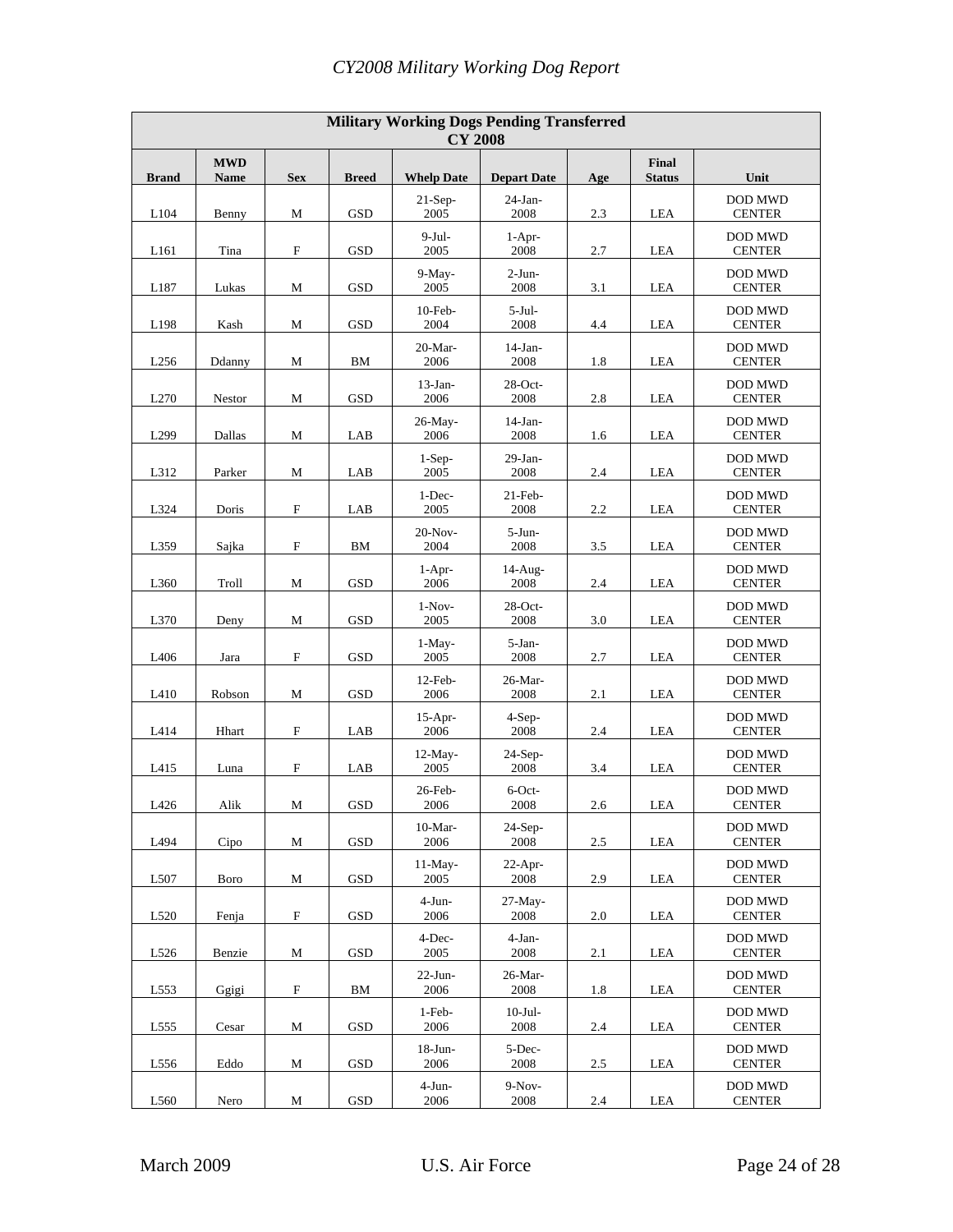|                  | <b>Military Working Dogs Pending Transferred</b><br><b>CY 2008</b> |                           |              |                    |                    |     |                        |                                 |  |
|------------------|--------------------------------------------------------------------|---------------------------|--------------|--------------------|--------------------|-----|------------------------|---------------------------------|--|
| <b>Brand</b>     | <b>MWD</b><br><b>Name</b>                                          | <b>Sex</b>                | <b>Breed</b> | <b>Whelp Date</b>  | <b>Depart Date</b> | Age | Final<br><b>Status</b> | Unit                            |  |
| L562             | Rocki                                                              | М                         | GSD          | 1-Mar-<br>2006     | 4-Feb-<br>2008     | 1.9 | LEA                    | DOD MWD<br>$\sf CENTER$         |  |
| L587             | Jago                                                               | M                         | GSD          | $4-Apr-$<br>2006   | 29-Apr-<br>2008    | 2.1 | LEA                    | DOD MWD<br><b>CENTER</b>        |  |
| L591             | Dix                                                                | M                         | GSD          | $12-Apr-$<br>2006  | 6-Oct-<br>2008     | 2.5 | LEA                    | DOD MWD<br><b>CENTER</b>        |  |
| L593             | Iilyssa                                                            | $\mathbf F$               | <b>BM</b>    | $7-Sep-$<br>2006   | $30-Apr-$<br>2008  | 1.6 | <b>LEA</b>             | DOD MWD<br><b>CENTER</b>        |  |
| L594             | Tak                                                                | М                         | GSD          | $15$ -Jul-<br>2006 | $22$ -Oct-<br>2008 | 2.3 | LEA                    | DOD MWD<br><b>CENTER</b>        |  |
| L596             | Tack                                                               | М                         | GSD          | $22$ -Apr-<br>2006 | $22$ -Oct-<br>2008 | 2.5 | LEA                    | DOD MWD<br><b>CENTER</b>        |  |
| L <sub>609</sub> | Baily                                                              | М                         | BM           | $2-Ian-$<br>2006   | 14-Aug-<br>2008    | 2.6 | LEA                    | DOD MWD<br><b>CENTER</b>        |  |
| L616             | Olina                                                              | $\boldsymbol{\mathrm{F}}$ | BM           | $24$ -Jun-<br>2006 | $23$ -Jun-<br>2008 | 2.0 | LEA                    | DOD MWD<br><b>CENTER</b>        |  |
| L631             | Drak                                                               | M                         | BM           | $24$ -Aug-<br>2006 | 3-Mar-<br>2008     | 1.5 | LEA                    | DOD MWD<br><b>CENTER</b>        |  |
| L638             | Arres                                                              | M                         | <b>GSD</b>   | $15$ -Feb-<br>2006 | 4-Feb-<br>2008     | 2.0 | LEA                    | DOD MWD<br><b>CENTER</b>        |  |
| L646             | Mink                                                               | M                         | <b>GSD</b>   | $1-Sep-$<br>2006   | 6-Dec-<br>2008     | 2.3 | LEA                    | DOD MWD<br><b>CENTER</b>        |  |
| L648             | Bak                                                                | M                         | <b>BM</b>    | $1-Sep-$<br>2006   | 14-Aug-<br>2008    | 2.0 | LEA                    | DOD MWD<br><b>CENTER</b>        |  |
| L655             | Hela                                                               | $\mathbf F$               | <b>BM</b>    | $25$ -Jul-<br>2006 | $26$ -Mar-<br>2008 | 1.7 | <b>LEA</b>             | DOD MWD<br><b>CENTER</b>        |  |
| L660             | Nero                                                               | M                         | GSD          | 6-Oct-<br>2005     | $27-Aug-$<br>2008  | 2.9 | LEA                    | DOD MWD<br><b>CENTER</b>        |  |
| L669             | Scott                                                              | M                         | <b>GSD</b>   | $24-Jul-$<br>2006  | 5-Jan-<br>2008     | 1.4 | LEA                    | DOD MWD<br><b>CENTER</b>        |  |
| L670             | Hector                                                             | M                         | <b>GSD</b>   | 28-Jul-<br>2006    | 14-Aug-<br>2008    | 2.0 | LEA                    | <b>DOD MWD</b><br><b>CENTER</b> |  |
| L675             | Nika                                                               | F                         | GSD          | $21-Aug-$<br>2006  | 29-Apr-<br>2008    | 1.7 | LEA                    | DOD MWD<br><b>CENTER</b>        |  |
| L678             | Wolka                                                              | M                         | GSD          | $3-Jan-$<br>2006   | $18-Apr-$<br>2008  | 2.3 | LEA                    | DOD MWD<br><b>CENTER</b>        |  |
| L706             | Mona                                                               | $\mathbf F$               | GSD          | $12-Mar-$<br>2006  | 18-Mar-<br>2008    | 2.0 | LEA                    | DOD MWD<br><b>CENTER</b>        |  |
| L712             | Cindy                                                              | $\mathbf F$               | GSD          | $18$ -Jun-<br>2006 | $20$ -Oct-<br>2008 | 2.3 | LEA                    | DOD MWD<br><b>CENTER</b>        |  |
| L716             | Cony                                                               | $\boldsymbol{\mathrm{F}}$ | BM           | 1-Mar-<br>2006     | $21-Au$ g-<br>2008 | 2.5 | LEA                    | <b>DOD MWD</b><br><b>CENTER</b> |  |
| L719             | Rockey                                                             | M                         | <b>GSD</b>   | $1-Apr-$<br>2006   | 6-Apr-<br>2008     | 2.0 | LEA                    | DOD MWD<br><b>CENTER</b>        |  |
| L721             | Bonno                                                              | M                         | GSD          | $10-May-$<br>2006  | $10-Jul-$<br>2008  | 2.2 | LEA                    | DOD MWD<br><b>CENTER</b>        |  |
| M057             | Dak                                                                | М                         | BM           | $27-Nov-$<br>2006  | 6-Oct-<br>2008     | 1.9 | LEA                    | DOD MWD<br><b>CENTER</b>        |  |
| $\rm M073$       | Mex                                                                | М                         | <b>GLDRT</b> | 1-Jan-<br>2006     | $27-Aug-$<br>2008  | 2.7 | LEA                    | DOD MWD<br><b>CENTER</b>        |  |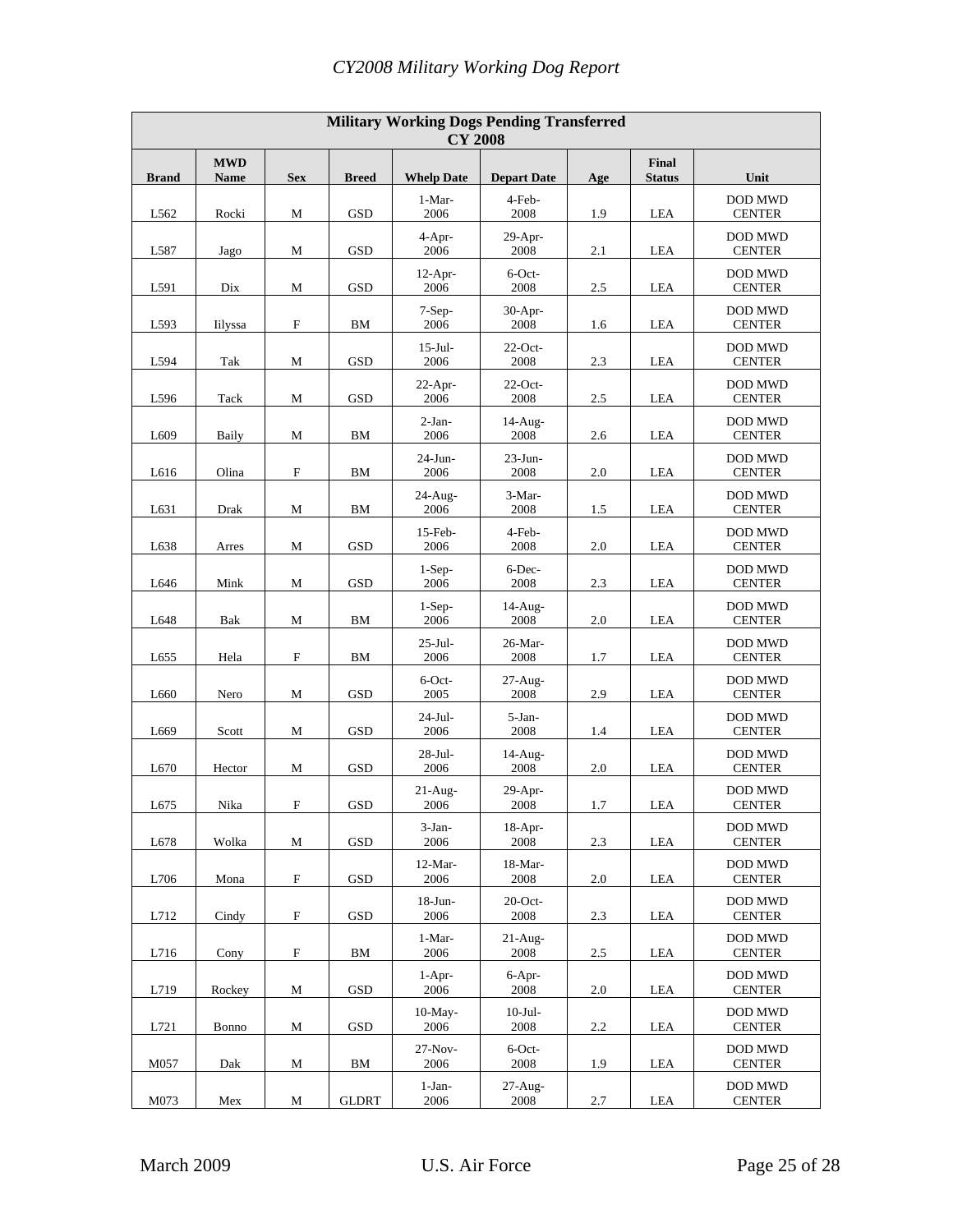| <b>Military Working Dogs Pending Transferred</b><br><b>CY 2008</b> |                           |                           |              |                    |                    |     |                        |                                 |
|--------------------------------------------------------------------|---------------------------|---------------------------|--------------|--------------------|--------------------|-----|------------------------|---------------------------------|
| <b>Brand</b>                                                       | <b>MWD</b><br><b>Name</b> | <b>Sex</b>                | <b>Breed</b> | <b>Whelp Date</b>  | <b>Depart Date</b> | Age | Final<br><b>Status</b> | Unit                            |
| M075                                                               | Cezar                     | М                         | <b>GSD</b>   | $14-May-$<br>2006  | 6-May-<br>2008     | 2.0 | LEA                    | <b>DOD MWD</b><br><b>CENTER</b> |
| M082                                                               | Pasja                     | $\mathbf F$               | BM           | $12$ -Dec-<br>2005 | $13$ -Jun-<br>2008 | 2.5 | LEA                    | <b>DOD MWD</b><br><b>CENTER</b> |
| M084                                                               | Zofre                     | М                         | <b>GSD</b>   | $1-Sep-$<br>2006   | 14-Aug-<br>2008    | 2.0 | LEA                    | <b>DOD MWD</b><br><b>CENTER</b> |
| M091                                                               | Ffoti                     | М                         | LAB          | 24-Mar-<br>2006    | $22$ -Oct-<br>2008 | 2.6 | <b>LEA</b>             | <b>DOD MWD</b><br><b>CENTER</b> |
| M102                                                               | Femke                     | $\boldsymbol{\mathrm{F}}$ | <b>BM</b>    | $12-Ian-$<br>2006  | $22$ -Oct-<br>2008 | 2.8 | <b>LEA</b>             | <b>DOD MWD</b><br><b>CENTER</b> |
| M109                                                               | Dugo                      | М                         | <b>GSD</b>   | $18-Sep-$<br>2006  | 8-Aug-<br>2008     | 1.9 | LEA                    | <b>DOD MWD</b><br><b>CENTER</b> |
| M130                                                               | Oogrady                   | М                         | <b>VIZ</b>   | 7-Dec-<br>2006     | $18-Nov-$<br>2008  | 1.9 | LEA                    | <b>DOD MWD</b><br><b>CENTER</b> |
| M131                                                               | Charlie                   | F                         | LAB          | $11-J$ un-<br>2005 | $27-Aug-$<br>2008  | 3.2 | <b>LEA</b>             | TSA BOSTON, MA                  |
| M159                                                               | Eroz                      | М                         | <b>GSD</b>   | $26-Sep-$<br>2005  | 18-Nov-<br>2008    | 3.1 | <b>LEA</b>             | DOD MWD<br><b>CENTER</b>        |
| M162                                                               | Fallo                     | M                         | BM           | $12-Nov-$<br>2005  | $30-Sep-$<br>2008  | 2.9 | LEA                    | DOD MWD<br><b>CENTER</b>        |
| M197                                                               | Pito                      | M                         | <b>GSD</b>   | $1$ -Oct-<br>2006  | $20-Nov-$<br>2008  | 2.1 | LEA                    | <b>DOD MWD</b><br><b>CENTER</b> |
| M211                                                               | Llexi                     | F                         | DS           | 23-Feb-<br>2007    | $2$ -Dec-<br>2008  | 1.8 | LEA                    | <b>DOD MWD</b><br><b>CENTER</b> |
| M213                                                               | Tomi                      | M                         | <b>GSD</b>   | $1-Jan-$<br>2007   | $27-Aug-$<br>2008  | 1.7 | LEA                    | <b>DOD MWD</b><br><b>CENTER</b> |
| M225                                                               | Champ                     | М                         | <b>GSD</b>   | $1-Nov-$<br>2006   | $17$ -Dec-<br>2008 | 2.1 | LEA                    | <b>DOD MWD</b><br><b>CENTER</b> |
| M226                                                               | Charli                    | М                         | <b>GSD</b>   | $1-Aug-$<br>2006   | $2$ -Dec-<br>2008  | 2.3 | LEA                    | <b>DOD MWD</b><br><b>CENTER</b> |
| M345                                                               | Tygo                      | М                         | GSD          | 22-Mar-<br>2006    | 7-Feb-<br>2008     | 1.9 | LEA                    | <b>DOD MWD</b><br><b>CENTER</b> |
| M372                                                               | Rocky                     | М                         | <b>GSD</b>   | 28-Feb-<br>2006    | $29$ -Oct-<br>2008 | 2.7 | LEA                    | <b>DOD MWD</b><br><b>CENTER</b> |
| M388                                                               | Perla                     | F                         | <b>GSD</b>   | $15$ -Jun-<br>2006 | 30-Sep-<br>2008    | 2.3 | <b>LEA</b>             | <b>DOD MWD</b><br><b>CENTER</b> |
| M412                                                               | Artur                     | М                         | GSP          | $1-Sep-$<br>2006   | $22$ -Oct-<br>2008 | 2.1 | LEA                    | <b>DOD MWD</b><br><b>CENTER</b> |
| M422                                                               | Diana                     | $\boldsymbol{\mathrm{F}}$ | <b>GSD</b>   | $7-Nov-$<br>2005   | $24-Sep-$<br>2008  | 2.9 | LEA                    | DOD MWD<br><b>CENTER</b>        |
| M435                                                               | Benny                     | М                         | GSD          | $18-Apr-$<br>2006  | $28$ -Oct-<br>2008 | 2.5 | LEA                    | <b>DOD MWD</b><br><b>CENTER</b> |
| M495                                                               | Deby                      | F                         | GSD          | 18-Mar-<br>2007    | 2-Dec-<br>2008     | 1.7 | LEA                    | DOD MWD<br><b>CENTER</b>        |
| M520                                                               | Winnie                    | F                         | BM           | $11-Nov-$<br>2005  | $22$ -Oct-<br>2008 | 2.9 | LEA                    | DOD MWD<br><b>CENTER</b>        |
| M539                                                               | <b>B</b> bosco            | М                         | LAB          | 24-Nov-<br>2007    | $22$ -Oct-<br>2008 | 0.9 | LEA                    | DOD MWD<br><b>CENTER</b>        |
| M553                                                               | Szarik                    | M                         | GSD          | 1-Mar-<br>2006     | $24-Sep-$<br>2008  | 2.6 | LEA                    | <b>DOD MWD</b><br><b>CENTER</b> |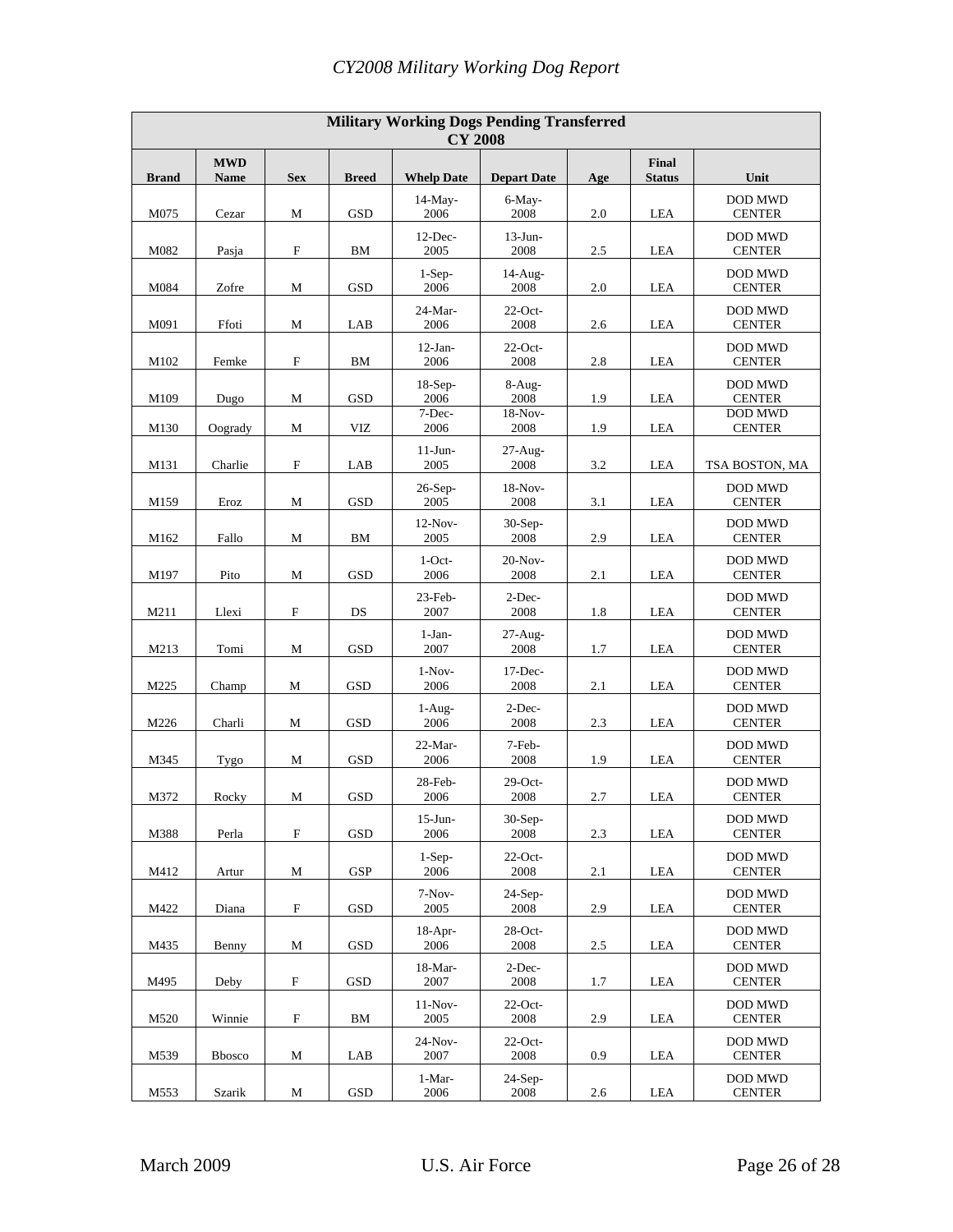# **List of Acronyms**

| ΒM            | <b>Belgian Malinois</b>                       |
|---------------|-----------------------------------------------|
| DS            | Dutch Sheppard                                |
| <b>EUTH</b>   | <b>EUTH</b>                                   |
| <b>GLDRT</b>  | Golden Retriever                              |
| <b>GSD</b>    | German Sheppard                               |
| <b>GSP</b>    | German Shorthair Pointer                      |
| <b>JRT</b>    | <b>Jack Russell Terrier</b>                   |
| LAB           | LAB                                           |
| <b>LEA</b>    | Law Enforcement Agency                        |
| <b>MCAS</b>   | Marine Corps Air Station                      |
| <b>MIX</b>    | <b>MIX</b> Breed                              |
| <b>NAES</b>   | <b>Naval Engineering Station</b>              |
| <b>NAS</b>    | <b>Naval Air Station</b>                      |
| <b>NS</b>     | <b>Naval Station</b>                          |
| <b>NSA</b>    | <b>Naval Support Activity</b>                 |
| <b>NSB</b>    | <b>Naval Sub Base</b>                         |
| <b>NWS</b>    | <b>Naval Weapons Station</b>                  |
| <b>SPRSPN</b> | <b>Springer Spaniel</b>                       |
| <b>TSA</b>    | <b>Transportation Security Administration</b> |
| VIZ           | Vizsla/Labrador                               |